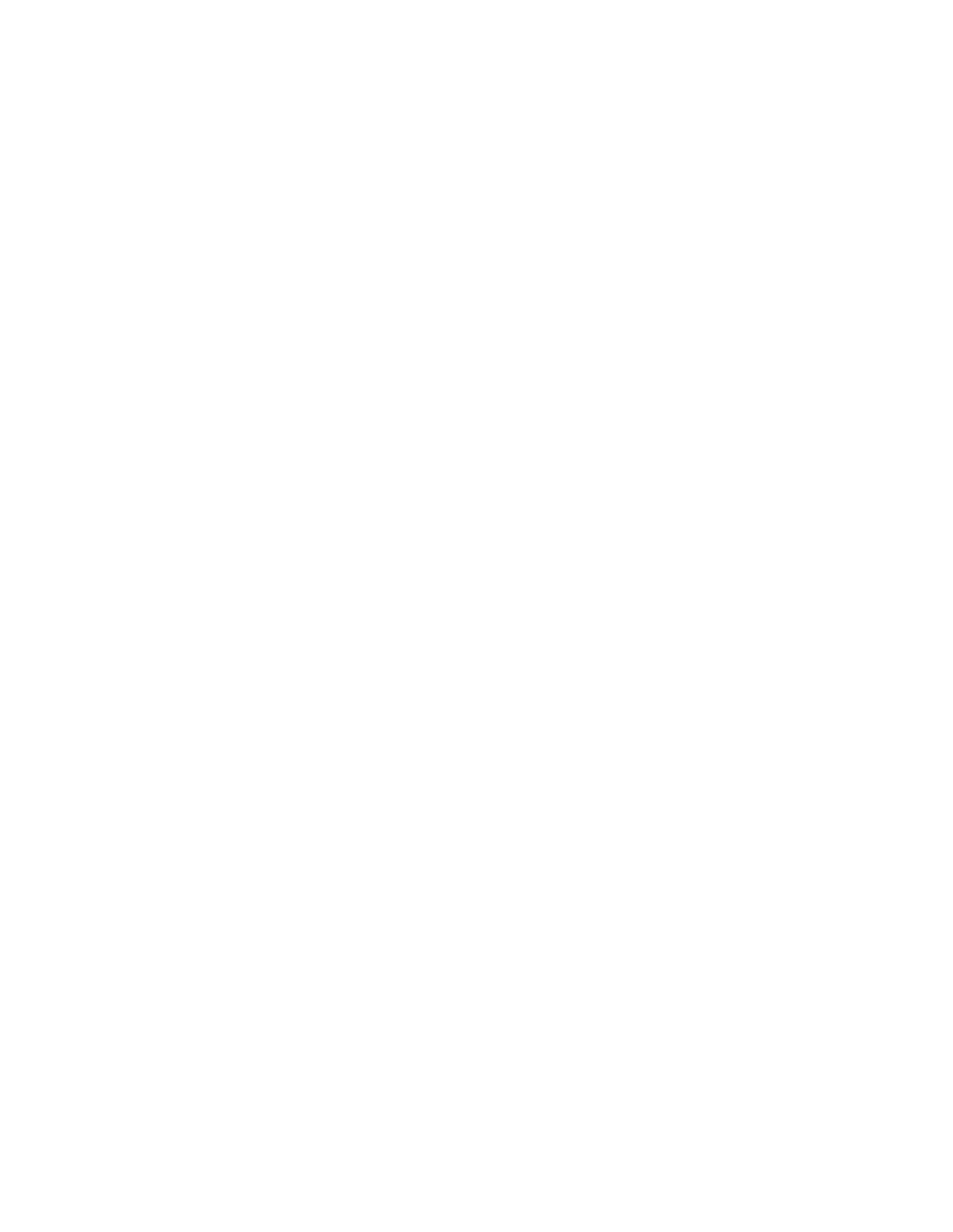

# ROYAL CANADIAN AIR CADETS

PROFICIENCY LEVEL TWO



INSTRUCTIONAL GUIDE

## SECTION 1

# EO M290.01 – CONSTRUCT, LIGHT, MAINTAIN, AND EXTINGUISH A SIGNAL FIRE

Total Time: 60 min

## PREPARATION

### PRE-LESSON INSTRUCTIONS

Resources needed for the delivery of this lesson are listed in the lesson specification located in A-CR-CCP-802/PG-001, Chapter 4. Specific uses for said resources are identified throughout the Instructional Guide within the TP for which they are required.

Review the lesson content and become familiar with the material prior to delivering the lesson.

### PRE-LESSON ASSIGNMENT

N/A.

### APPROACH

An interactive lecture was chosen for TP1 and TP2 to present basic material and give direction on emergency signal fires.

Demonstration and performance was chosen for TP3 and TP4 as it allows the instructor to explain and demonstrate preparing a signal fire while providing an opportunity for the cadets to practice this skill under supervision.

## INTRODUCTION

#### REVIEW

N/A.

### **OBJECTIVES**

By the end of this lesson the cadet shall be expected to construct a luminous cone fire, apply fire safety principles and to light, maintain, and extinguish a signal fire.

## IMPORTANCE

It is important for cadets to safely construct, light, maintain, and extinguish a signal fire. Signal fires will alert rescuers to your location if lost or injured.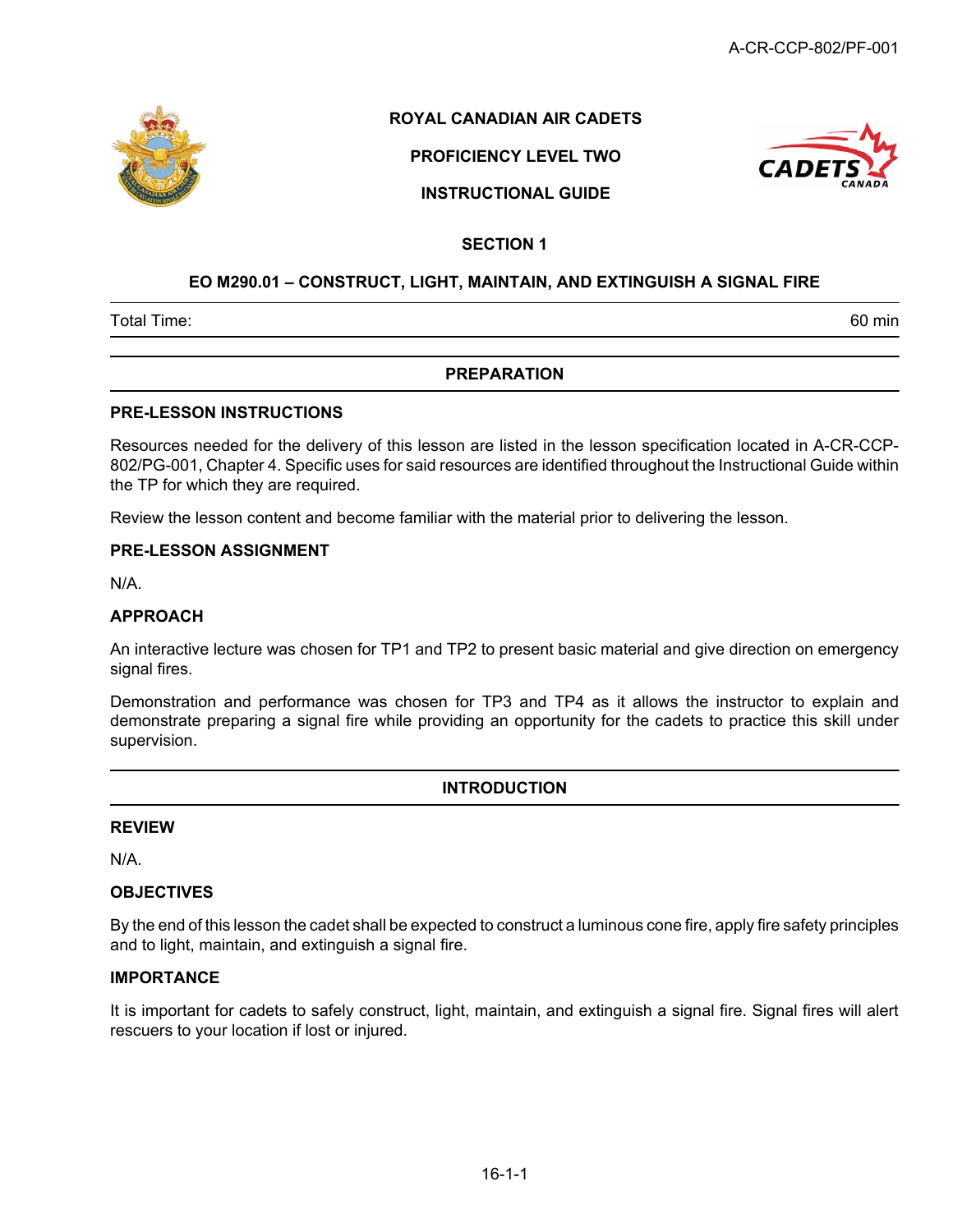Time: 5 min Method: Interactive Lecture Company of Time: 5 min Method: Interactive Lecture

# EMERGENCY SIGNAL FIRES

## Three Fire Triangle Pattern

Three fires is the internationally recognized distress signal. Ideally they should be placed in a triangle at equal distances apart, an arrangement which also makes them easier to feed with fuel. If that is not possible, any grouping will serve, provided that the fires are clearly separated. However, if fuel is scarce, or if you are too badly injured or too weak from hunger to maintain several fires, use only your campfire.



Wiseman, J., The SAS Survival Handbook, HarperCollins Publishers (p. 505) Figure 16-1-1 Three Fire Triangle Pattern

# A Torch Tree

Small isolated trees make excellent fire signals. Build a fire between the boughs. Place dry wood in the lower branches and ignite it so that the flames flare up and ignite the foliage. Before the primary tree is consumed, cut and add more small green trees to the fire to produce more smoke. If a tree is dead, start a fire at its base. It will burn for a long time, leaving you free to attend to other signals.



Always select an isolated tree so that you do not start a forest fire and endanger yourself or others.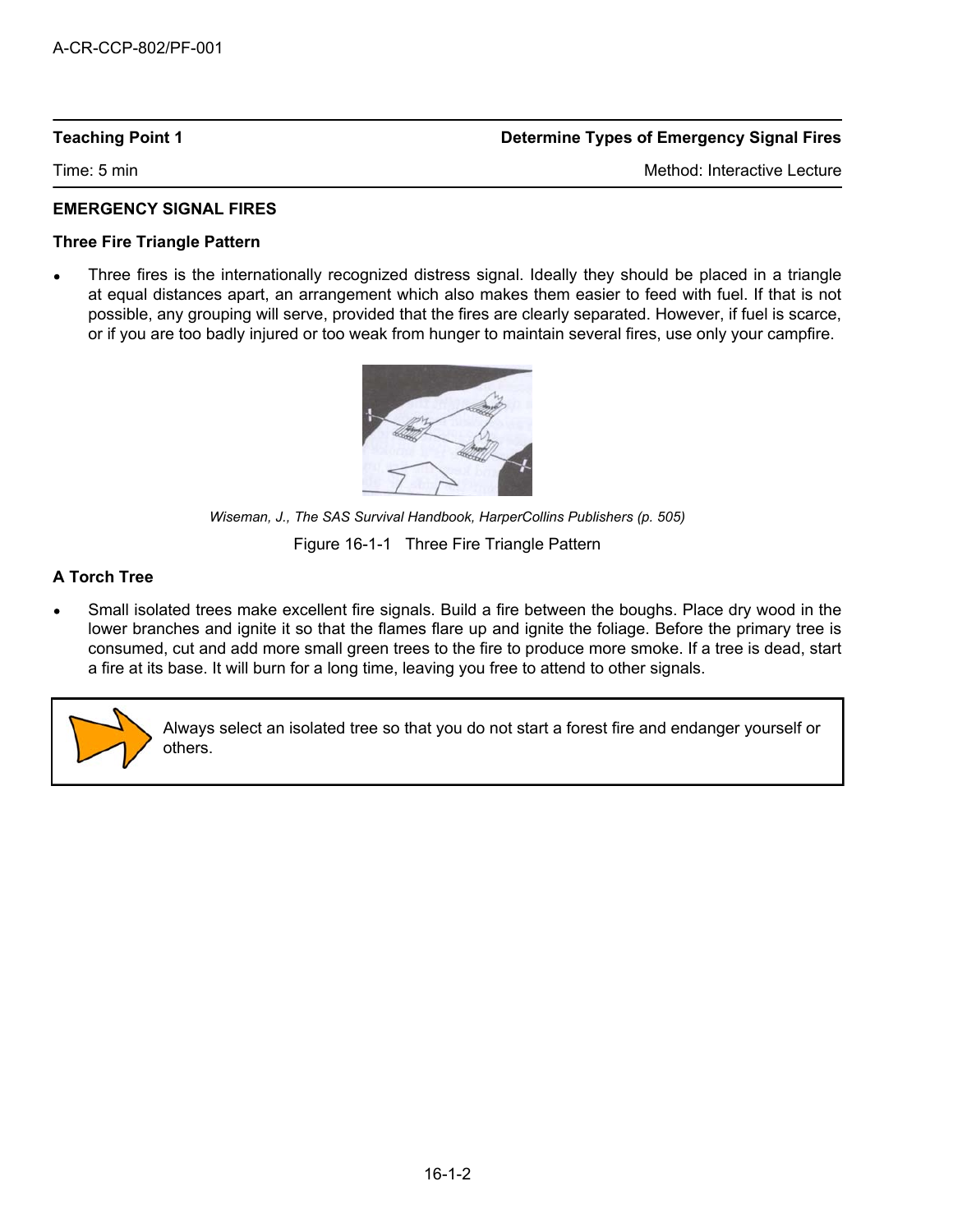

"Signalling Techniques", Wilderness Survival. Copyright 2007 by Jalic Inc. Retrieved 12 March 2007, from http://www.wilderness-survival.net/chpt19.php

Figure 16-1-2 A Torch Tree

# A Luminous Cone Fire

On a clear and open site, make a tripod with a platform to support a fire. The platform keeps the tinder off damp ground and you can store more firewood beneath it. Use a covering of evergreen boughs to keep the cone dry; they will burn brightly and give off good smoke. Cover the complete cone with brightly coloured material when the fire is not lit. This will not only keep the fire dry and ready to burn, but the material itself will be noticeable during the day, the material itself my attract attention. Take off the bright coloured material when you ignite the fire.



Keep these tripods well maintained, ensuring that wood is dry enough to light at a moment's notice and that the supply is not poached for other uses. Drive the pole ends into the ground to prevent tipping over in strong winds.



Wiseman, J., The SAS Survival Handbook, HarperCollins Publishers (p. 506) Figure 16-1-3 A Luminous Cone Fire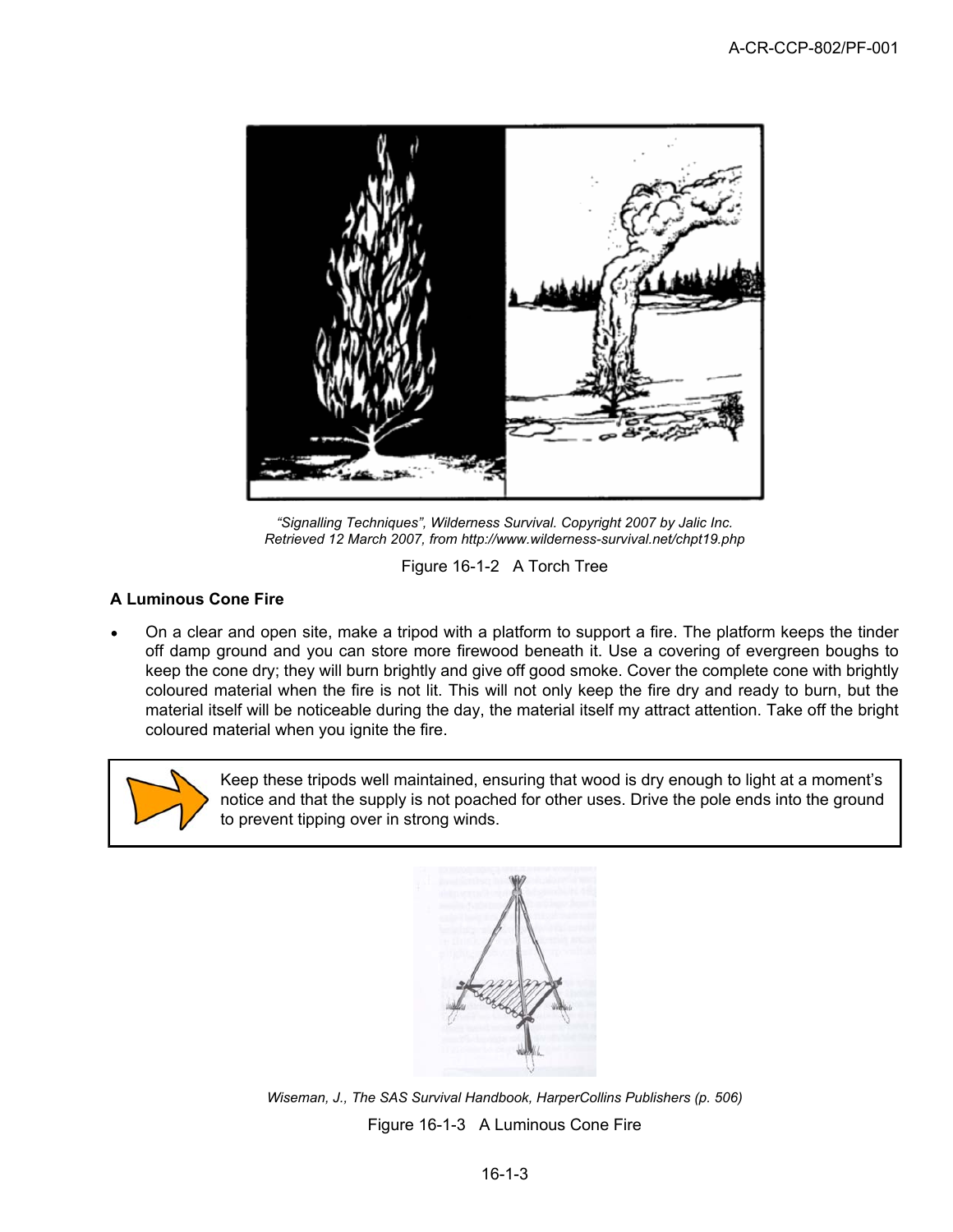# CONFIRMATION OF TEACHING POINT 1

## QUESTIONS

- Q1. Name three types of emergency signal fires.
- Q2. What is a consideration when building a torch tree signal fire?
- Q3. What is the internationally recognized distress signal?

# ANTICIPATED ANSWERS

- A1. A three fire triangle pattern, a torch tree, and a luminous cone fire.
- A2. Always select an isolated tree so that you do not start a forest fire and endanger yourself and others.
- A3. Three fires.

Teaching Point 2 **Identify a Location To Be Seen From the Air** 

Time: 5 min Method: Interactive Lecture Company of Time: 5 min Method: Interactive Lecture

# LOCATIONS FOR A SIGNAL FIRE WHICH CAN BE SEEN FROM THE AIR

Elevated Ground. Choose the highest points of terrain for light signals.

Highly Visible. Find a natural clearing or edge of a stream where you can build fires that the foliage will not hide.

## Fuel Source

- Being in an area where there are readily available fuel sources for the signal fire would be highly beneficial.
- Some examples of fuel sources include:
	- dry, standing wood, and dry, dead branches;  $\circ$
	- dry inside (heart) of fallen tree trunks and branches;  $\circ$
	- green wood that is finely split;  $\circ$
	- dry grasses twisted into bunches;  $\circ$
	- peat dry enough to burn;  $\circ$
	- $\circ$ dried animal dung;
	- animal fats;  $\circ$
	- coal, oil shale, or oil laying on the surface; and  $\circ$
	- rubber, plastic or heavy oil to produce thick black smoke.  $\circ$

# CONFIRMATION OF TEACHING POINT 2

## **QUESTIONS**

Q1. Is high terrain or low terrain best for choosing a location for a signal fire?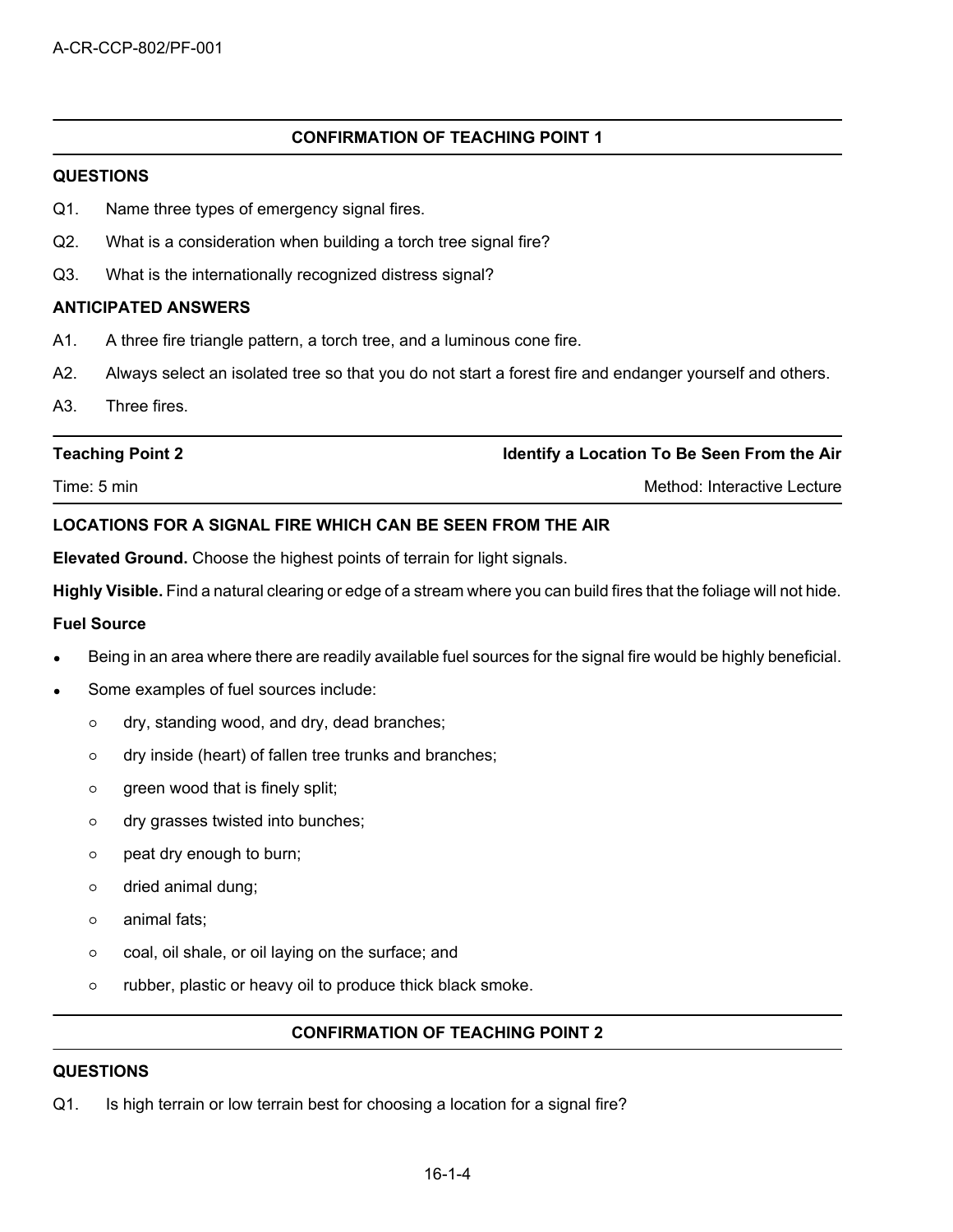- Q2. What is a highly visible location?
- Q3. What are some examples of fuel sources?

## ANTICIPATED ANSWERS

- A1. The highest point of terrain is the best location.
- A2. A natural clearing or edge of a stream.
- A3. Dry, standing wood, and dry, dead branches; dry inside (heart) of fallen tree trunks and branches; green wood that is finely split; dry grasses twisted into bunches; peat dry enough to burn; dried animal dung; coal, oil shale, or oil laying on the surface; and rubber, plastic or heavy oil to produce thick black smoke.

## Teaching Point 3 Demonstrate and Have Cadets Collect Combustible Materials and Construct a Luminous Cone Signal Fire

Time: 20 min Method: Demonstration and Performance

## COMBUSTIBLE MATERIALS



Examples of combustible materials include birch bark, dry grass, fine wood shavings, bird down, waxed paper and cotton fluff from clothing.



The instructor shall construct a luminous cone fire previous to the cadets' arrival for demonstration purposes.

## PREPARING TO BUILD A FIRE

#### 1. Selecting and Preparing Tinder

- a. Tinder is any kind of material that a minimum amount of heat will ignite.
- b. Good tinder needs only a spark to set it ablaze.
- c. Birch bark, dry grass, fine wood shavings, bird down, waxed paper and cotton fluff from clothing all make good tinder.
- d. Tinder must be dry.
- e. It is a good idea to carry tinder in a waterproof container.

#### 2. Selecting and Preparing Kindling

- a. Kindling is the wood used to raise flames from the tinder so larger, less combustible materials can be burned.
- b. The best kindling consists of small, dry twigs and small pieces of soft wood.
- c. Kindling should not be collected straight from the earth because it is usually damp. It should be gathered from standing deadwood.
- 3. Selecting and Preparing Fuel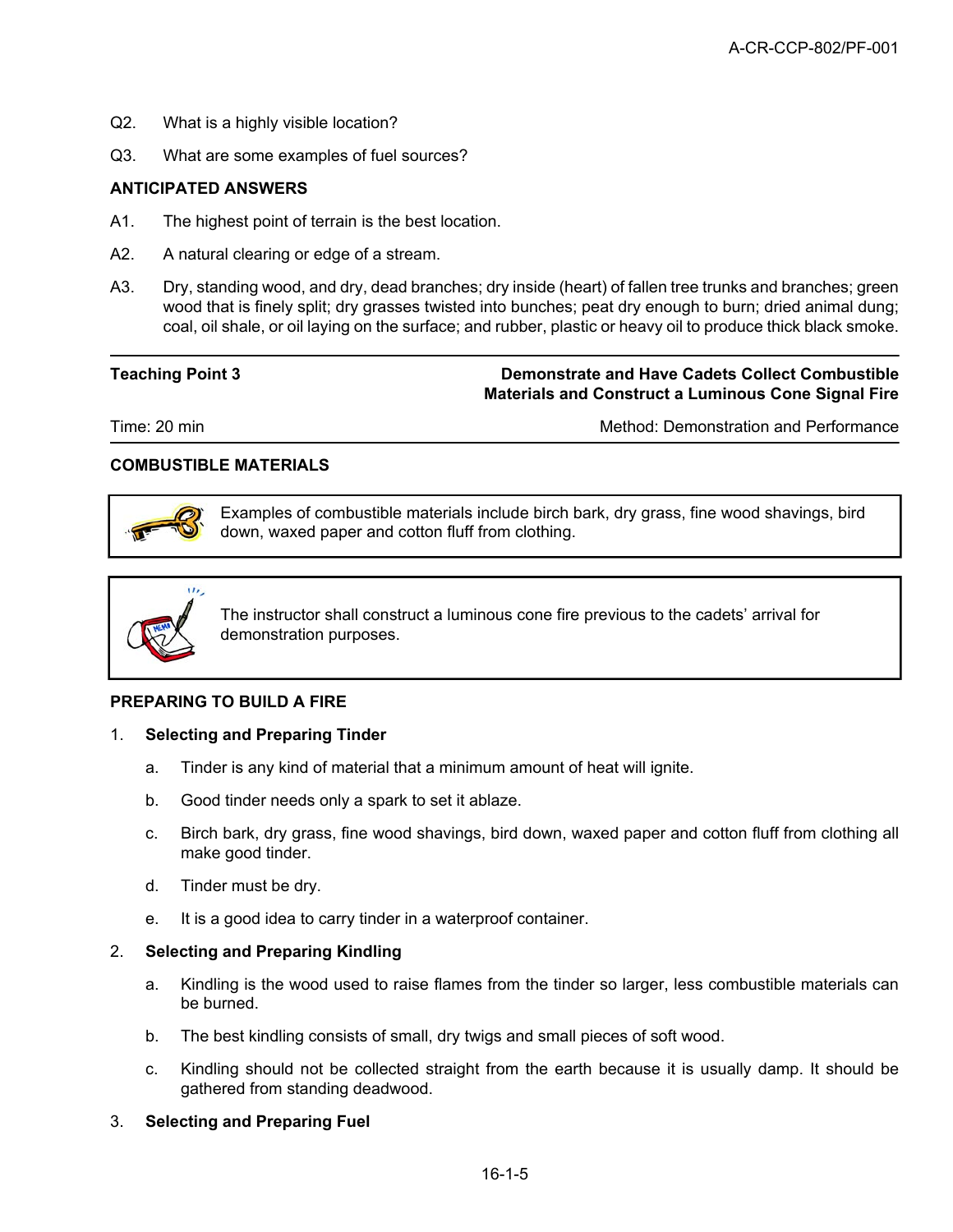- a. Fuel is anything that will burn in the fire.
- b. Dry wood from standing trees should be used to get fires going.
- c. Once the fire is established, greener and damp wood may be used.
- d. Hardwoods include hickory, beech, maple and oak. These hardwoods burn well, give off heat, and last a long time as coals.
- e. The fire can be maintained for a long period of time using hardwoods.
- f. Softwoods burn very quickly and give off sparks. They can be used when lighting the fire.
- g. Softwoods include cedar, alder, hemlock, spruce, pine, chestnut and willow.
- h. After the fire is burning steadily, fuel that is three to four times the size of the kindling can be added.

# **ACTIVITY**

Time: 15 min

## **OBJECTIVE**

The objective of this activity is to have cadets build a luminous cone fire in groups of no more than 15.

### RESOURCES

- String,
- Wood,
- Boughs,
- Tinder, and
- Kindling.

# ACTIVITY LAYOUT

The area must be previously selected and the appropriate authorities must be notified. The area should be in an open space where there is no chance of spreading the fire to other trees or flammable sources.

## ACTIVITY INSTRUCTIONS

Working as a member of a group of no more than 15, the cadets shall gather wood, green boughs (if available), tinder, and kindling to build the luminous cone fire. Each group shall construct a luminous cone fire according to the following steps:

- 1. Make a tripod to support a fire.
- 2. Using the string, lash the top of the tripod together and the side supports together.
- 3. Ensure pole ends are driven into the ground to prevent tipping.
- 4. Make a platform to hold the tinder, kindling and fuel.
- 5. Place tinder and kindling in the centre of the platform.
- 6. Ensure tinder and kindling are placed together in a fashion that will ignite the cone.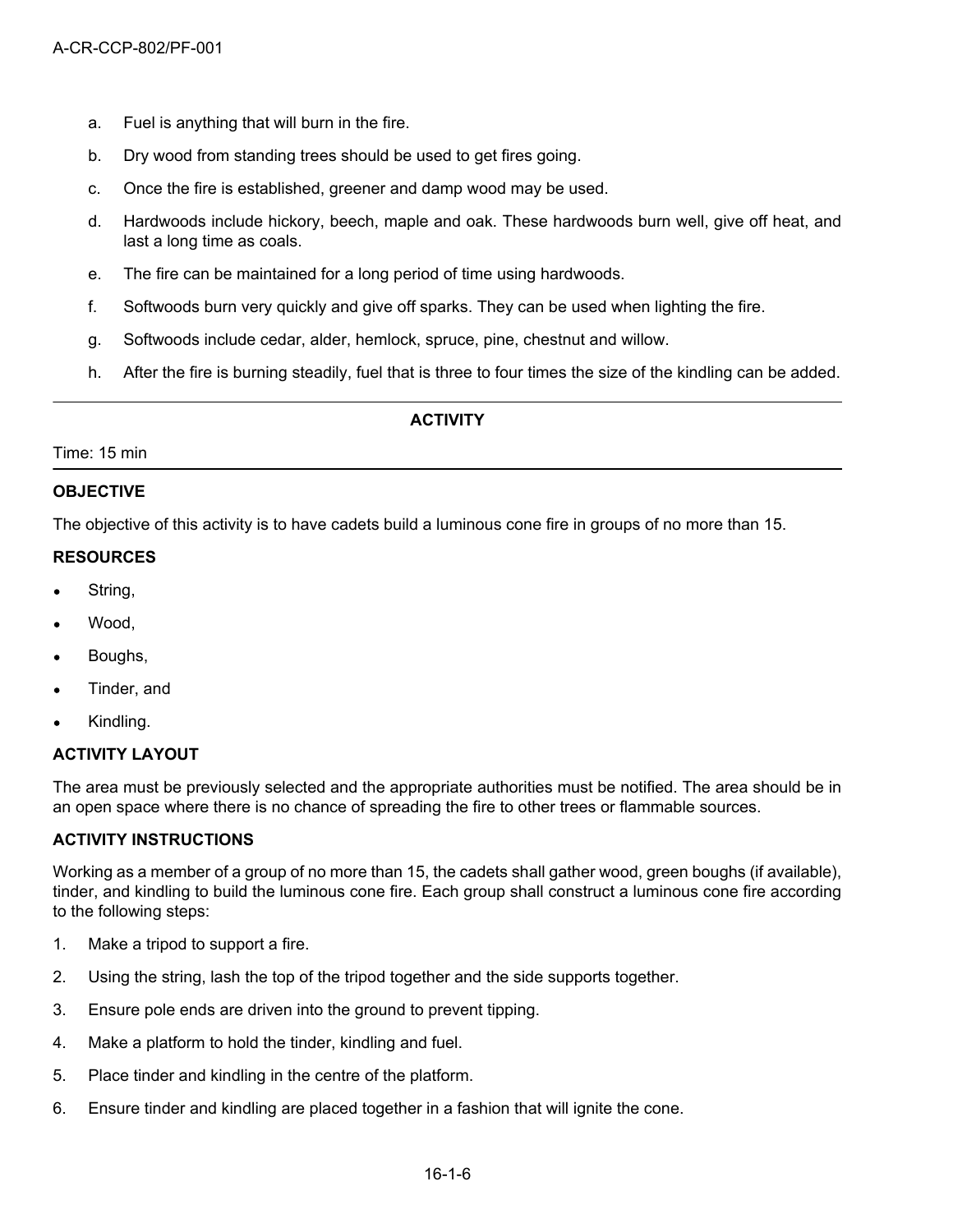- 7. Ensure there is sufficient ventilation allowing oxygen to feed the fire when lit.
- 8. A fire will suffocate if there is too much fuel.
- 9. Cover with green boughs (if available) to keep the cone dry.
- 10. Ensure there is a heat and smoke outlet at the top of the cone.



The instructor will ensure that all the cadets in the group participate in the activity. The questions in the confirmation of TP3 should be asked as the instructor moves from one group to the next.

## **SAFETY**

Cadets will be supervised during the construction of the luminous cone fire.

### CONFIRMATION OF TEACHING POINT 3

### **QUESTIONS**

- Q1. What holds the tinder and kindling in the centre of the tripod?
- Q2. What do you use to keep the cone dry?
- Q3. What prevents the tripod from tipping?

### ANTICIPATED ANSWERS

- A1. A platform.
- A2. Green boughs.
- A3. Ensure pole ends are driven into the ground to prevent tipping.

## Teaching Point 4 Explain, Demonstrate, and Have the Cadets Practice Lighting, Maintaining, and Extinguishing One Signal Fire

Time: 20 min Method: Demonstration and Performance

## **ACTIVITY**

## **OBJECTIVE**

The objective of this activity is to have the cadets practice lighting, maintaining and extinguishing one signal fire.

## **RESOURCES**

- String,
- Matches,
- Wood/kindling/tinder,
- Water.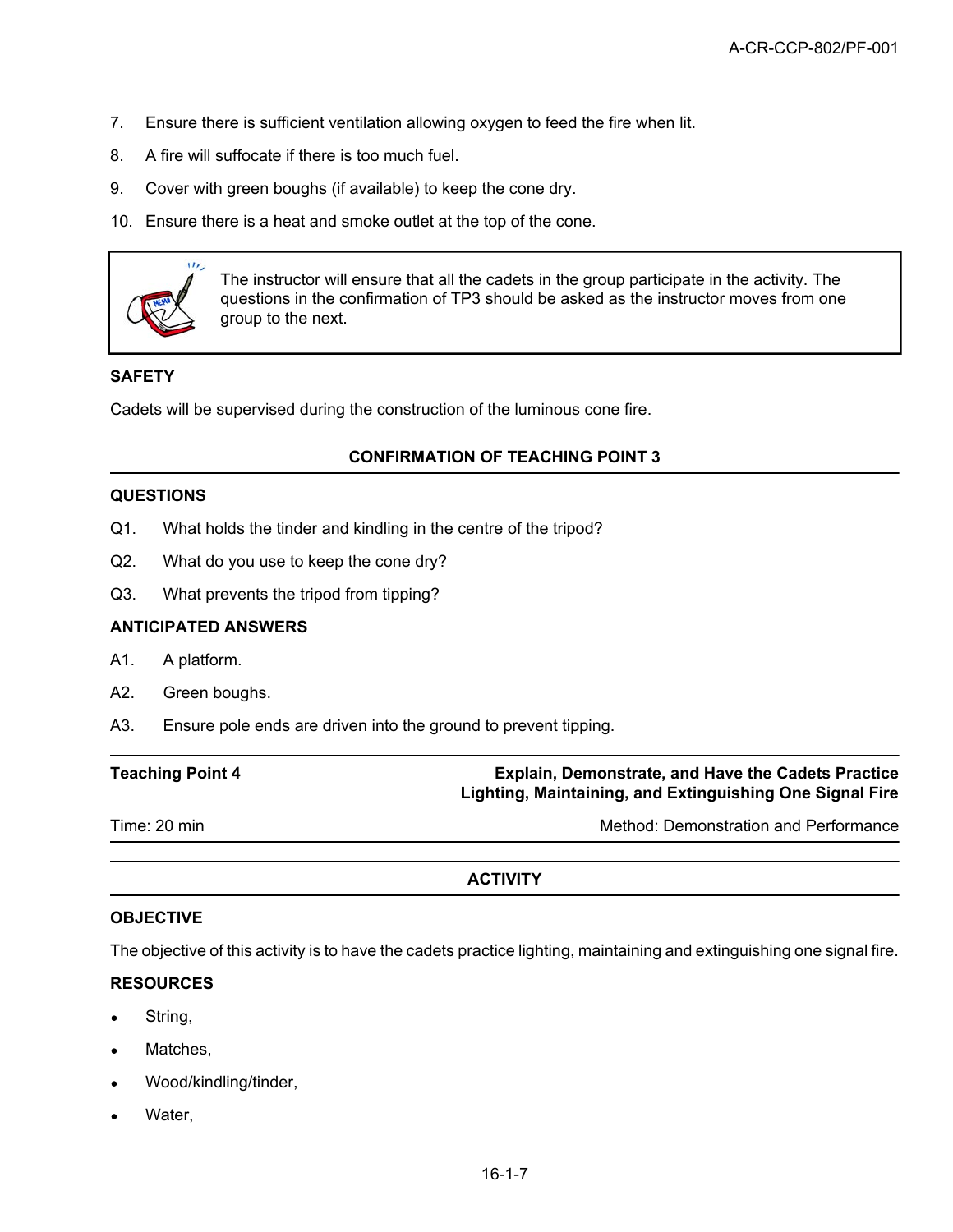- Fire extinguishing equipment, and
- Shovel.

# ACTIVITY LAYOUT

Provide each group of cadets with a match to light the signal fire.

## ACTIVITY INSTRUCTIONS



The instructor will review lighting a fire, maintaining a fire and extinguishing a fire.

## LIGHTING A FIRE

# 1. Lighting Using a Match

- a. Matches are the easiest way to start a fire.
- b. They produce a flame instantly when struck against a striking pad.
- c. The biggest problem with matches is that in windy or wet conditions they may not be useful.
- d. They will not ignite if the striking pad becomes wet or worn.
- e. The matches should be packed in waterproof containers so that they cannot rub or rattle together and accidentally ignite.
- f. Waterproof matches are the most effective kind to include in a survival kit.

# MAINTAINING AND EXTINGUISHING A FIRE

## 1. Maintaining a Fire

- a. A fire should never be left unattended.
- b. It takes only seconds for a fire to begin burning out of control.
- c. Immediately after a fire has been started, it requires a modest amount of wood to build up heat.
- d. The fire requires very little wood to keep it burning once a good amount of wood is built up.
- e. Too much wood should not be put on the fire at once as it may smother the fire.
- f. Suitably sized wood should only be put on the fire (e.g. less than 45 cm).
- g. The fire must have proper ventilation so that oxygen may feed the fire.
- h. A fire is only to be built to a controllable size.

## 2. Extinguish a Fire

- a. Water is the easiest way to put out a fire.
- b. Water should be dumped on the fire until it results in no heat emanating from the centre.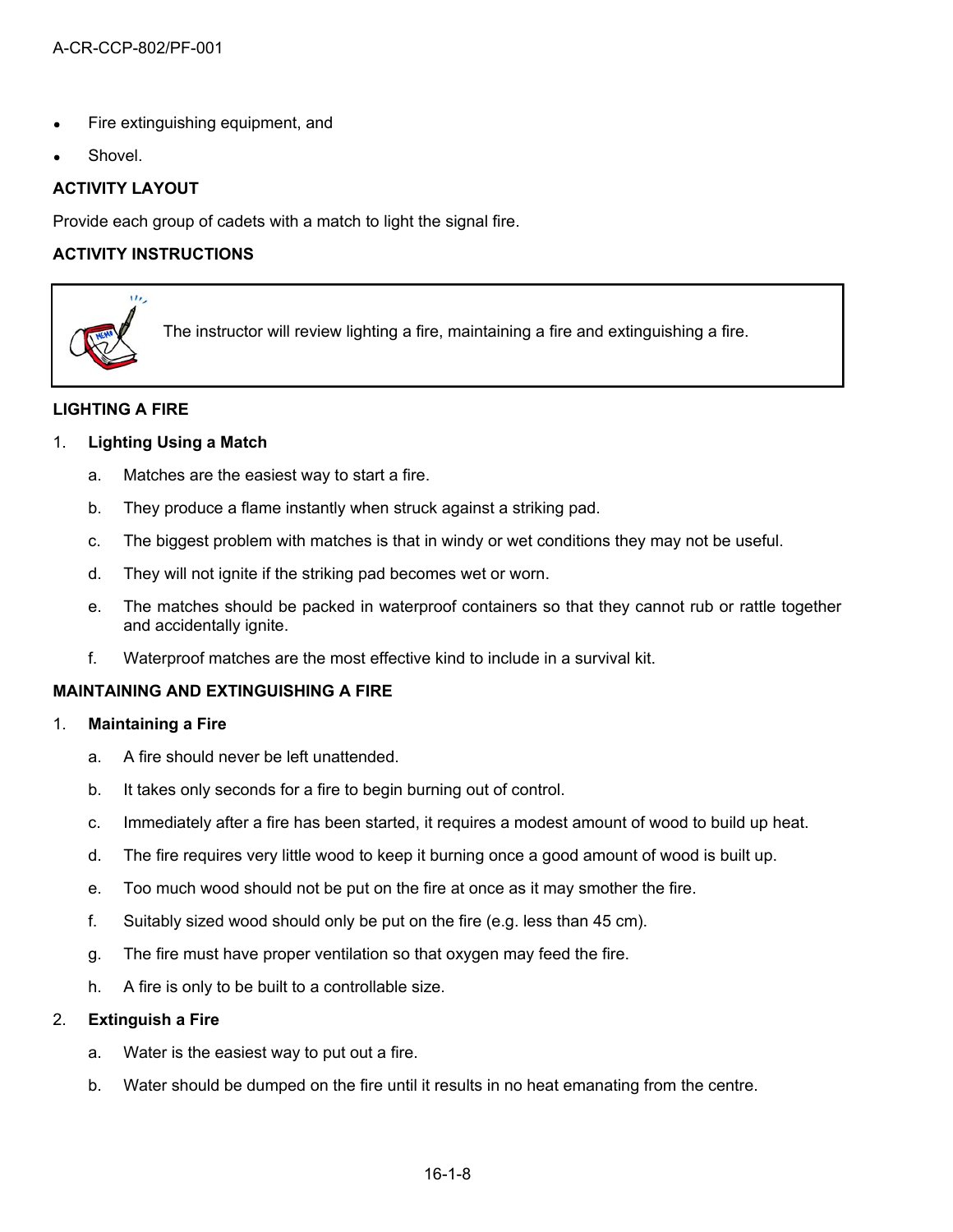c. All of the sparks are to be out prior to decamping. The fire is to be smothered completely with wet earth or sand.

## **SAFETY**

Ensure all safety precautions are taken when the cadets are lighting, maintaining and extinguishing the fires.

## CONFIRMATION OF TEACHING POINT 4

## **QUESTIONS**

- Q1. What is fuel?
- Q2. What is the purpose of kindling?
- Q3. Name two of the methods of extinguishing a fire.

### ANTICIPATED ANSWERS

- A1. Fuel is anything that burns (wood, oil, animal fats, etc.).
- A2. Kindling is the wood used to raise flames from the tinder so that larger, less combustible materials can be burned.
- A3. The ways to extinguish a fire are with water, wet earth, or wet sand.

# END OF LESSON CONFIRMATION

The cadets' participation in TPs 3 and 4 will serve as the confirmation of this lesson.

## **CONCLUSION**

#### HOMEWORK/READING/PRACTICE

N/A.

## METHOD OF EVALUATION

N/A.

## CLOSING STATEMENT

Safety is a key concern when dealing with fire. Principles of fire safety must be applied before beginning the steps in lighting a fire. Knowing how to construct a signal fire in a survival situation is important as a signal fire will help attract help to the survival location.

## INSTRUCTOR NOTES/REMARKS

- The instructor shall demonstrate lighting the first of the prepared signal fires.
- Additional supervision is required during the lighting of the signal fires. Fire safety equipment shall also be present.
- Appropriate authorities (e.g. local police, forestry service, and/or airport authority) shall be notified of the lighting of the signal fires to include: squadron contact name, squadron contact number, location including grid reference, estimated time of lighting, and the duration the fire is expected to be lit.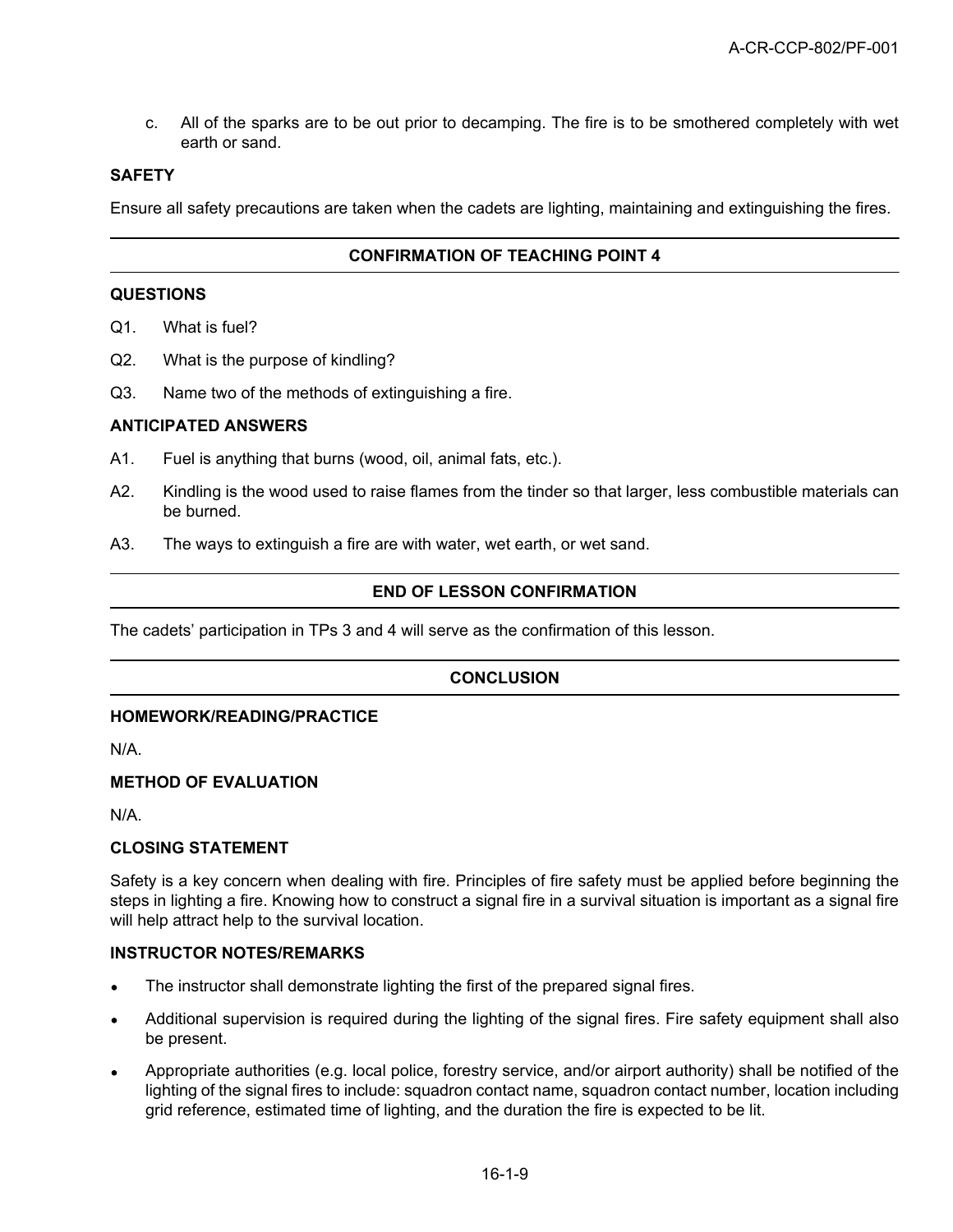# REFERENCES

- C2-016 (ISBN 0-517-88783-5) Curtis, R. (1998). The Backpacker's Field Manual: A Comprehensive Guide to Mastering Backcountry Skills. New York, NY: Three Rivers Press.
- C2-042 (ISBN 0-7566-0946-1) Berger, K. (2005). Backpacking and Hiking. New York, NY: DK Publishing, Inc.
- C3-002 (ISBN 0-00-653140-7) Wiseman, J. (1999). The SAS Survival Handbook. Hammersmith, London: HarperCollins Publishers.
- C3-003 (ISBN 1-896713-00-9) Tawrell, P. (1996). Camping and Wilderness Survival: The Ultimate Outdoors Book. Green Valley, ON: Falcon Distribution.
- C3-118 Wilderness Survival. (2007). Signalling Techniques. Retrieved 12 March 2007, from http:// www.wilderness-survival.net/chpt19.php.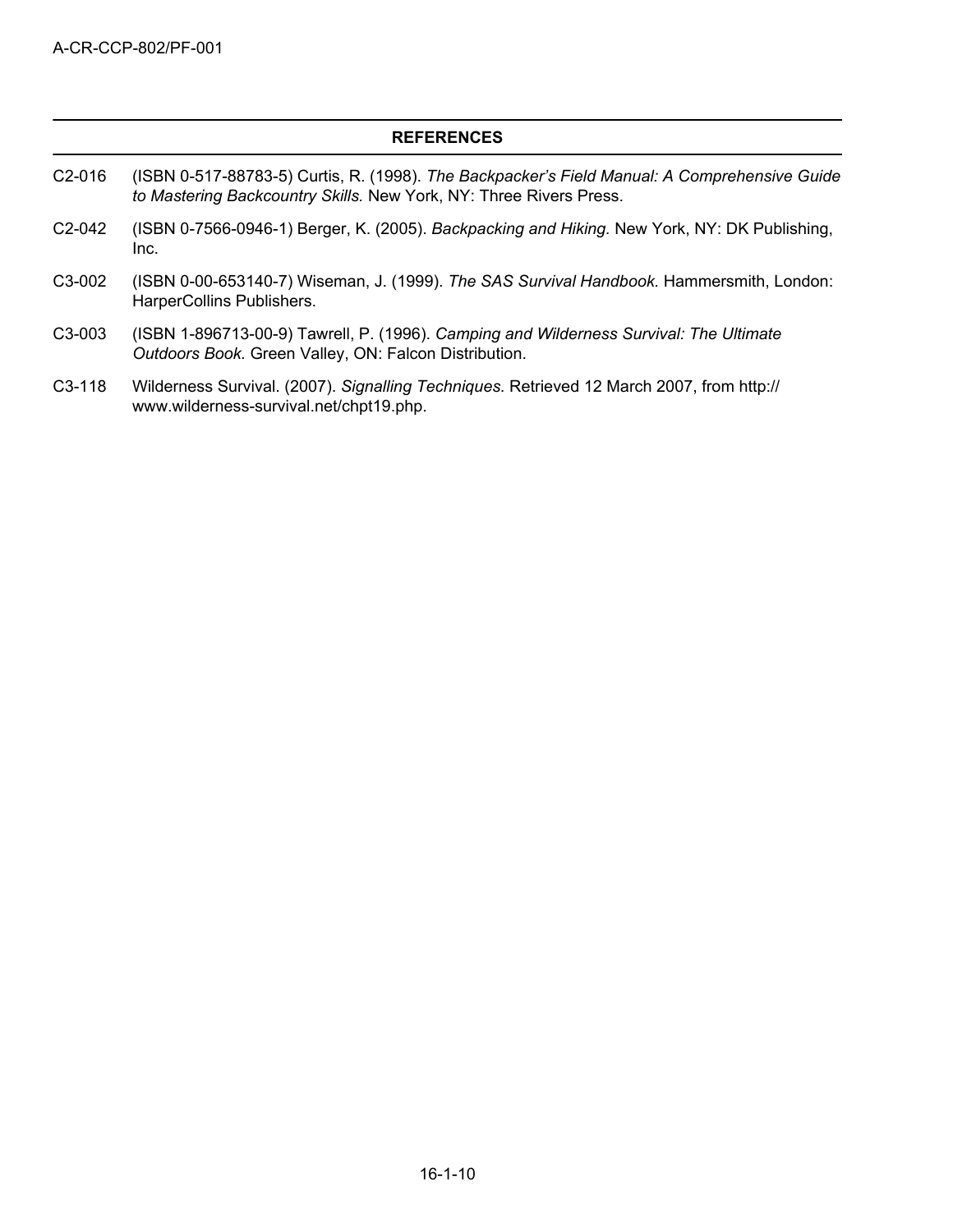

# ROYAL CANADIAN AIR CADETS

PROFICIENCY LEVEL TWO



INSTRUCTIONAL GUIDE

# SECTION 2

# EO M290.02 – CONSTRUCT A LEAN-TO-STYLE SHELTER

Total Time: 90 min

## PREPARATION

#### PRE-LESSON INSTRUCTIONS

Resources needed for the delivery of this lesson are listed in the lesson specification located in A-CR-CCP-802/PG-001, Chapter 4. Specific uses for said resources are identified throughout the Instructional Guide within the TP for which they are required.

Review the lesson content and become familiar with the material prior to delivering the lesson.

### PRE-LESSON ASSIGNMENT

N/A.

### APPROACH

An interactive lecture was chosen for TP1 to present basic material and give direction on procedures for constructing a lean-to-style shelter.

Demonstration was chosen for TP2 as it allows the instructor to explain and demonstrate the skill the cadet is expected to acquire.

Performance was chosen for TP3 as it provides an opportunity for the cadets to practice building a lean-tostyle shelter under supervision.

## INTRODUCTION

### REVIEW

N/A.

## **OBJECTIVES**

By the end of this lesson the cadet shall be expected to have constructed a lean-to-style shelter.

### **IMPORTANCE**

It is important for cadets to know how to construct a lean-to-style shelter as it can protect them from weather, animals and insects in a survival situation. Shelters can also provide warmth, shade and comfort.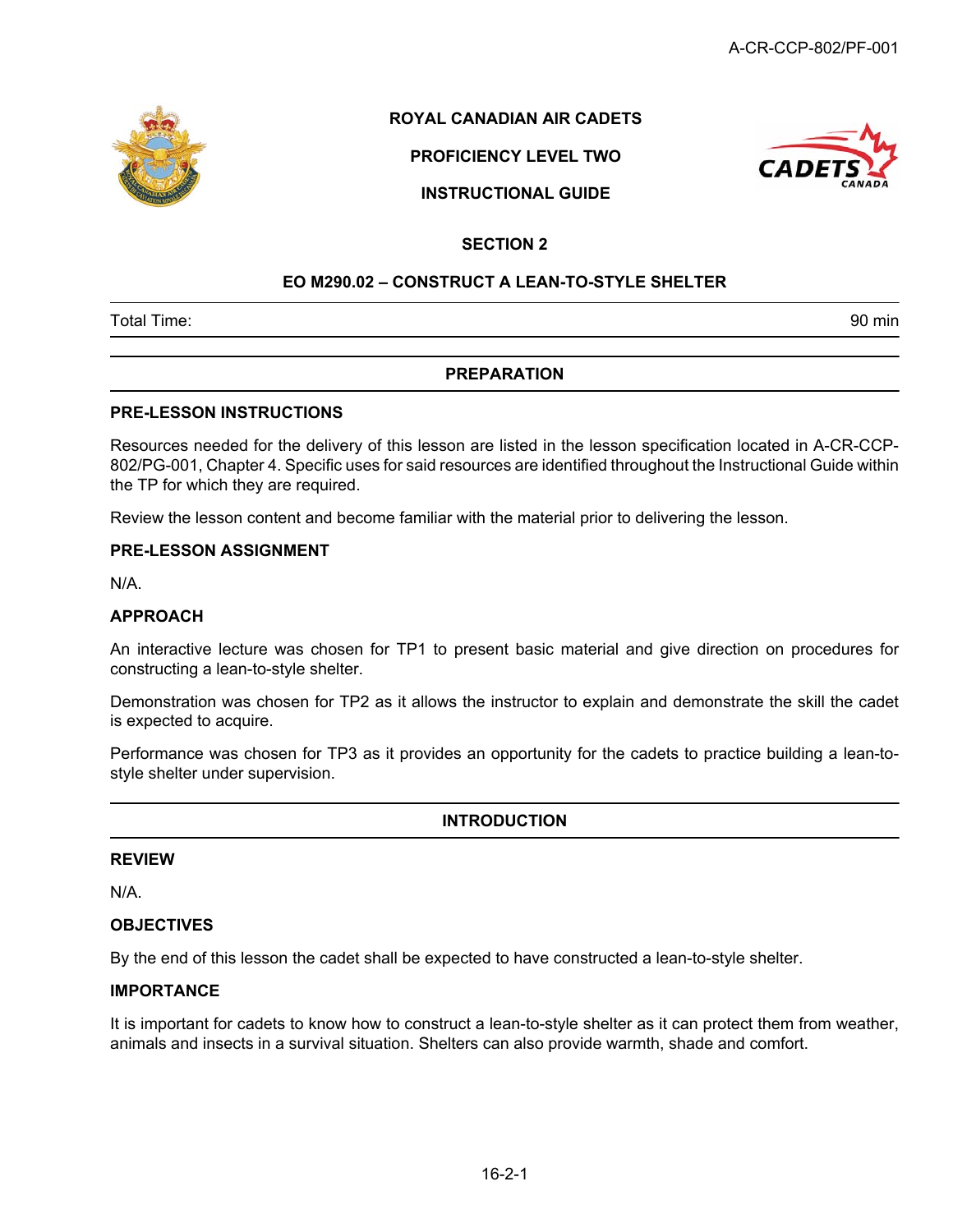# Teaching Point 1 **Explain the Importance of Site Selection**

Time: 20 min Method: Interactive Lecture Lecture Controllering and Method: Interactive Lecture

# SELECTING A SITE FOR CONSTRUCTION OF A LEAN-TO-STYLE SHELTER

- The site selection should begin before darkness, if possible.
- The shelter should be built near materials to build the shelter (trees, boughs) and fuel for the fire.



Ensure cadets understand that although trees may offer protection, those with dead branches or on windswept fields may be dangerous. Check above and around the lean-to site for dead and standing trees or branches.

### Land Considerations

- The area selected must be large enough to accommodate the planned shelter.
- The area selected should not be at the bottom of a hill.
- The area should be relatively flat with only a slight slope to allow for drainage.
- Dry river gullies, canyons and flood plains should be avoided.

### Water Considerations

- The shelter should be built away from still water in order to avoid insects.
- The shelter should be built away from the source of drinking water.

#### Animal and Insect Considerations

- Avoid setting up a shelter where there are animal trails or water holes.
- Fast flowing streams will have fewer insects nearby than still water.
- Avoid areas infested with ants or bees.

#### Other Considerations

- There should be an area nearby to construct signals.
- The entrance of the shelter should face the sun to add warmth and increase morale.
- Very thick woods should be avoided as it will be hard to dry the shelter or fuel.
- Try to find a natural windbreak or a place that is away from strong wind currents.
- Avoid swampy terrain.
- A place for a fire should be located in front of the opening of the shelter.
- Be aware of the prevailing winds.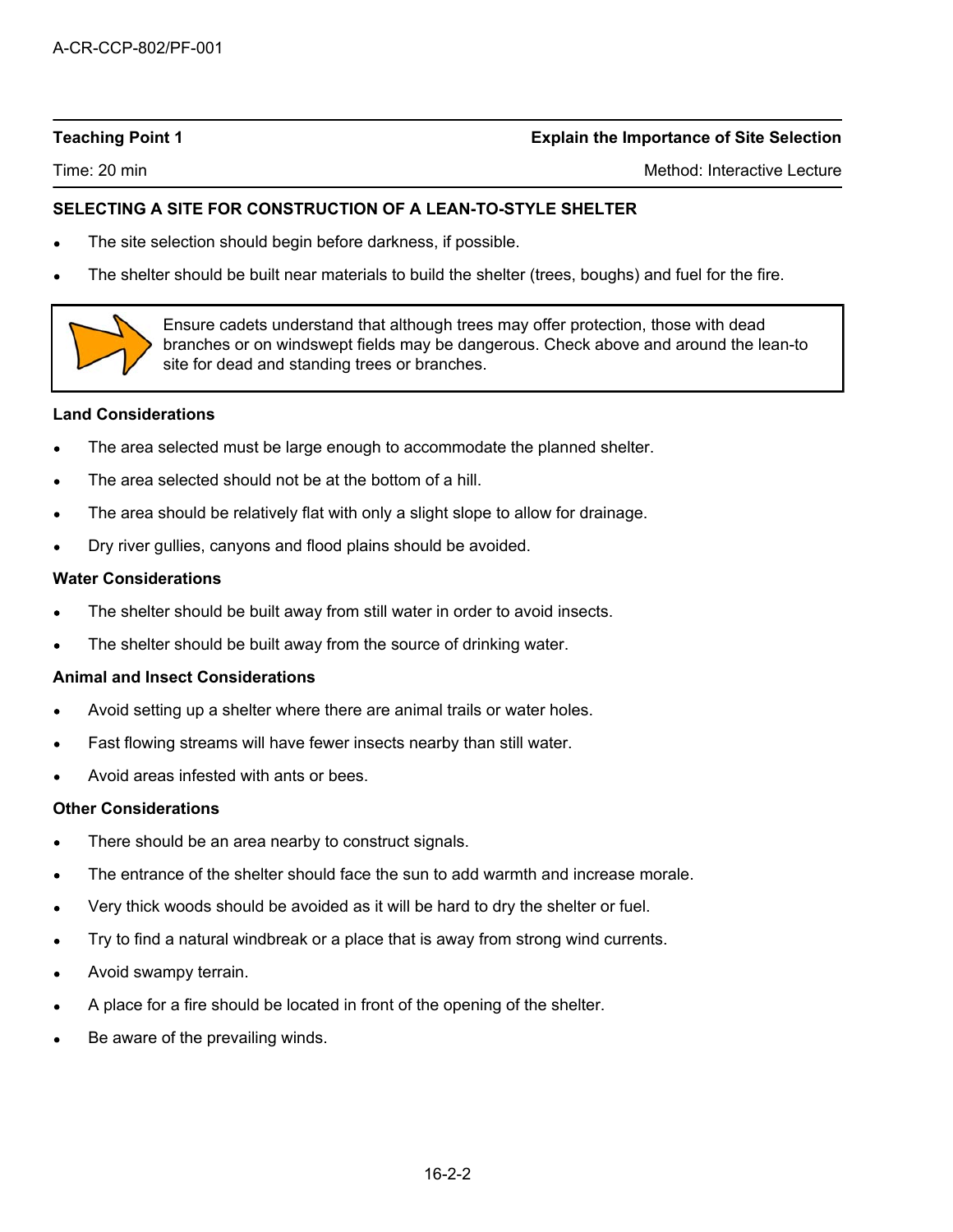## CONFIRMATION OF TEACHING POINT 1

#### QUESTIONS

- Q1. Name three land considerations when building a shelter.
- Q2. Name three animal considerations when building a shelter.
- Q3. Name three other considerations when building a shelter.

## ANTICIPATED ANSWERS

- A1. The area must be large enough for the planned shelter; the area should not be at the bottom of a hill; and it should be relatively flat with only a slight slope to allow for drainage.
- A2. Avoid building shelters near animal trails or water holes; fast flowing streams will have fewer insects than still water; and areas infested with ants or bees should be avoided.
- A3. There should be an area nearby to construct signals; the entrance should face the sun for warmth and morale; thick woods should be avoided as it will make drying difficult; look for a natural windbreak or place away from strong wind currents; avoid swampy terrain; and choose a place where a fire can be located in front of the opening of the shelter.

# Teaching Point 2 Explain and Demonstrate the Procedure for Constructing a Lean-to-style Shelter

Time: 20 min Method: Demonstration Number of Time: 20 min Method: Demonstration



While in the field you must adhere to the policies in CATO 11-08, *Environmental Protection* and Stewardship.



The lean-to-style shelter that was previously constructed is for demonstration purposes and is to be shown to the cadets while providing an explanation of its construction.

The procedure for constructing the lean-to-style shelter are to include:

- 1. obtaining the appropriate supplies to include:
	- a. ground sheets,
	- b. knife,
	- c. shovel,
	- d. pegs,
	- e. rope/twine, and
	- f. natural materials.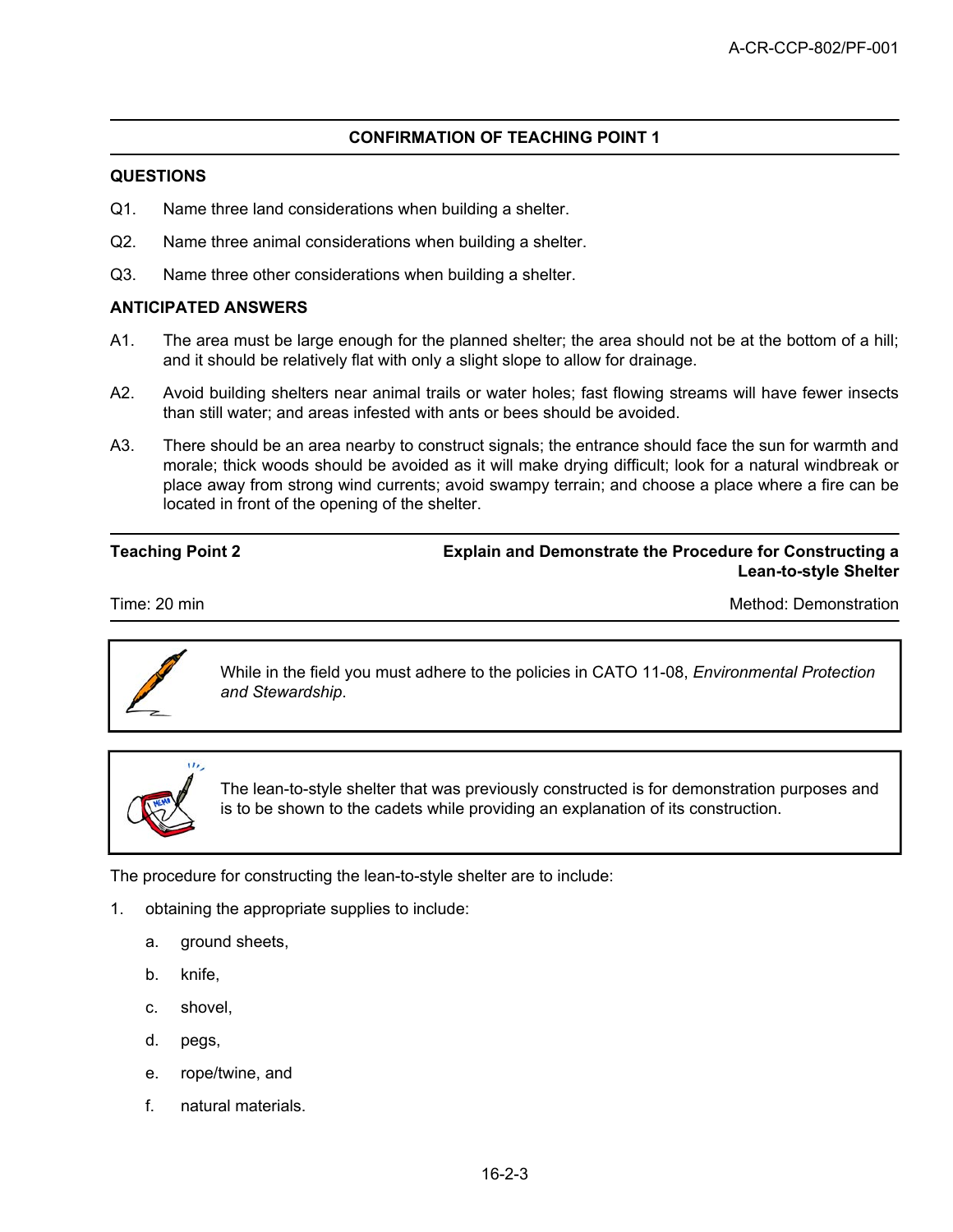- 2. tying and lashing cross-pieces and the vertical supports between the trees and ground;
- 3. checking each ground sheet for fatigue and holes;
- 4. tying each end of the ground sheet to the cross-pieces and supports, ensuring they are to waist height of the tallest person;
- 5. substituting the ground sheet for the boughs illustrated in Figure 16-2-1;
- 6. ensuring the ground sheet is pulled tight between the cross-pieces and supports and along the sides;
- 7. pulling the bottom of the ground sheet out and pegging each grommet to the ground; and
- 8. digging small trenches around the shelter to allow for effective drainage.

## **SAFETY**

Review safe handling of a knife to include:

- always cut away from the body;
- do not let others stand too close to you;
- do not leave a knife unattended on the ground;
- sheath a knife when not in use; and
- never throw a knife for any reason.



"Shelters", Wilderness Survival. Copyright 2007 Jalic Inc. Retrieved 9 March 2007, from http://www.wilderness-survival.net/shelters-s.php

Figure 16-2-1 Lean-to-style Shelter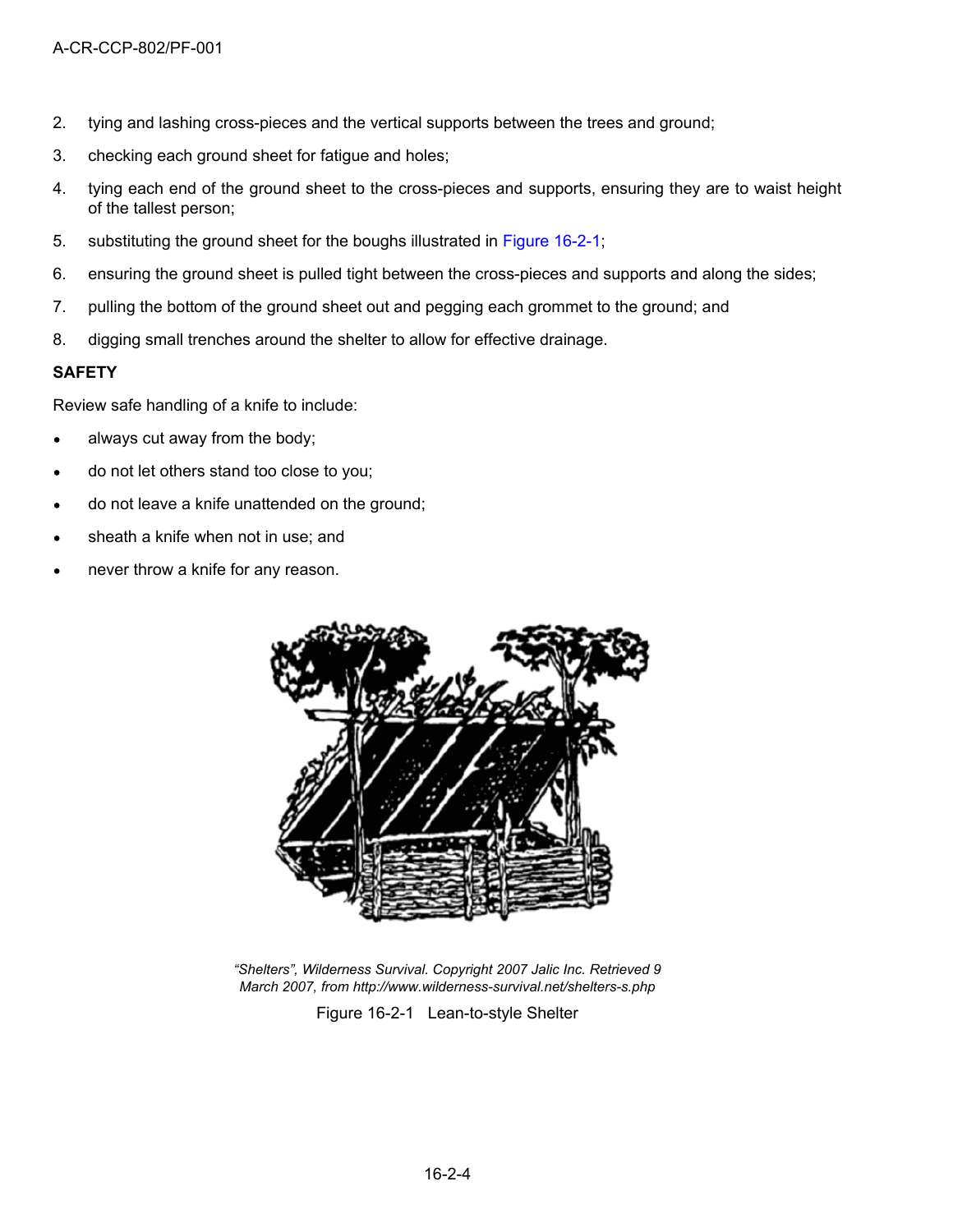## CONFIRMATION OF TEACHING POINT 2

#### QUESTIONS

- Q1. What three items are required to build a shelter?
- Q2. What is the purpose of digging small trenches around a shelter?
- Q3. What is the purpose of the ground sheet and why is it pegged down?

#### ANTICIPATED ANSWERS

- A1. Rope/twine, ground sheets, pegs, branches, sticks and leaves are required.
- A2. The small trenches provide drainage.
- A3. The ground sheet will keep the occupant dry and the pegs are to secure the ground sheet to the ground.

# Teaching Point 3 Construct a Lean-to-style Shelter

Time: 40 min Method: Performance

# **ACTIVITY**

#### **OBJECTIVE**

The objective of this activity is to have the cadets, in groups of no more than four, construct a lean-to-style shelter.

### **RESOURCES**

- Ground sheets,
- Rope/twine,
- Shovel,
- Items found in a natural setting, and
- Pegs.

## ACTIVITY LAYOUT

Select an area that is large enough to construct the lean-to-style shelters.

#### ACTIVITY INSTRUCTIONS

Working as a member of a group of no more than four, the cadets shall choose a location for the lean-to-style shelter and gather sticks and branches that will be required to build the shelter. Each group shall make sure they have the necessary resources to complete a shelter. Each group shall construct a lean-to-style shelter following these steps:

- 1. Tie a cross-piece between two trees so that it is to waist height of the tallest person.
- 2. Lash the support pieces to the cross-piece.
- 3. Pull the ground sheet tight and tie it to the crosspiece and supports.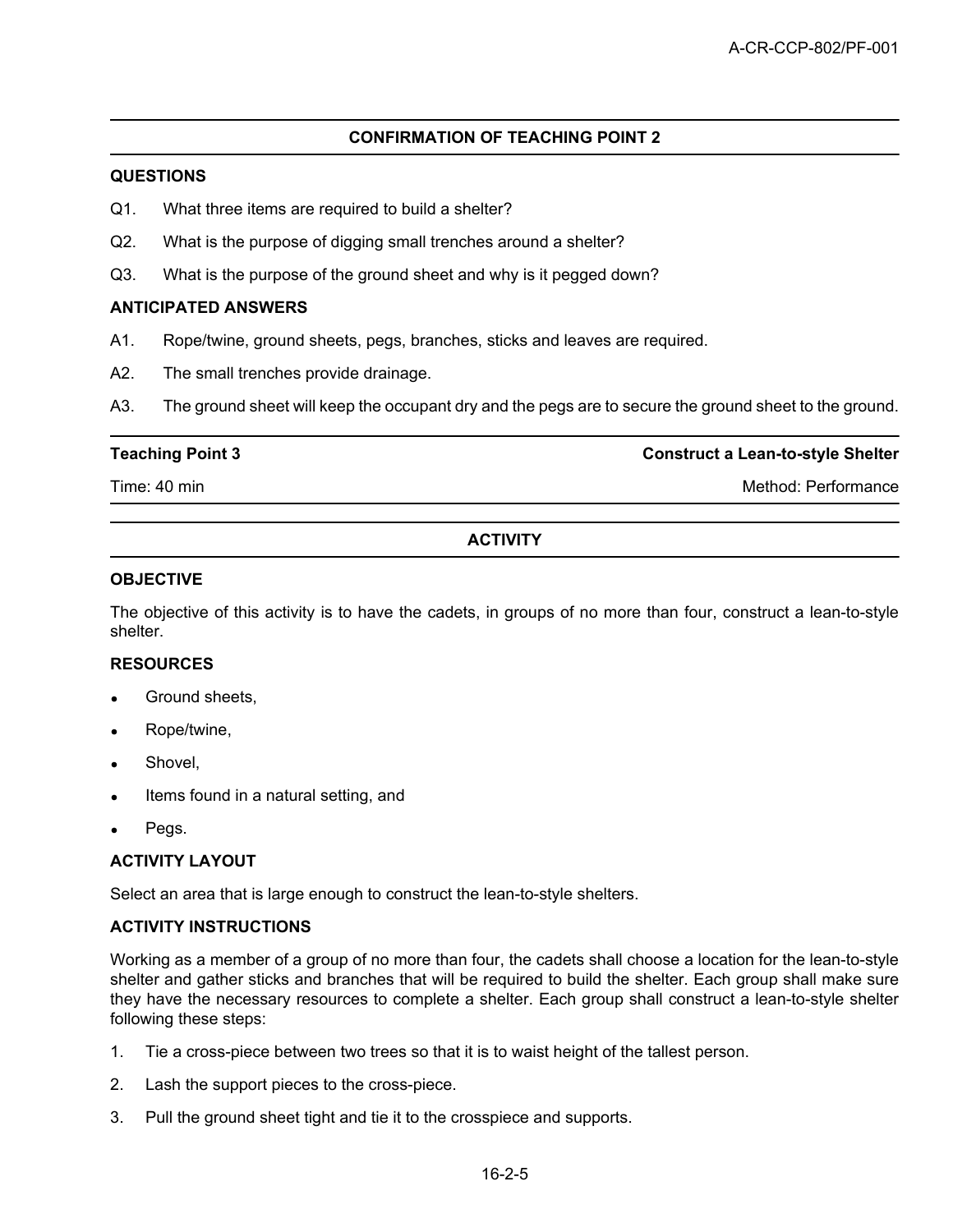- 4. Pull the bottom of the ground sheet out and peg each grommet to the ground.
- 5. Dig small trenches for drainage around the lean-to-style shelter.



The questions in the confirmation of TP3 should be asked of the groups as the instructor moves from one group to the next.

## **SAFETY**

Adequate supervision will ensure the cadets do not misuse the equipment.

## CONFIRMATION OF TEACHING POINT 3

### QUESTIONS

- Q1. Why was that location chosen to build the shelter?
- Q2. How are the supports anchored?
- Q3. What challenges were encountered while building the shelter?

### ANTICIPATED ANSWERS

- A1. It was built on a flat area, with a little slope; away from animal trails or water holes; away from still water; away from areas infested with ants and bees; having a natural wind break and facing the sun.
- A2. They are lashed together between the cross-pieces and the ground.
- A3. Answers will vary. Encourage the cadets to elaborate their responses.

## END OF LESSON CONFIRMATION

The cadets' construction of a lean-to-style shelter will serve as the confirmation of this lesson.

# **CONCLUSION**

#### HOMEWORK/READING/PRACTICE

N/A.

## METHOD OF EVALUATION

N/A.

## CLOSING STATEMENT

It is important for the cadets to know how to construct a lean-to-style shelter in a survival situation. A shelter will help protect a person from weather, animals and insects. Shelters can also provide warmth, shade and comfort. The lean-to-style shelter provides an effective shelter for squadron survival exercises.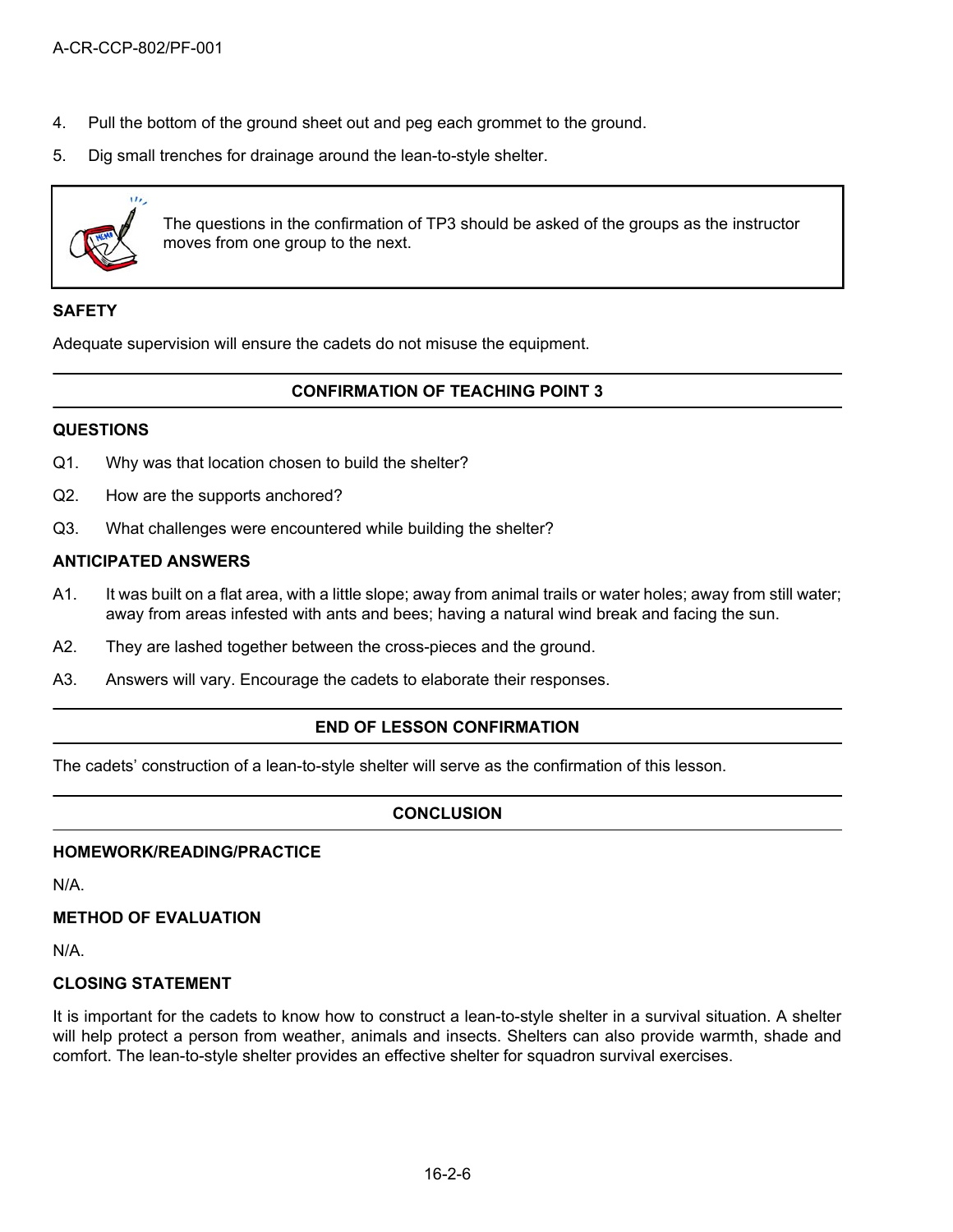# INSTRUCTOR NOTES/REMARKS

If lean-to-style shelters cannot be constructed, another style shelter (e.g. a bivouac tent, or a tarpaulin between trees) may be substituted.

The directives found in CATO 11-08, Environmental Protection and Stewardship, are to be followed during this lesson.

| <b>REFERENCES</b>   |                                                                                                                                                           |  |
|---------------------|-----------------------------------------------------------------------------------------------------------------------------------------------------------|--|
| A0-039              | CATO 11-08 D Cdts 3. (1997). <i>Environmental Protection and Stewardship</i> . Vol. 1 General (pp. 1-<br>11). Ottawa, ON: Department of National Defence. |  |
| C3-002              | (ISBN 0-00-653140-7) Wiseman, J. (1999). The SAS Survival Handbook. Hammersmith, London:<br>HarperCollins Publishers.                                     |  |
| C <sub>3</sub> -003 | (ISBN 1-896713-00-9) Tawrell, P. (1996). Camping and Wilderness Survival: The Ultimate<br>Outdoors Book. Green Valley, ON: Falcon Distribution.           |  |
| $C3-118$            | Wilderness Survival. (2007). Shelters. Retrieved 9 March 2007, from http://www.wilderness-<br>survival.net/shelters-2.php.                                |  |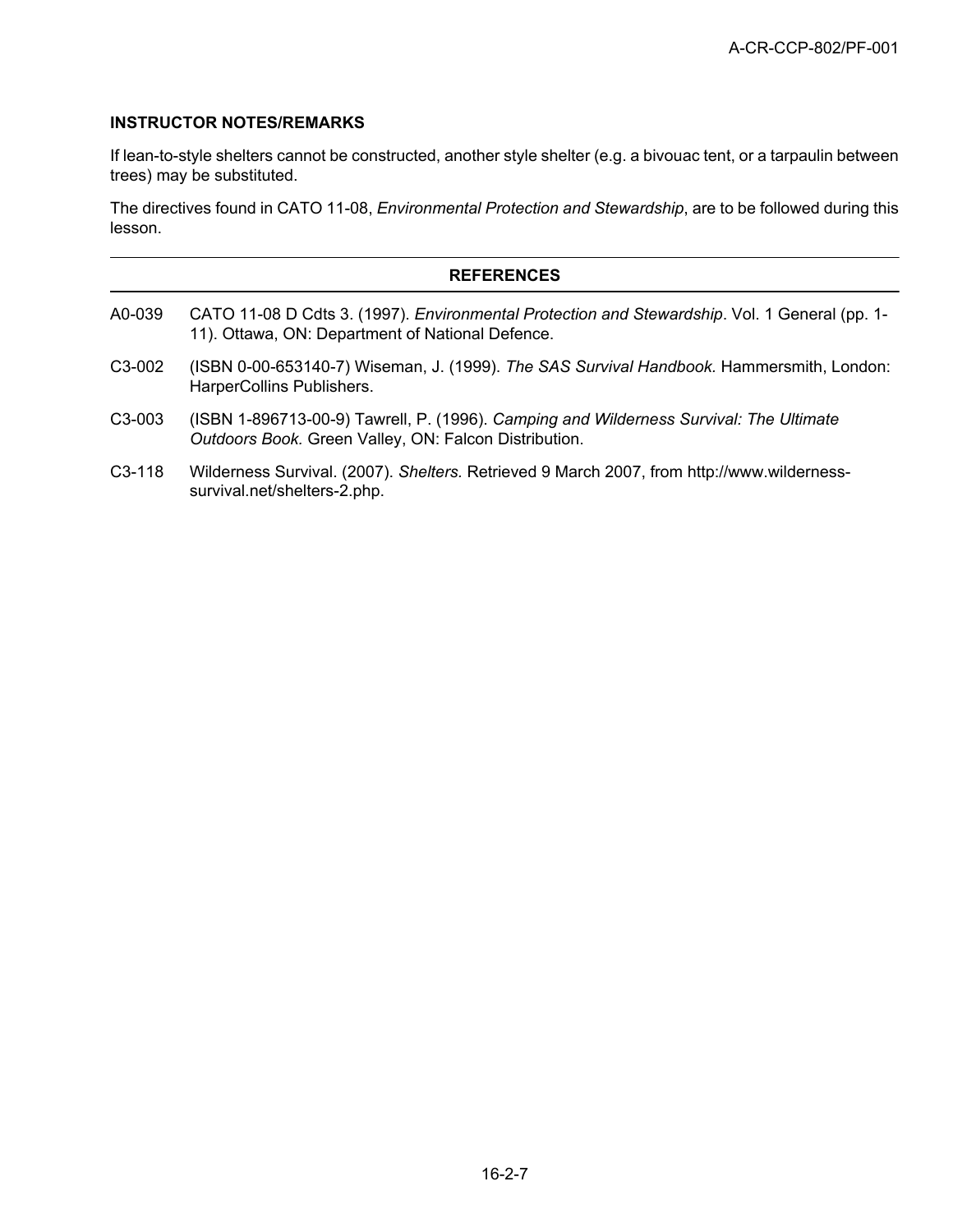THIS PAGE INTENTIONALLY LEFT BLANK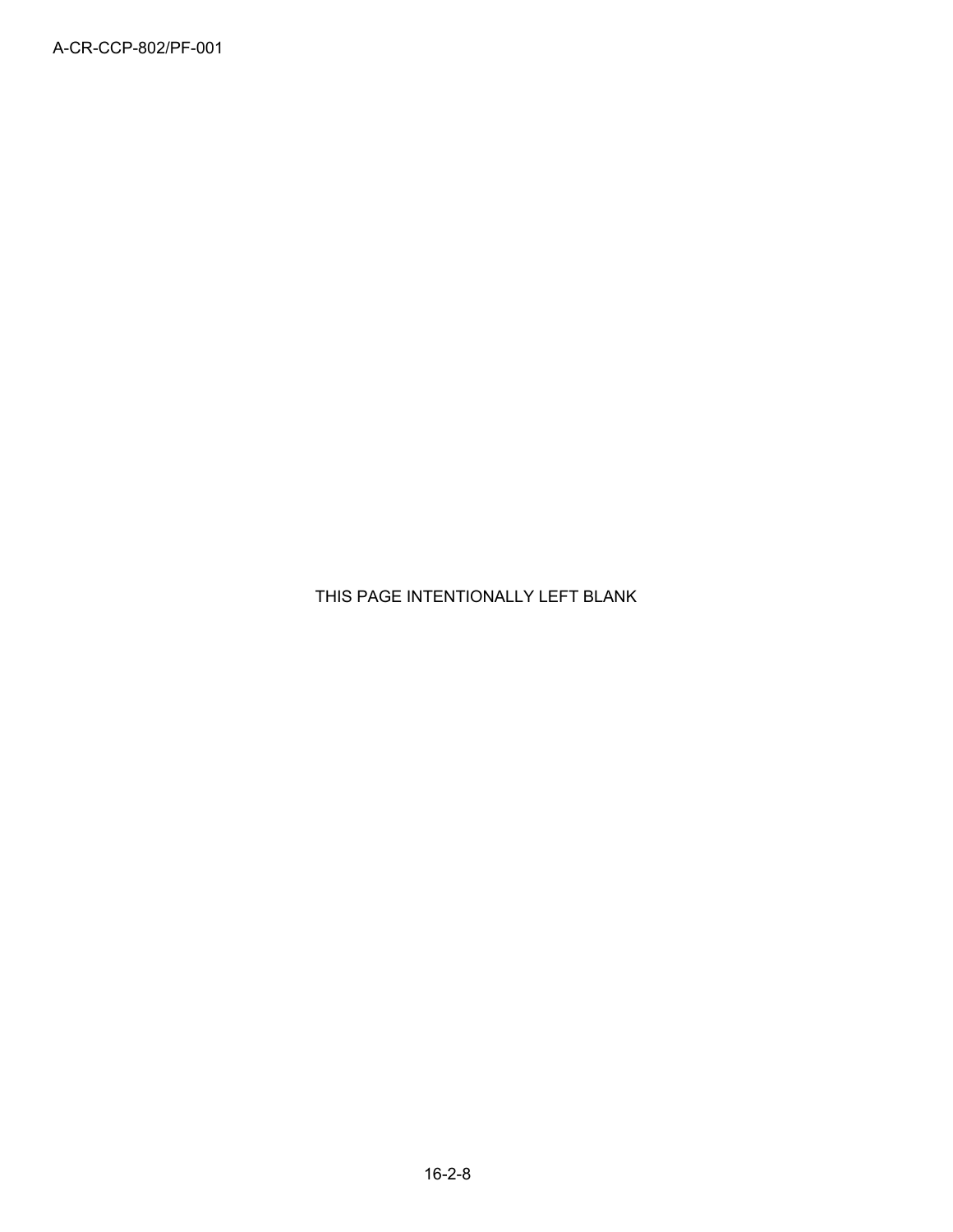

# ROYAL CANADIAN AIR CADETS

## PROFICIENCY LEVEL TWO



INSTRUCTIONAL GUIDE

# SECTION 3

## EO M290.03 – CONSTRUCT A SIMPLE SNARE

Total Time: 60 min

## PREPARATION

### PRE-LESSON INSTRUCTIONS

Resources needed for the delivery of this lesson are listed in the lesson specification located in A-CR-CCP-802/PG-001, Chapter 4. Specific uses for said resources are identified throughout the Instructional Guide within the TP for which they are required.

Review the lesson content and become familiar with the material prior to delivering the lesson.

Cut one 60 cm length of non-ferrous wire for each pair of cadets. Have spares on hand in case extras are needed.

## PRE-LESSON ASSIGNMENT

N/A.

# APPROACH

Demonstration was chosen for TP1 as it allows the instructor to explain and demonstrate the skill the cadet is expected to acquire.

Performance was chosen for TP2 as it is an interactive way to introduce cadets to constructing a simple snare.

# INTRODUCTION

#### REVIEW

N/A.

#### **OBJECTIVES**

By the end of this lesson the cadet shall be expected to construct a simple snare.

#### IMPORTANCE

It is important for cadets to learn to construct a simple snare because in a survival situation the ability to catch food is essential. Consumption of protein will satisfy hunger and enable the cadet to ward off fatigue.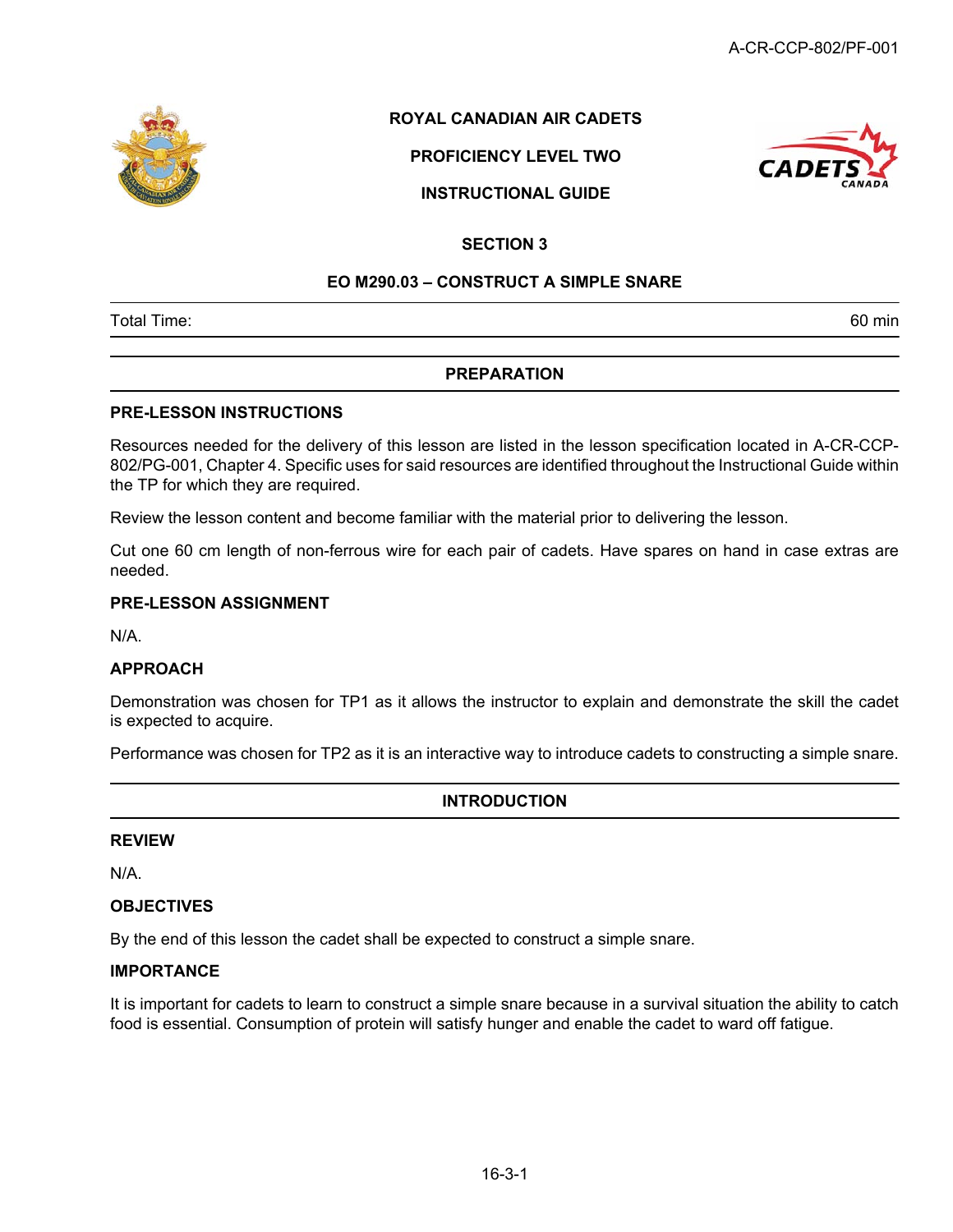# Teaching Point 1 Explain and Demonstrate the Procedure for Constructing a Simple Snare

Time: 15 min Method: Demonstration Number of Time: 15 min Method: Demonstration

Site selection is important when constructing a simple snare. The simple snare should be placed in an area frequented by small animals or near where they store their food. In all seasons, small animal tracks and their feces can be seen. These give a good indication of where small animals frequent or are travelling.

A simple snare may be made of brass wire, string, plant cordage, roots, horse hair, rawhide, dried animal guts, etc. The best material for constructing a simple snare is non-ferrous wire because it keeps its round shape and is easily twisted to make a loop through which the moving part of the wire will slide.



Ensure the instructor has practiced constructing a simple snare before demonstrating this procedure to cadets.

To construct a simple snare:

- 1. Using the non-ferrous wire, make a loop, fist width wide, and twist the end of the loop to ensure its stability while allowing the moving part to slide easily. (See Figure 16-3-1).
- 2. Set the loop vertically four fingers above the ground using twigs. Ensure the loop is a hand's width away from obstructions on either side of the path. (See Figure 16-3-1).
- 3. Anchor the remaining wire to a stake/tree/obstruction. (See Figure 16-3-1).



Wiseman, J., The SAS Survival Handbook, HarperCollins Publishers (p. 187) Figure 16-3-1 A Simple Snare

# CONFIRMATION OF TEACHING POINT 1

## QUESTIONS

- Q1. Where should a simple snare be placed?
- Q2. Name three materials which can be used for constructing a simple snare?
- Q3. What is the best material for constructing a simple snare?

# ANTICIPATED ANSWERS

A1. The simple snare should be placed in an area frequented by small animals or near where they store their food.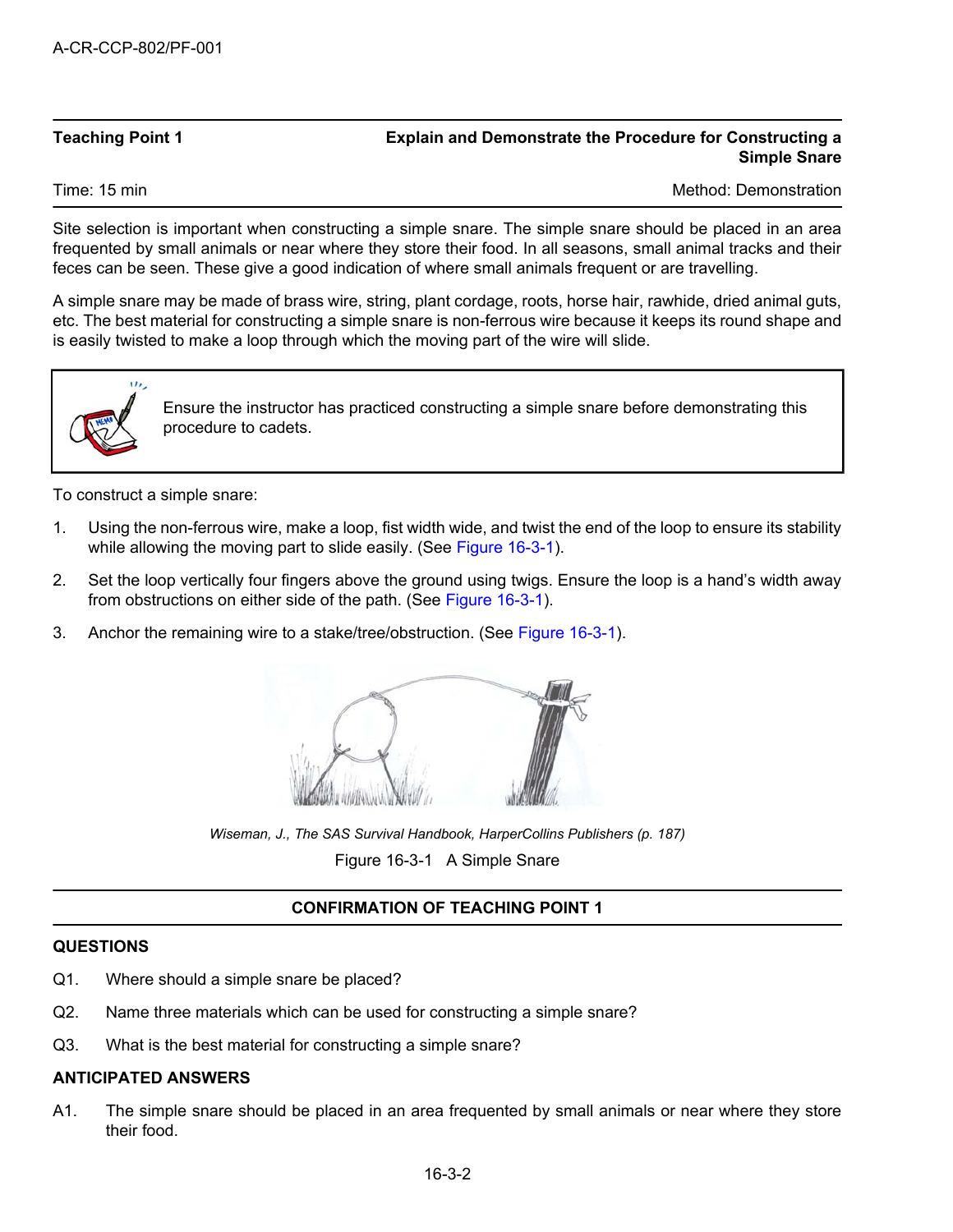- A2. A simple snare may be made of brass wire, string, plant cordage, roots, horse hair, rawhide, dried animal guts, etc.
- A3. The best material for a simple snare is non-ferrous wire because it keeps its round shape and is easily twisted to make a loop through which the moving part of the wire will slide.

Teaching Point 2 Construct a Simple Snare Construct a Simple Snare

Time: 35 min Method: Performance Communication of the Method: Performance Communication of the Method: Performance

# **ACTIVITY**

## **OBJECTIVE**

The objective of this activity is for cadets to construct a simple snare.

## RESOURCES

Non-ferrous wire 60 cm in length, one per group.

# ACTIVITY LAYOUT

This activity must be conducted outdoors during daylight hours.

# ACTIVITY INSTRUCTIONS

- 1. Divide cadets into groups of two.
- 2. Distribute one non-ferrous wire 60 cm in length to each group.
- 3. Instruct cadets to find an appropriate site to construct a simple snare.
- 4. Have cadets construct a simple snare.
- 5. Supervise and give feedback on the construction of simple snares.
- 6. After each group has finished constructing a simple snare, bring all groups back to one central location.
- 7. Have the entire group look at each simple snare if time permits.
- 8. Have cadets disassemble the simple snares and return materials to the instructor.

#### **SAFETY**

Adequate supervision will ensure cadets do not misuse the equipment.



Watch where you are walking and be careful not to step on a simple snare.

## END OF LESSON CONFIRMATION

The cadets' participation in TP2 will serve as the confirmation of this lesson.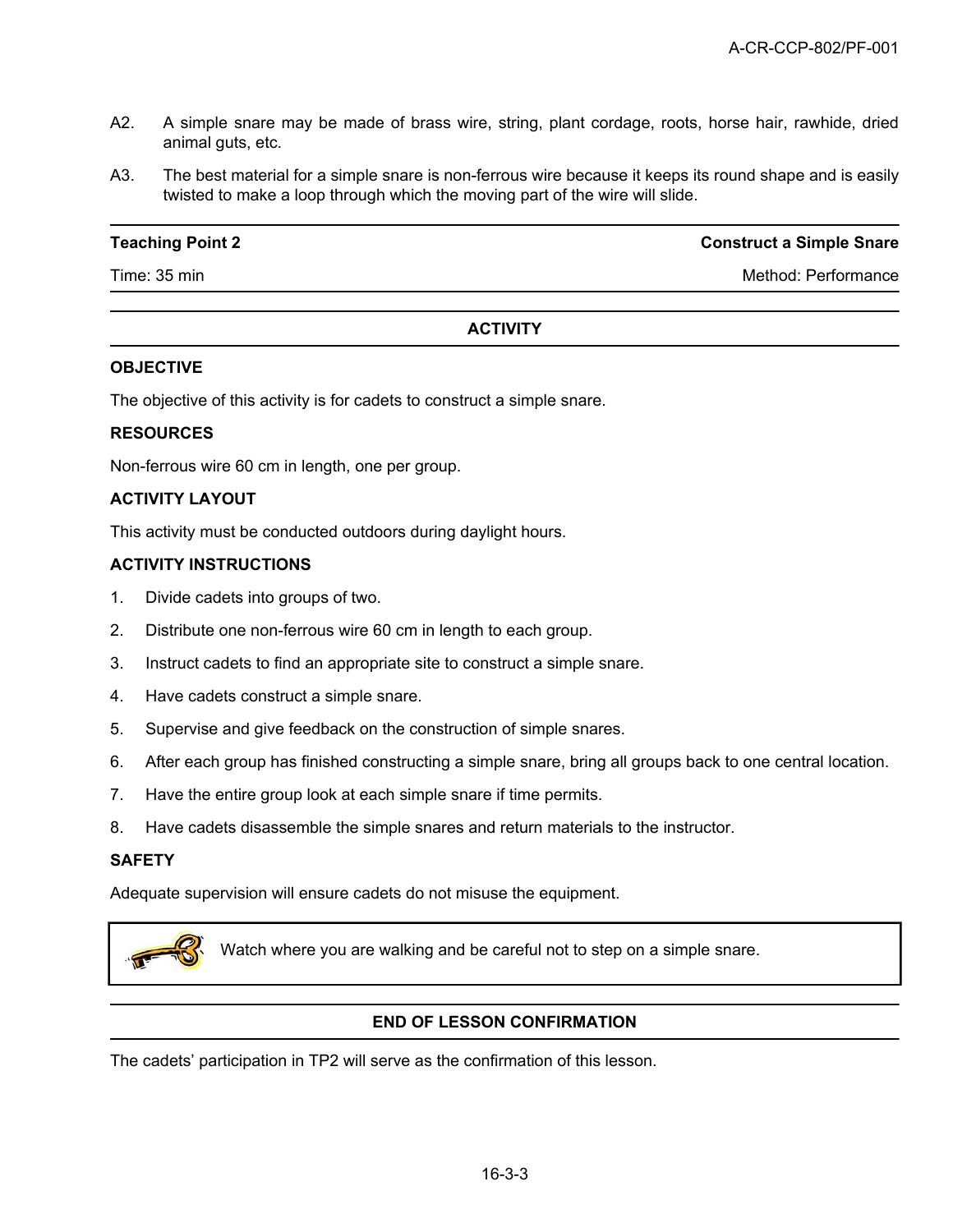# **CONCLUSION**

### HOMEWORK/READING/PRACTICE

N/A.

## METHOD OF EVALUATION

N/A.

## CLOSING STATEMENT

Constructing a simple snare is essential in a survival situation. The ability to feed yourself will ward off fatigue and eliminate one of the seven enemies of survival.

# INSTRUCTOR NOTES/REMARKS

All snares will be disassembled immediately after completion of the practical exercise.

## **REFERENCES**

- C3-002 (ISBN 0-00-653140-7) Wiseman, J. (1999). The SAS Survival Handbook. Hammersmith, London: HarperCollins Publishers.
- C3-003 (ISBN 1-896713-00-9) Tawrell, P. (1996). Camping and Wilderness Survival: The Ultimate Outdoors Book. Green Valley, ON: Falcon Distribution.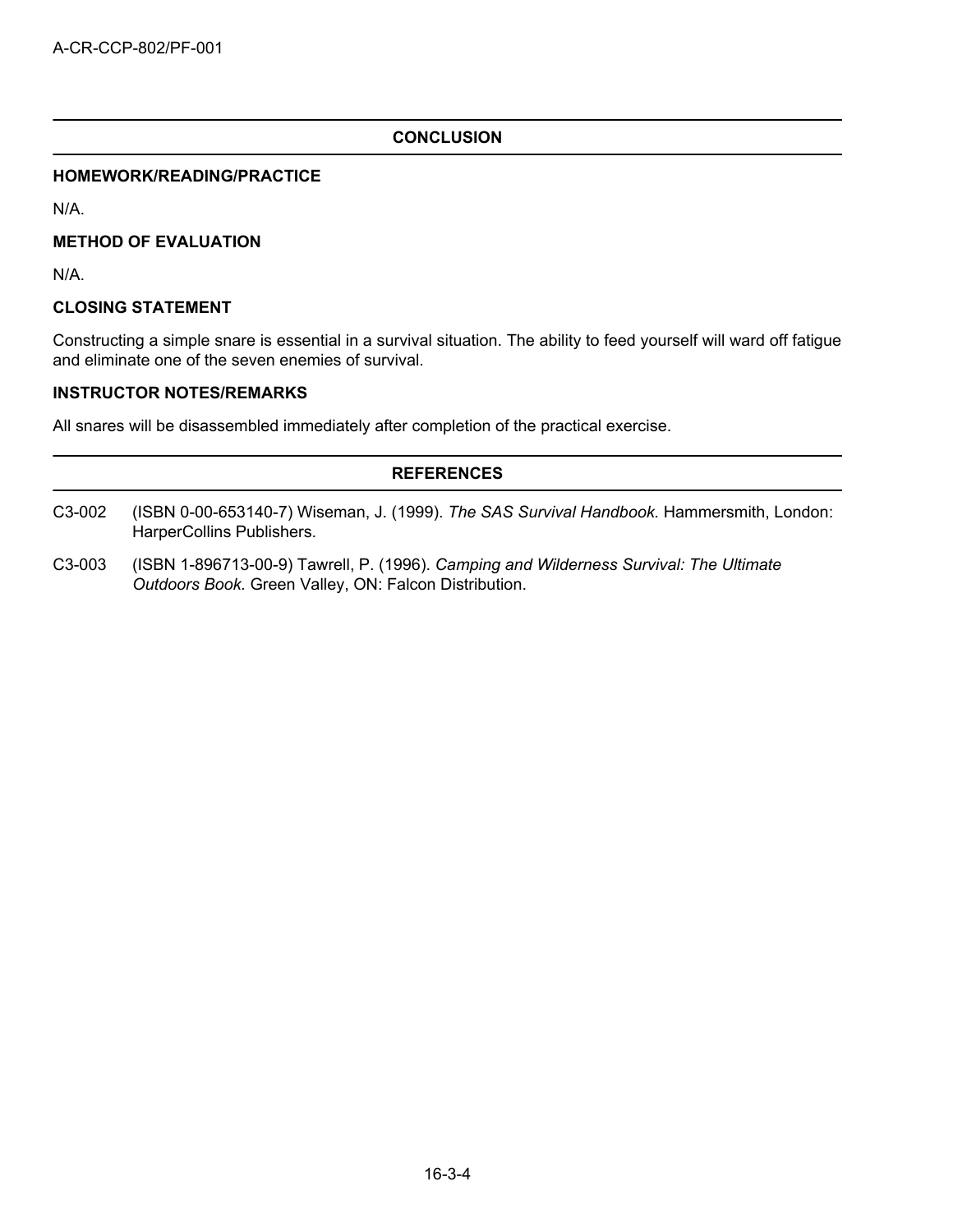

# ROYAL CANADIAN AIR CADETS

PROFICIENCY LEVEL TWO



INSTRUCTIONAL GUIDE

# SECTION 4

## EO M290.04 – CONSTRUCT GROUND-TO-AIR SIGNALS

Total Time: 60 min

## PREPARATION

### PRE-LESSON INSTRUCTIONS

Resources needed for the delivery of this lesson are listed in the lesson specification located in A-CR-CCP-802/PG-001, Chapter 4. Specific uses for said resources are identified throughout the Instructional Guide within the TP for which they are required.

Review the lesson content and become familiar with the material prior to delivering the lesson.

Photocopy the handout located at Annex A for each cadet.

### PRE-LESSON ASSIGNMENT

N/A.

## APPROACH

An interactive lecture was chosen for TP1 to introduce methods of signalling to the cadets.

A practical activity was chosen for TP2 as it is an interactive way to introduce cadets to methods of signalling and allows the cadets an opportunity to practice. This activity contributes to the development of survival skills in a fun and challenging setting.

## INTRODUCTION

#### REVIEW

N/A.

#### **OBJECTIVES**

By the end of this lesson the cadet shall have constructed a ground-to-air signal.

#### IMPORTANCE

It is important for cadets to know how to construct ground-to-air signals as they may help them get rescued in a survival situation. Many ground-to-air signals are internationally recognized and can be made with almost any substance; in the snow, with logs, with rocks, or by trampling grass. The purpose of ground-to-air signals is to be located, noticed, or to convey a message to rescuers.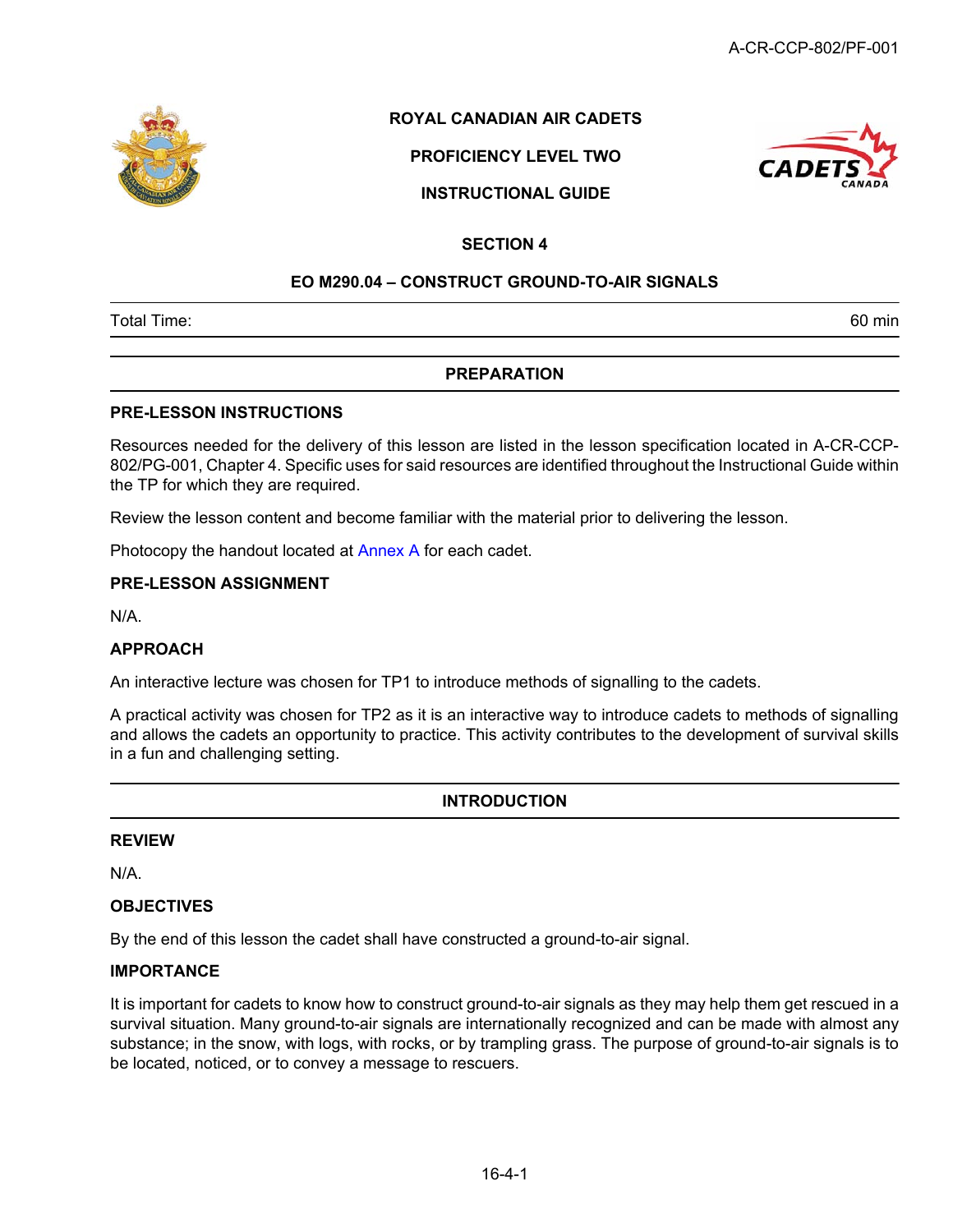# Teaching Point 1 Discuss Ground-to-air Signals Employed To Communicate With Aircraft

Time: 15 min Method: Interactive Lecture Controllering School and Method: Interactive Lecture

# GROUND-TO-AIR SIGNALS

## Signal Dimensions

- Signals should be large with the letters or lines 3 metres (10 feet) wide and if possible 10 metres (40 feet) long, with 3 metres (10 feet) between signals.
- The markings should be deep or high and positioned so that the shadows cast by the sun are the longest.
- Experience teaches one to associate an object with its shape or outline. At a distance, the outline of an object can be clearly recognized long before the details that make up the object can be determined. Geometric shapes can tell the rescuer that the sign is man-made.

# Creating Contrasting Shades or Colours

- Colour is an aid to an observer when there is contrast between the colour of an object and its background. The greater the colour contrast the more visible the object.
- While colour alone will not usually identify an object, it is often an aid in locating the object. Usually the  $\bullet$ darker shades of any given colour will be less likely to attract an observer's attention than the lighter, more brilliant shades.
- An object may cast a shadow beside it, which may be visible although the object itself is out of sight. Objects in shadow may be missed because the eye tends to accept conspicuously dark or light areas as uniform, and does not seek minor differences in darkness or lightness within them.
- To construct a signal on a lighter background dig a shallow ditch and build a low wall of dirt or logs, etc.  $\bullet$ to cast a shadow larger than your construction.
- Place the signal in an open area easily spotted from the air.

## **Signals**

- Require assistance.
- Require medical assistance.
- Proceed in this direction.
- All is well.
- Require food and water.



Distribute copies of the handout located at Annex A.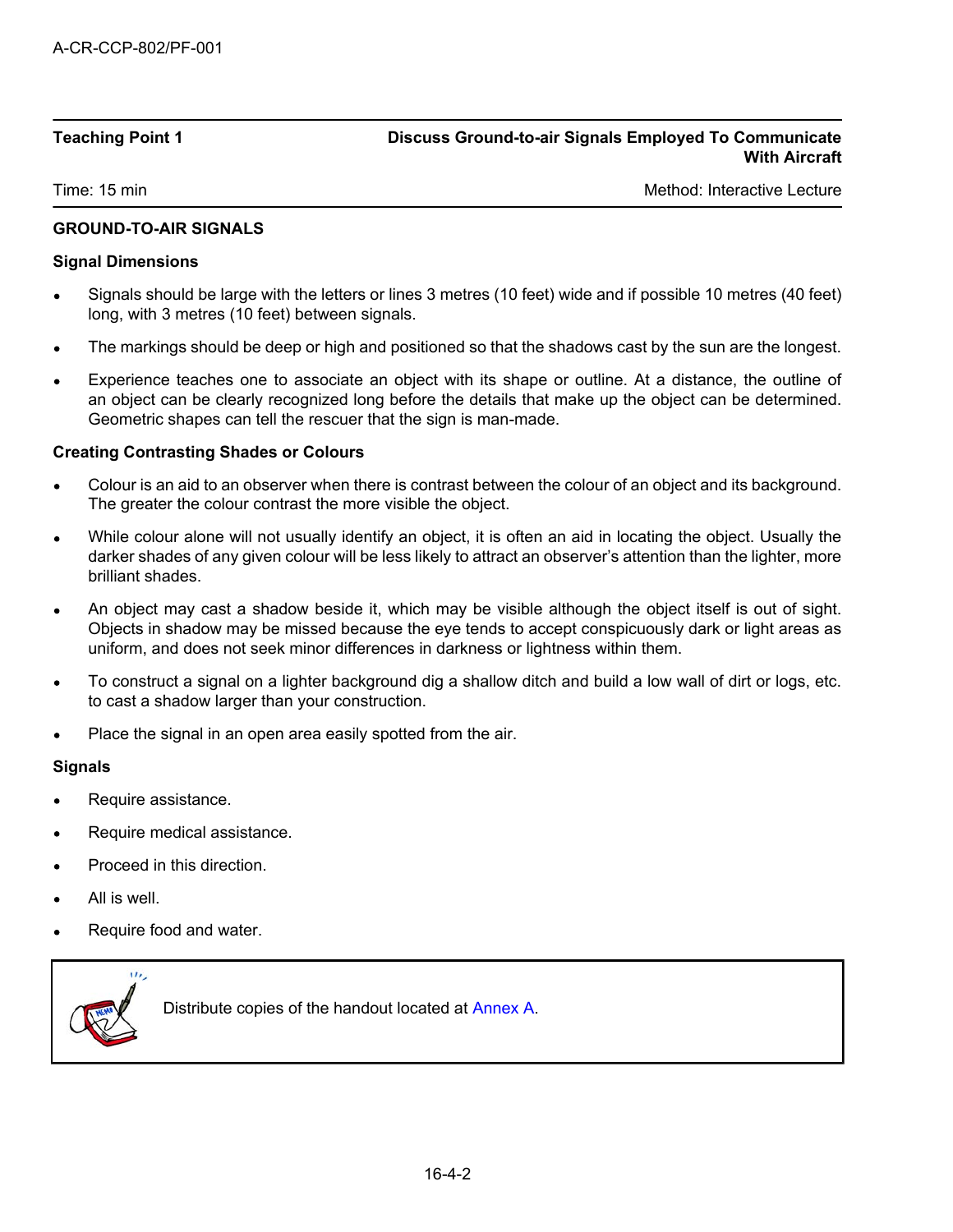## CONFIRMATION OF TEACHING POINT 1

## QUESTIONS

- Q1. What should the signal dimensions be?
- Q2. Name two of the signals.
- Q3. How do you construct a signal on a lighter background?

### ANTICIPATED ANSWERS

- A1. Signals should be large with the letters or lines 3 metres (10 feet) wide and if possible 10 metres (40 feet) long, with 3 metres (10 feet) between signals.
- A2. Require assistance, require medical assistance, proceeding in this direction, all is well, and require food and water.
- A3. To construct a signal on a lighter background dig a shallow ditch or build a low wall of dirt or logs, etc. to cast a shadow larger than your construction.

| <b>Teaching Point 2</b> | Construct a Ground-to-air Signals as a Member of a Group |
|-------------------------|----------------------------------------------------------|
| Time: 35 min            | <b>Method: Practical Activity</b>                        |
|                         |                                                          |

# **ACTIVITY**

#### **OBJECTIVE**

The objective of this activity is to have the cadets construct a ground-to-air signal as a member of a group.

### **RESOURCES**

- Shovel,
- Items found in nature,
- Rope, and
- Handout.

## ACTIVITY LAYOUT

An area must be selected that is large enough to construct the ground-to-air signals.

### ACTIVITY INSTRUCTIONS

- 1. Divide cadets into groups of four.
- 2. Distribute given materials to the groups.
- 3. Assign a ground-to-air signal to each group.
- 4. The cadets shall choose a location for the ground-to-air signals. If the cadets have access to beaches or fields they may use the area accordingly (e.g. drawing signals in the sand).
- 5. Have groups gather resources needed for signals.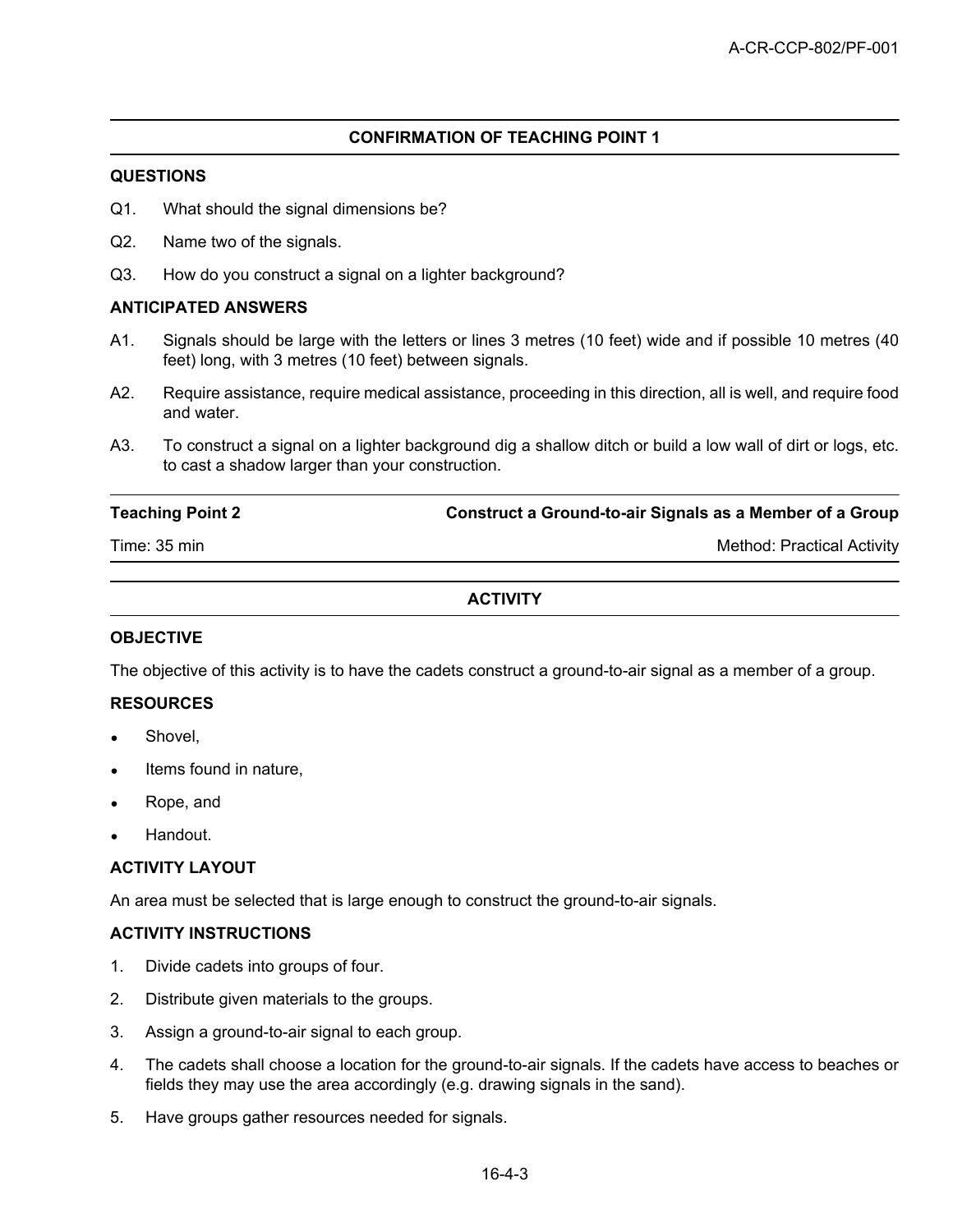- 6. Each group shall construct a ground-to-air signal.
- 7. Ensure that the final constructed signal looks the same as the picture.
- 8. Disassemble signals after completion of the activity.
- 9. Return natural resources back to the environment.



Give each group of cadets a different ground-to-air signal from the list to construct. If there are more than 5 groups restart the list from the top and work your way through it again.

# **SAFETY**

Ensure parameters are established so the cadets do not go outside the training area or get lost.

# END OF LESSON CONFIRMATION

The cadets' participation in TP2 will serve as the confirmation of this lesson.

# **CONCLUSION**

## HOMEWORK/READING/PRACTICE

N/A.

# METHOD OF EVALUATION

N/A.

## CLOSING STATEMENT

It is important for the cadets to know how to construct ground-to-air signals in a survival situation to improve their chances of a quick rescue. Many ground-to-air signals are internationally recognized and can be made with almost any substance; in the snow, with logs, with rocks, or by trampling grass. The purpose of groundto-air signals is to be located, noticed, or to convey a message to rescuers.

## INSTRUCTOR NOTES/REMARKS

All materials used in the construction of ground-to-air signals will be from the surrounding environment.

All ground-to-air signals should be removed and returned to the environment after the completion of the practical activity.

#### **REFERENCES**

- C2-044 Transport Canada (2007). Ground-to-Air Signals. Retrieved 9 February 2007, from http:// www.tc.gc.ca/CivilAviation/publications/tp14371/SAS/4-0.htm.
- C3-003 (ISBN 1-896713-00-9) Tawrell, P. (1996). Camping and Wilderness Survival: The Ultimate Outdoors Book. Green Valley, ON: Falcon Distribution.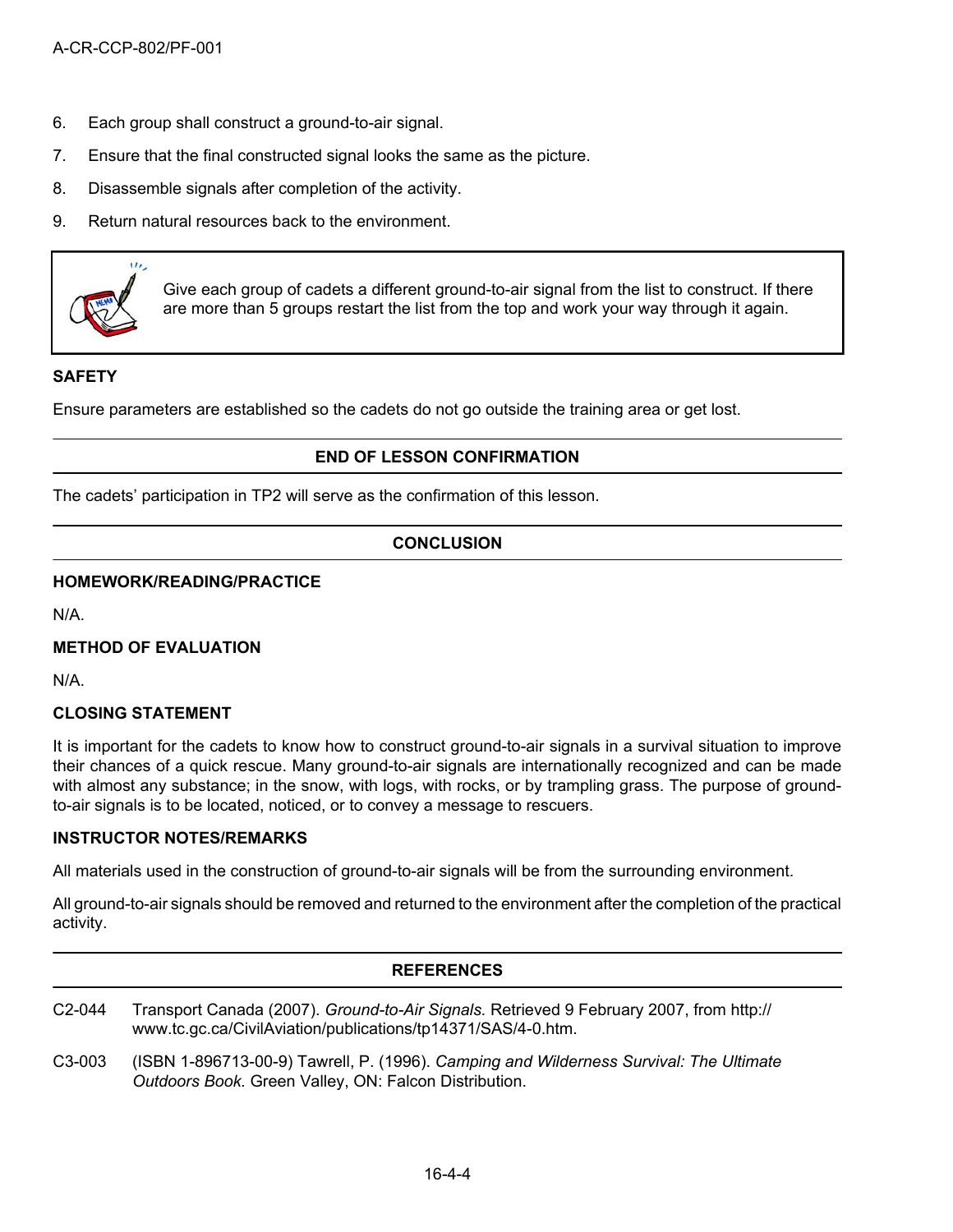C3-118 Wilderness Survival. (2007). Signalling Techniques. Retrieved 12 March 2007, from http:// www.wilderness-survival.net/chpt19.php.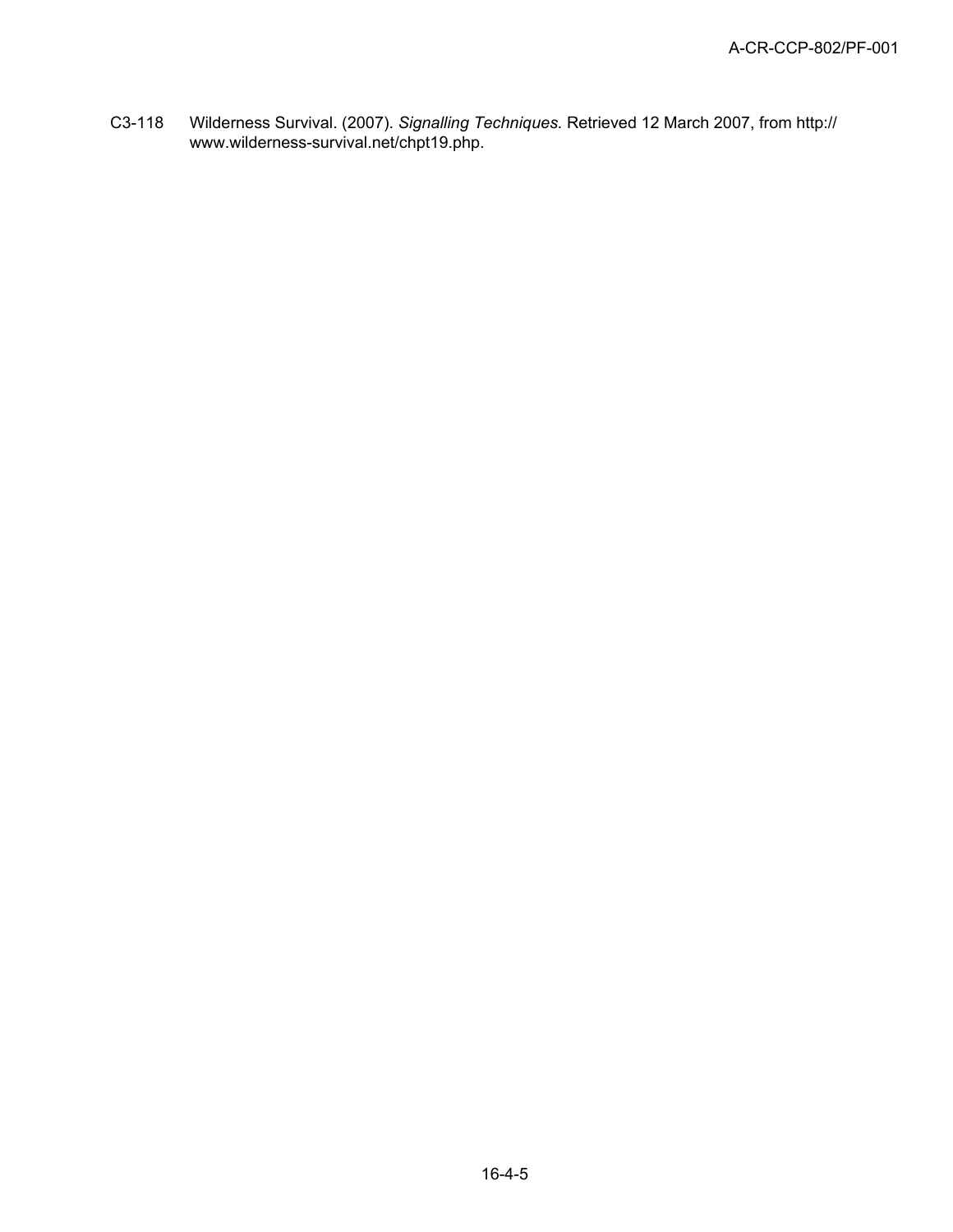THIS PAGE INTENTIONALLY LEFT BLANK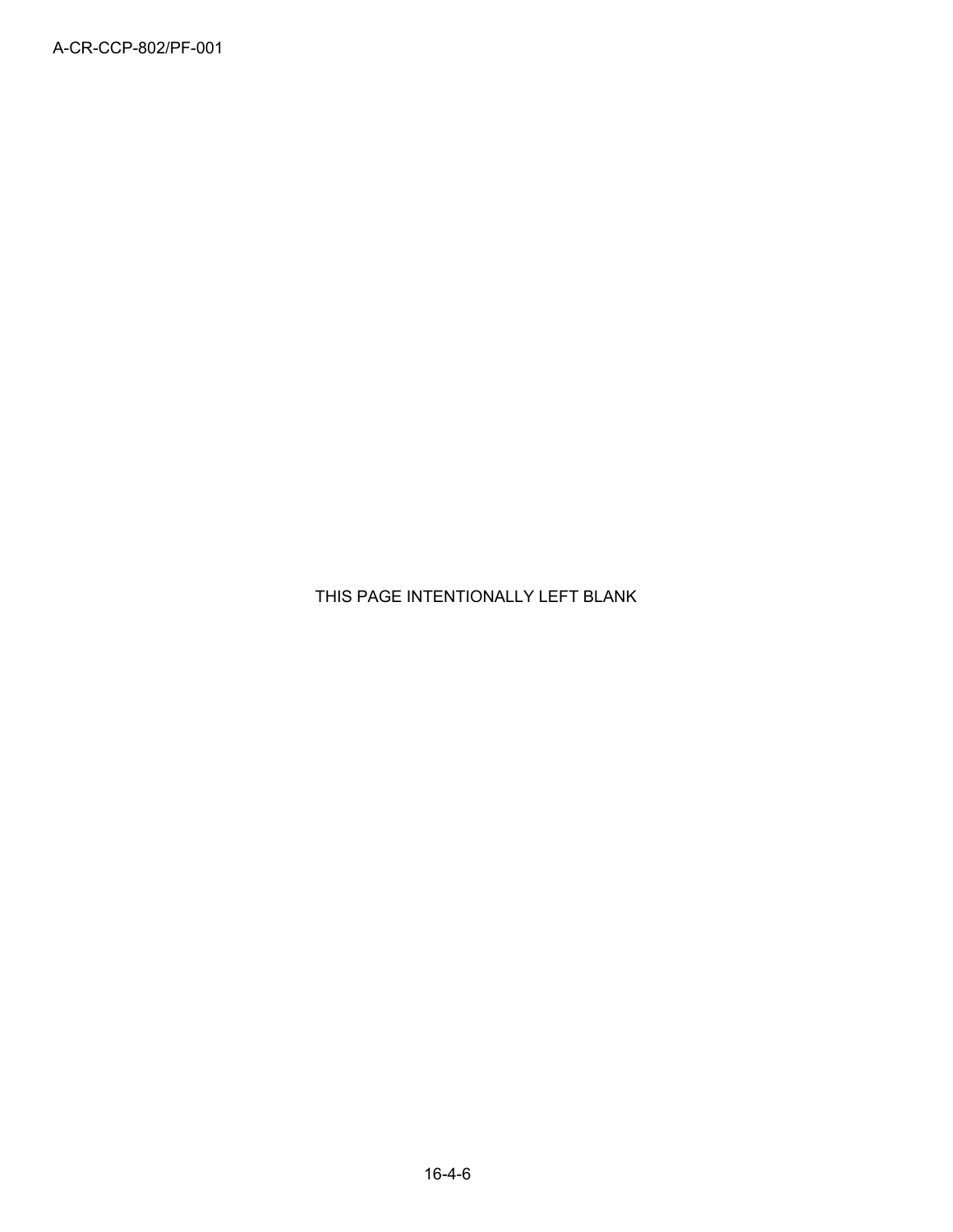

# ROYAL CANADIAN AIR CADETS

## PROFICIENCY LEVEL TWO



INSTRUCTIONAL GUIDE

# SECTION 5

## EO M290.05 – IDENTIFY HIKING TECHNIQUES

Total Time: 60 min

## PREPARATION

### PRE-LESSON INSTRUCTIONS

Resources needed for the delivery of this lesson are listed in the lesson specification located in A-CR-CCP-802/PG-001, Chapter 4. Specific uses for said resources are identified throughout the Instructional Guide within the TP for which they are required.

Review the lesson content and become familiar with the material prior to delivering the lesson.

### PRE-LESSON ASSIGNMENT

Create slides or copy the handouts located at Annex B for each cadet.

The instructor may bring in examples of hiking footwear, if available, for demonstration purposes.

## APPROACH

An interactive lecture was chosen for TP1 to TP3 to present background material to the cadets.

## INTRODUCTION

#### REVIEW

N/A.

#### **OBJECTIVES**

By the end of this lesson the cadet shall be expected to identify hiking techniques. The cadets will be able to recognize how to monitor their daily water requirements, identify characteristics of hiking footwear and identify a personal hiking rhythm.

#### IMPORTANCE

It is important for cadets to know how to use hiking techniques to allow for a more comfortable and satisfying experience. Hiking is low-impact and this makes it suitable for virtually everyone; providing good aerobic exercise, toning muscles and improving general physical condition.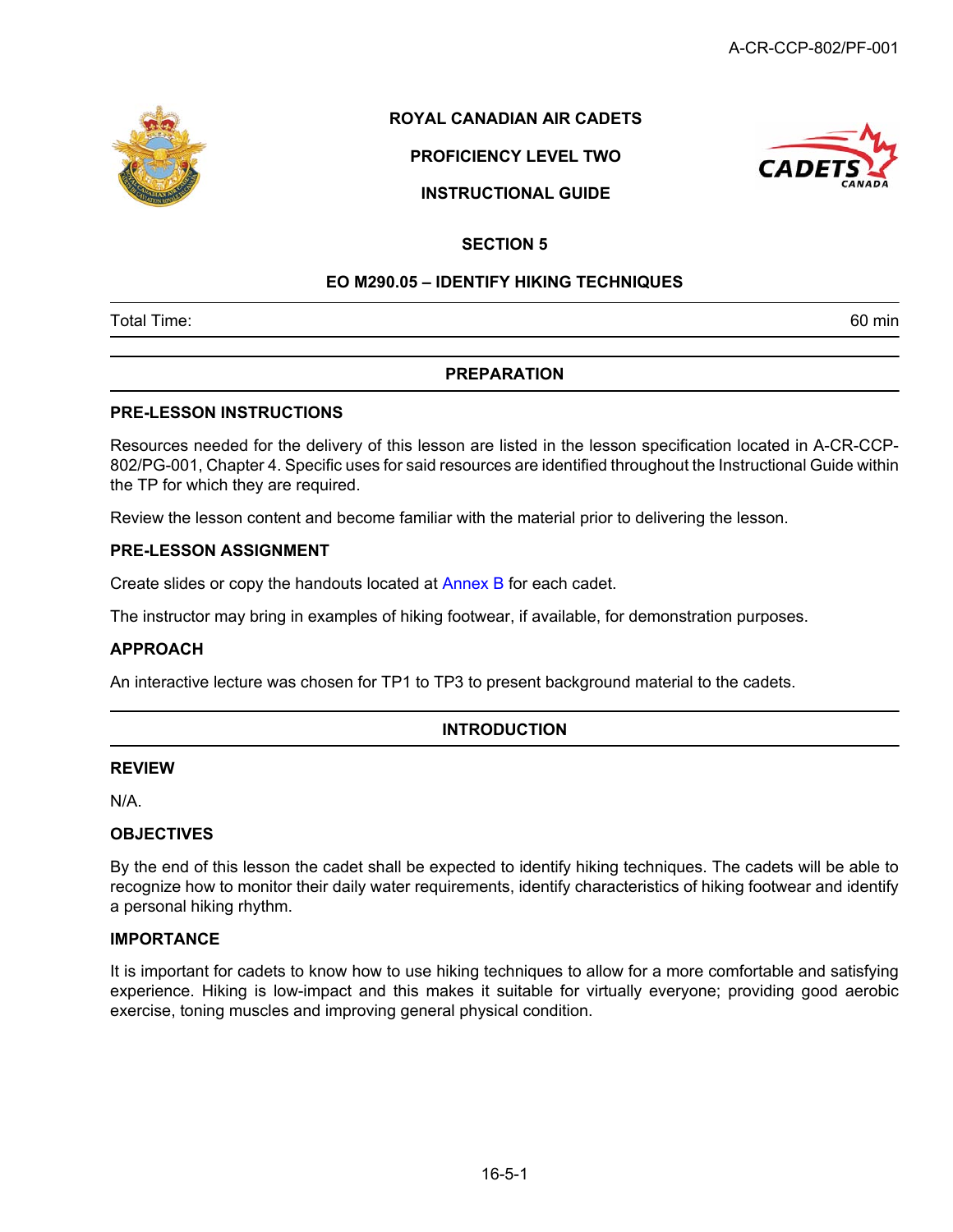# Teaching Point 1 Explain Potable Water Requirements for Consumption During a Day Hike

Time: 15 min Method: Interactive Lecture Controllering School and Method: Interactive Lecture

#### DAILY WATER REQUIREMENTS

### Performance-related Water Loss

- Water is lost from sweating, urinating, breathing, and defecating.
- When working hard and sweating heavily, a person can lose up to a litre of water per hour.
- At high altitudes where the air is dry, a person can dehydrate merely by breathing at rest.
- Under "normal" conditions, a person's thirst mechanism, dry mouth and hormones in the kidneys, stimulates them to drink enough water to stay hydrated.
- If a person is working very hard or sweating profusely, if they are in a very hot or dry climate, or if they have an aggravating condition such as diarrhea or nausea that causes vomiting, they will have to drink water deliberately and regularly regardless of how thirsty they feel.
- Dehydration impairs humans, both physically and mentally.
- As a person becomes dehydrated, their blood plasma volume drops and, consequently, their hearts must work harder to keep body tissues supplied with blood. The result is a decrease in cardiovascular performance.
- When dehydrated, one's body is also less able to dissipate heat through sweat (thermoregulation).
- Finally, the body's ability to digest and metabolize food is impaired when it is low on water.

## Daily Water Intake by Weight

- When as little as 1 percent of body weight in water is lost, a person's physical performance begins to decline.
- If a 68 kg (150-pound) person is short just 0.95 litres (a quart) of water, heat regulation and exercise performance starts to decline.
- When a person is down 2.84 litres (three quarts) of water, that same 68 kg (150-pound) person will lose 20–30 percent of their exercise performance.



Present a slide or distribute a photocopy of Figure 16B-1.



Present a slide or distribute a photocopy of Figure 16B-2.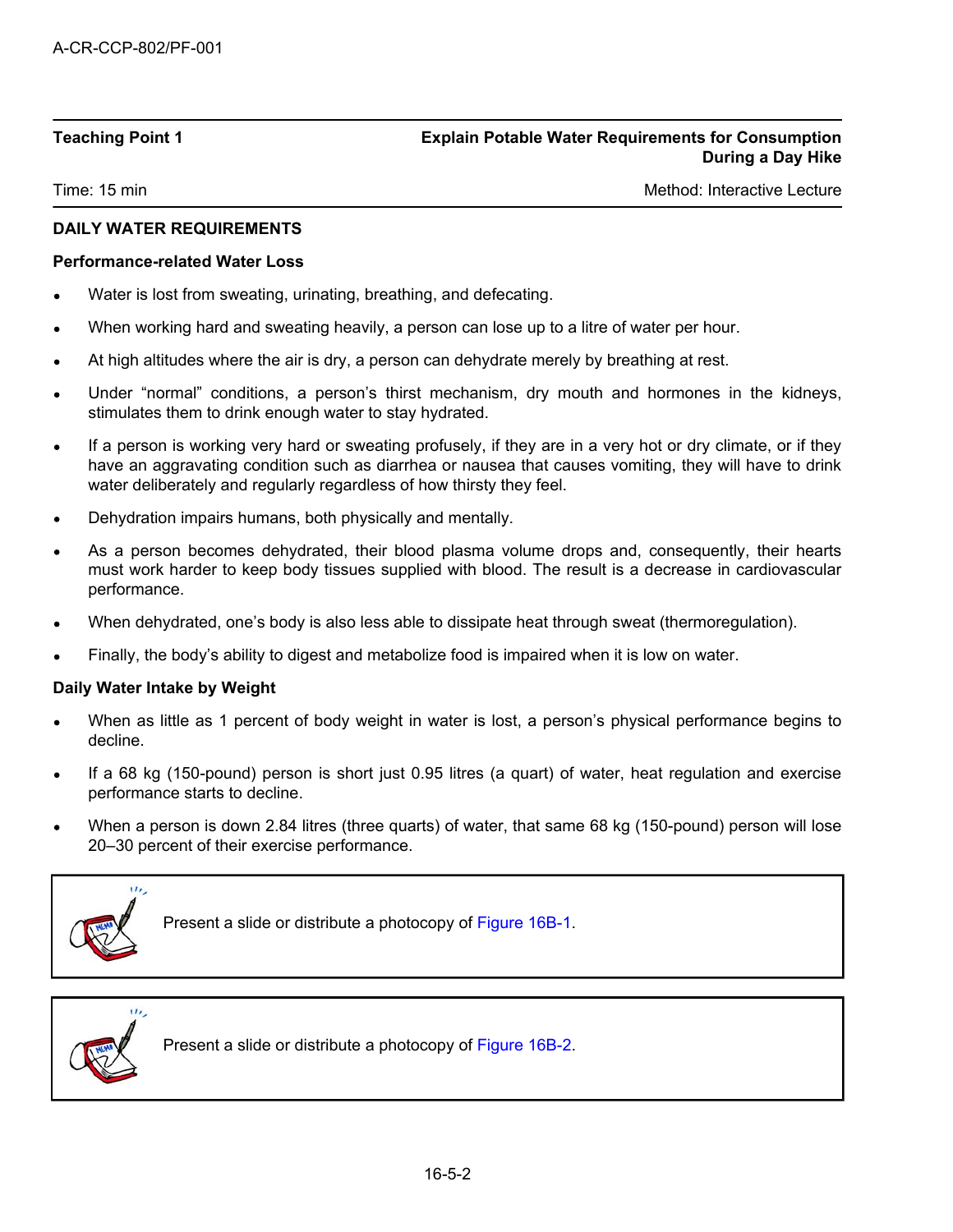## MAINTAINING SAFE HYDRATION LEVELS

### Pre-hydrating

- Drink extra water before a strenuous activity.
- The best thing to drink is plain, cool water.

#### Drinking Small Amounts Often

- Drink small amounts of cool water when possible.
- Cool water is absorbed more easily by the intestines than warm water.

#### Avoiding Sugar and Caffeine Drinks

- Sugar impedes the body's ability to absorb fluid.
- Alcohol and caffeine inhibit one of the kidney's hormones that regulates water loss, so drinking either alcohol or caffeine will accelerate dehydration.

### Routinely Drinking Water

- Incorporate drinking water into your routine by keeping a water bottle in a convenient place or using a dromedary bag (e.g. camel pack).
- Make drinking water a habit. If only a sense of thirst is relied on, chances are a hiker will get behind in hydration.
- Make a point of drinking at least 0.24 litres (8 ounces) of water for every half hour of strenuous activity.

## CONFIRMATION OF TEACHING POINT 1

#### QUESTIONS

- Q1. What is the best thing to drink when pre-hydrating?
- Q2. What impedes the body's ability to absorb fluid?
- Q3. How can you incorporate drinking water into your routine?

#### ANTICIPATED ANSWERS

- A1. The best thing to drink when pre-hydrating is plain, cool water.
- A2. Sugar impedes the body's ability to absorb fluid?
- A3. Incorporate drinking water into your routine by keeping a water bottle in a convenient place or using a dromedary bag (e.g. camel pack).

#### Teaching Point 2 Explain the Optimum Characteristics of Hiking Footwear

Time: 15 min Method: Interactive Lecture Communication of the Method: Interactive Lecture

### CHARACTERISTICS OF HIKING FOOTWEAR

The most important factor to consider when selecting hiking footwear is the fit. It should provide protection for the feet and a firm foundation for walking and scrambling. Today's boots are derived from athletic shoe technology.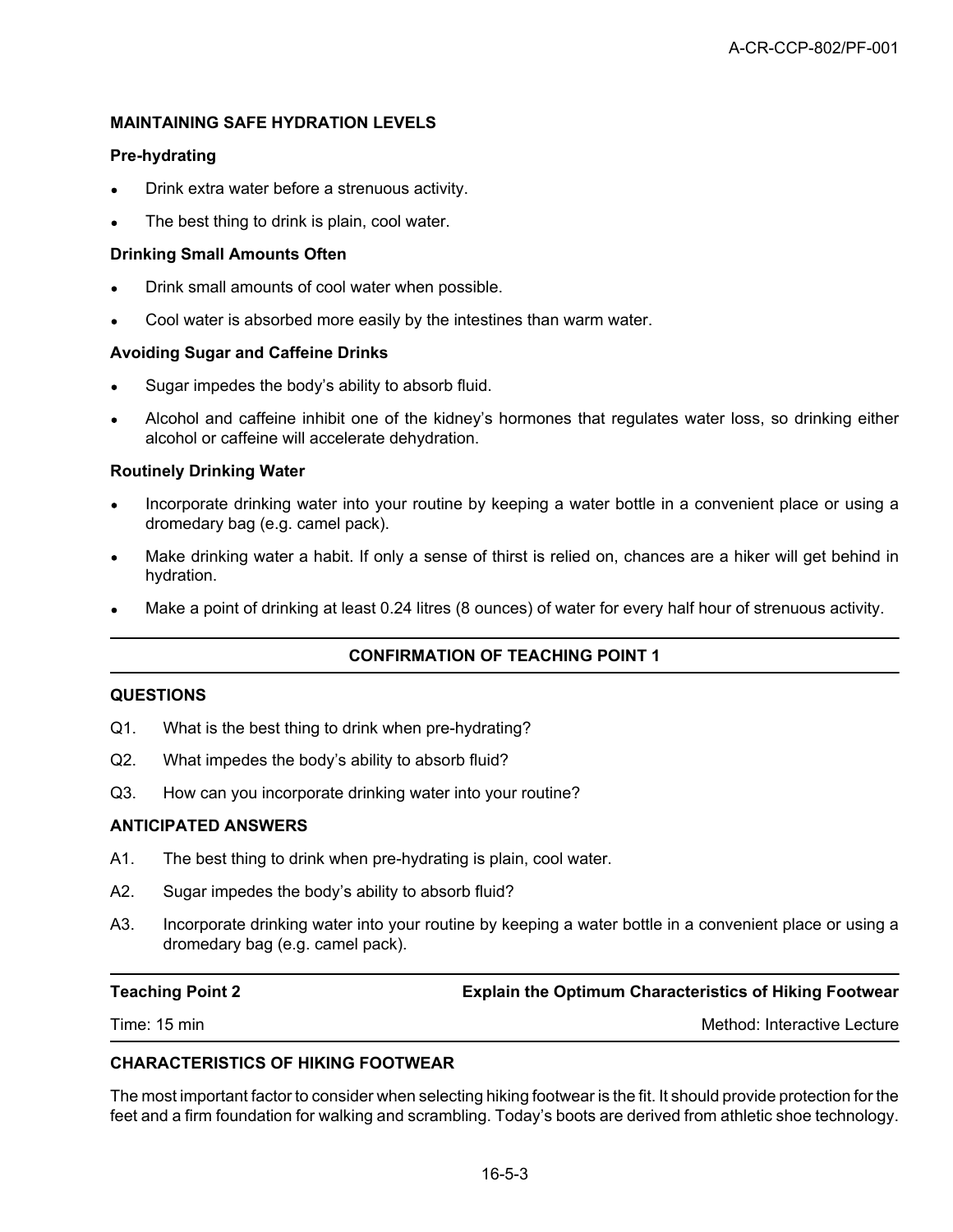They are light, comfortable and functionally suited. Common characteristics to look for when selecting a hiking boot are:

# Sturdy and Lightweight

- The boot should support the feet and ankles from twisting on uneven surfaces.
- Higher boots with stiff ankle support provide lateral rigidity.
- The boot should also support the foot from over bending when placing too much weight on the toe or heel.
- The lighter the boot the easier walking will be.
- Every extra kg of footwear weight can be compared to 2.27 kg (5 pounds) of added backpack weight.

Comfortable (Snug Fit). When worn, footwear shall fit snugly with the heel snug against the wall of the shoe and a small amount of space for the toes to move.

Sized Correctly (Can Wiggle Toes). Boots that fit will ensure comfort during the hike. A boot fits correctly when:

- it is wide enough so that the boot matches the width of the foot with a little extra room;  $\bullet$
- the tongue rests comfortably along the top of the foot; and
- the toes have room to wiggle.

## **SOCKS**

The boot is only one part of the footwear system; socks are the first line of defence for the feet. A two sock system is common in many activities. Unless regularly hiking in hot, damp conditions, consider wearing one pair of heavy socks and one pair of light inner socks.

Inner Socks. This is a thin layer that helps wick, or pull moisture away from the foot. They are usually made of polypropylene material.

Outer Sock. This layer is most often made of thick wool, which can absorb moisture. This layer cushions the foot and provides insulation.

## CONFIRMATION OF TEACHING POINT 2

## **QUESTIONS**

- Q1. What is the most important factor when selecting hiking footwear?
- Q2. Every extra kg of footwear can be compared to what?
- Q3. What is the first line of defence for the feet?

## ANTICIPATED ANSWERS

- A1. The most important factor to consider when selecting hiking footwear is the fit.
- A2. Every extra kg of footwear weight can be compared to 2.27 kg (5 pounds) of added backpack weight.
- A3. Socks.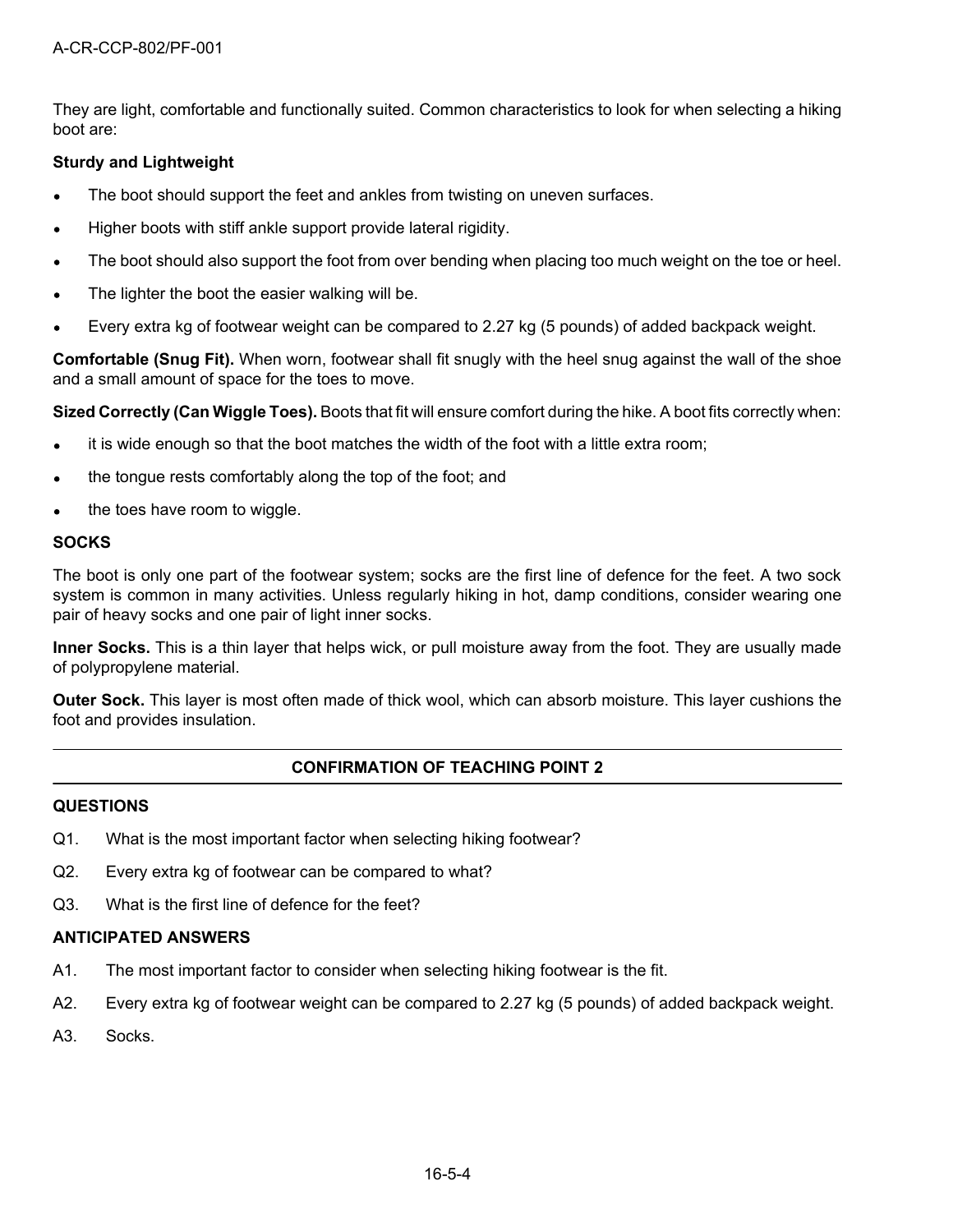## Teaching Point 3 Explain Personal Hiking Rhythm

Time: 20 min Method: Interactive Lecture Communication of the Method: Interactive Lecture

# DETERMINING STRIDE RHYTHM AND SPEED

A steady hiking rhythm is generally more enjoyable as hikers overexert themselves less and generally keep the physical strain at enjoyable levels. Having a steady rhythm will enable a hiker to stick to a fixed schedule and lessen the strain put on the feet, legs, lungs and overall body. This allows a hiker to travel while being less fatigued.

Developing a Hiking Rhythm. A hiking rhythm is very personal and is developed over the course of many hikes. To develop a rhythm there are some guidelines to follow:

- Choose a specific stride rhythm and speed and keep to it. A comfortable rhythm is one that allows a hiker to walk at the same intensity level for at least one hour without having to take a break.
- Adjust rhythm to terrain, weather and weight. The point where a person can no longer carry on a  $\bullet$ conversation indicates the hiker has gone beyond a comfortable tempo.
- Make the rhythm a full body movement where breathing and the swing of the arms happen in harmony with the body.
- Uneven surfaces like uphill and downhill slopes of varying incline can make it difficult to maintain a steady hiking rhythm.

# CONTROLLING FATIGUE

The purpose of resting is to slow down the heart rate and breathing, thereby allowing the heart and lungs to rest. Resting gives the body time to get rid of the lactic acid built up in the muscles, and to recover from hot spots or sores.

# Resting Guidelines

- Rest in regular intervals; try 10 minutes for every hour hiked (make the rest intervals part of the rhythm).
- Stick to 10 minute rest breaks. Use only lunch and supper breaks as extended rest periods.
- Ten minutes is the most effective rest duration for body recovery.
- Ensure to take off backpacks, rest in the shade, and sit down during rests.
- During the extended rest breaks, allow feet to rest and dry by removing shoes and airing out footwear.

# ADJUSTING RHYTHM

Generally, hiking rhythm on a flat surface can be maintained easily; however, when weather and additional weight are included, hiking becomes more difficult. Speed depends on the fitness level of the entire group, the terrain, the altitude and pack weight. One of the best ways to measure and regulate pace is to pay close attention to the tempo of breathing.

If breathing determines pace then, for example, on level ground one takes three steps per inhalation, and three steps per exhalation. Climbing a hill, while maintaining the same breathing rate, the steps per inhalation fall to two steps. A good rule of thumb to follow is to walk at a pace that still allows one to carry on a conversation.

When travelling in different conditions, one's pace will change according to:

Weather. Poor weather will reduce pace and force the hiker to reduce step size for safety.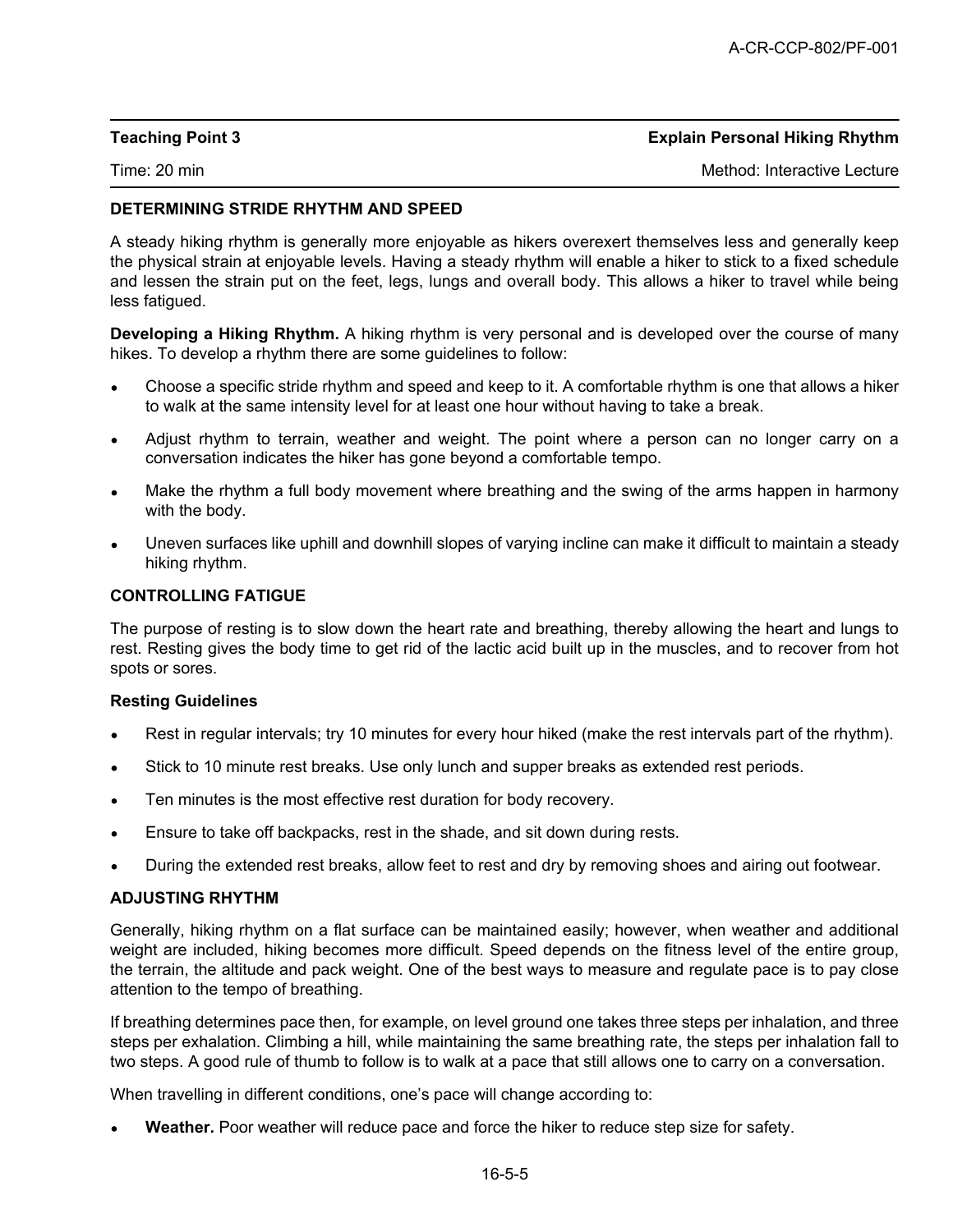- Weight. Weight will affect pace size as the more weight one carries, the more energy must be expelled.
- Terrain. Travelling uphill will reduce pace size and distance travelled.

## EMPLOYING FULL BODY SYNCHRONIZATION

Hiking rhythm is a full body affair. Just like marching, hiking requires coordinated movements where every action has a reaction. The swing of arms provides momentum, breathing controls pace, etc. To control rhythm, one must first learn what body parts work in unison with each other.

To employ full body synchronization during movement, the arms should be in motion at a natural swing opposite the forward foot. The swing of the arms provides momentum to help carry the body forward for the next step. Breathing will control pace (keeping in mind that a comfortable rhythm allows a person to carry on a conversation while hiking).

## CONFIRMATION OF TEACHING POINT 3

## **QUESTIONS**

- Q1. What is involved with developing a hiking rhythm?
- Q2. How long should a rest break be?
- Q3. How does travelling in different conditions change one's pace?

## ANTICIPATED ANSWERS

- A1. A hiking rhythm is very personal and is developed over the course of many hikes. Choose a specific stride rhythm and speed and keep to it. A comfortable rhythm is one that allows a hiker to hike at the same intensity level for at least one hour without having to take a break. Adjust rhythm to terrain, weather and weight. The point where a person can no longer carry on a conversation indicates the hiker has gone beyond a comfortable tempo. Make the rhythm a full body movement where breathing and the swing of the arms happen in harmony with the body.
- A2. Rest breaks should be 10 minutes.
- A3. Poor weather will reduce pace and force the hiker to reduce step size for safety, weight will affect pace size as the more weight one carries the more energy must be expelled and travelling uphill will reduce pace size and distance travelled.

## END OF LESSON CONFIRMATION

### QUESTIONS

- Q1. Where can you dehydrate merely by breathing at rest?
- Q2. How much water can you lose when working hard and sweating heavily?
- Q3. What does comfortable footwear mean?

#### ANTICIPATED ANSWERS

- A1. You can dehydrate merely by breathing at rest at high altitudes.
- A2. You can lose up to a litre of water per hour when working hard and sweating heavily.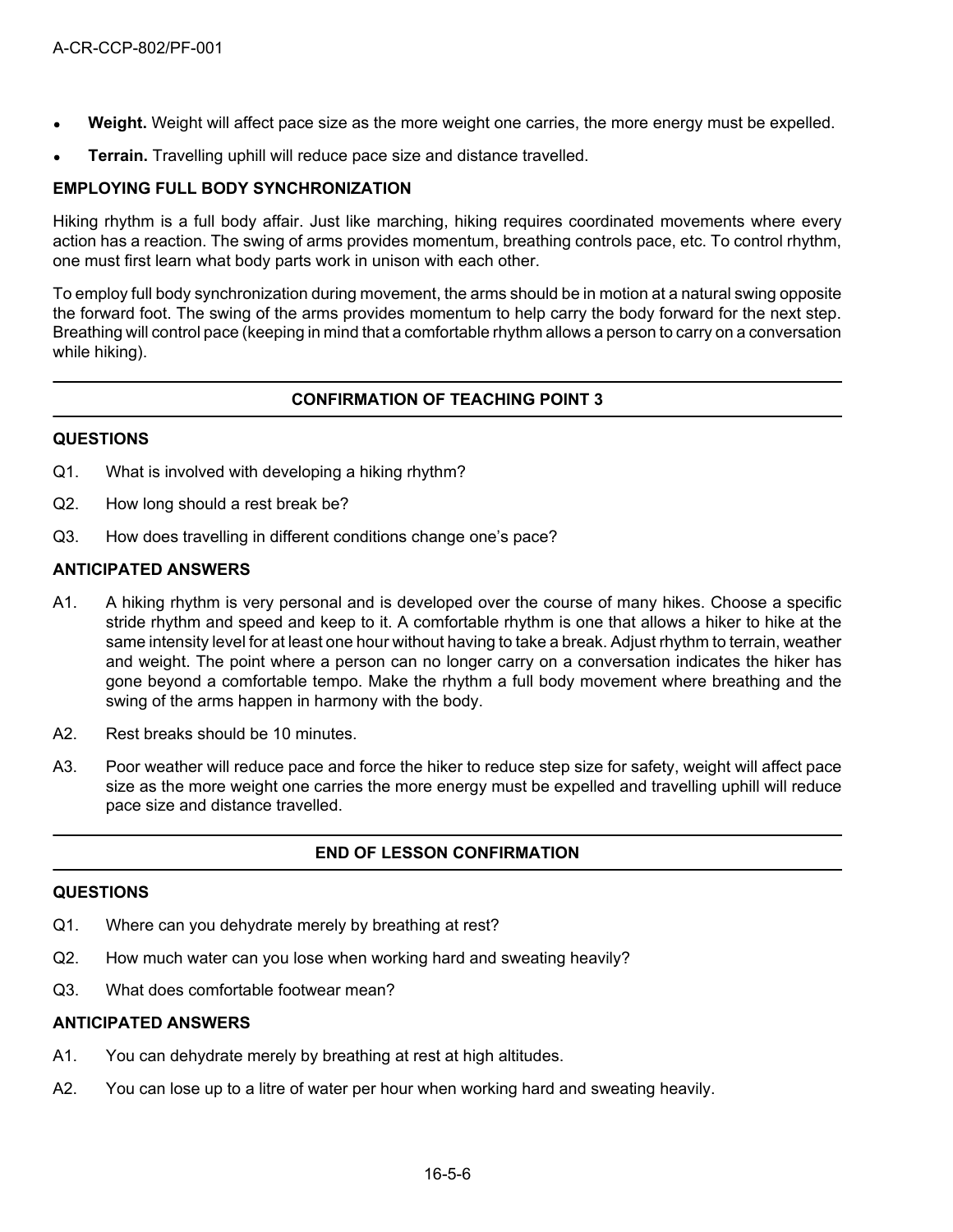A3. When worn, footwear shall fit snugly with the heel snug against the wall of the shoe and a small amount of space for the toes to move.

## **CONCLUSION**

#### HOMEWORK/READING/PRACTICE

N/A.

#### METHOD OF EVALUATION

N/A.

# CLOSING STATEMENT

It is important for cadets to know how to use hiking techniques to allow for a more comfortable and satisfying experience. Hiking is an opportunity for cadets to enjoy the outdoors while engaging in physical activity.

#### INSTRUCTOR NOTES/REMARKS

Examples of hiking footwear should be brought into the class for demonstration purposes.

# REFERENCES

- C2-009 (ISBN 0-684-85909-2) Harvey, M. (1999). The National Outdoor Leadership School's Wilderness Guide. New York, NY: Fireside.
- C2-010 (ISBN 0-375-70323-3) Rawlins, C., and Fletcher, C. (2004). The Complete Walker IV. New York, NY: Alfred A. Knopf.
- C2-012 (ISBN 0-89886-643-X) Weiss, H. (1988). Secrets of Warmth for Comfort or Survival. Seattle, WA: The Mountaineers.
- C2-017 (ISBN 0-7627-0476-4) Roberts, H. (1999). Basic Essentials, Backpacking. Guilford, CT: The Globe Pequot Press.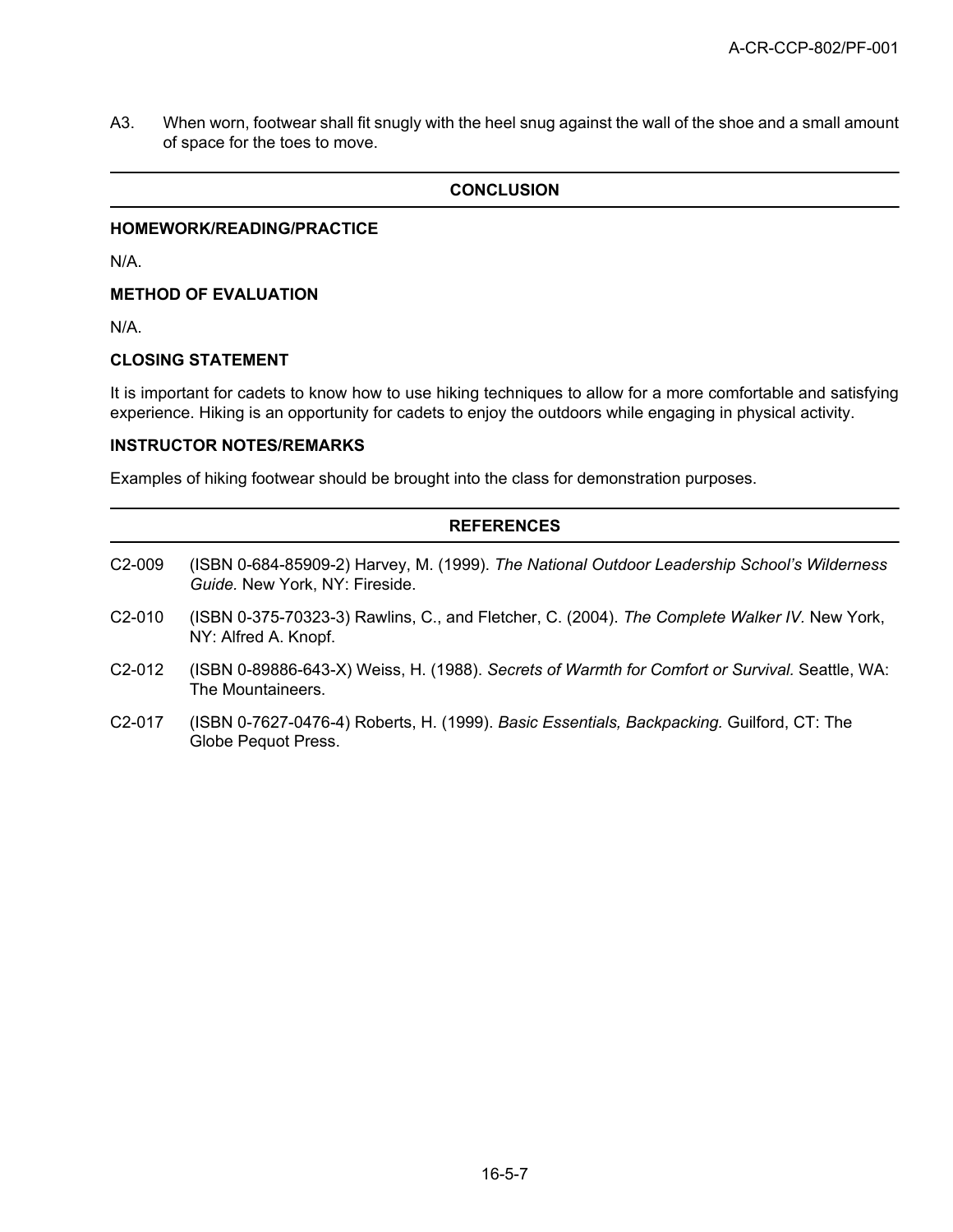THIS PAGE INTENTIONALLY LEFT BLANK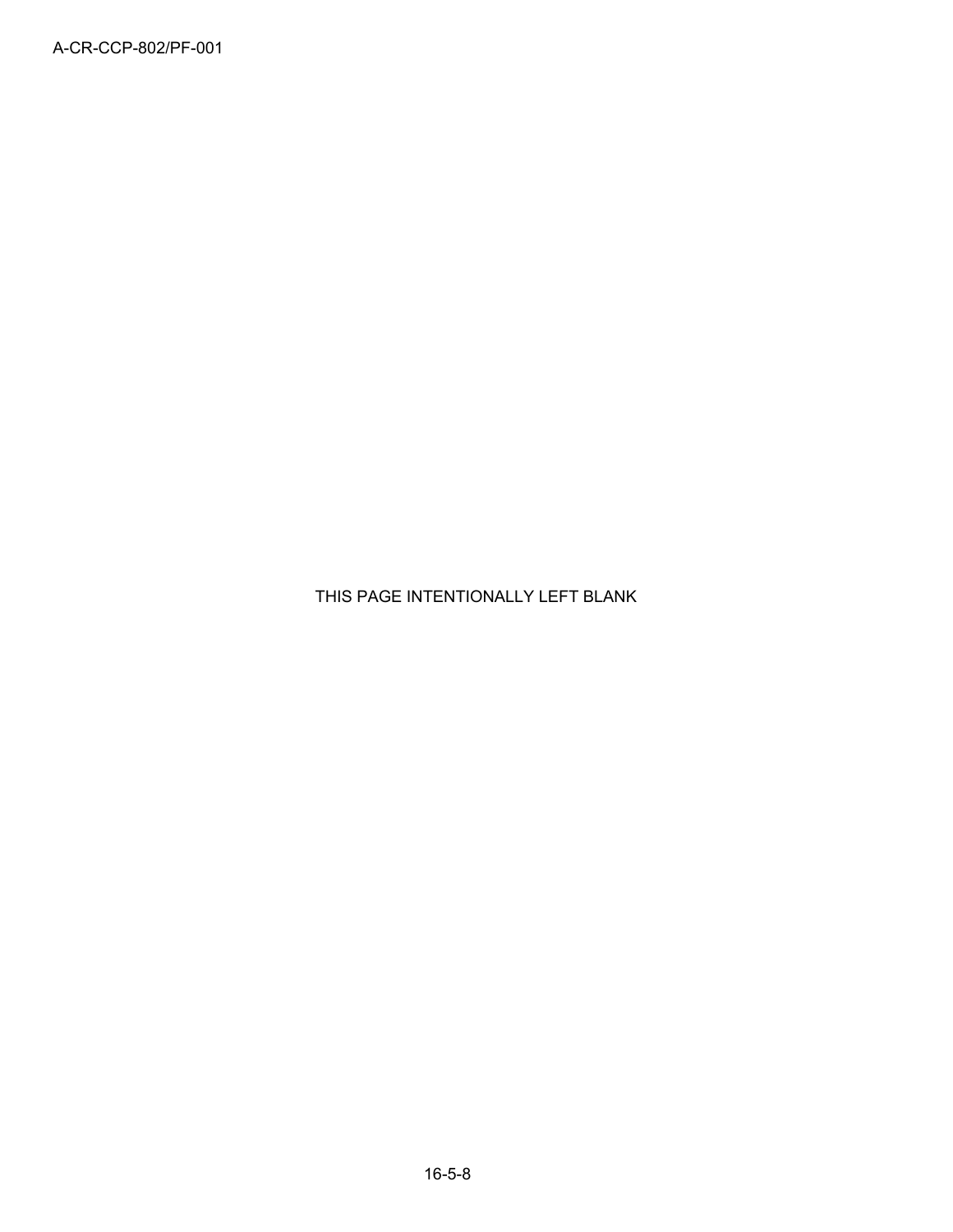

# ROYAL CANADIAN AIR CADETS

# PROFICIENCY LEVEL TWO



INSTRUCTIONAL GUIDE

# SECTION 6

# EO M290.06 – OPERATE A HAND-HELD RADIO

Total Time: 30 min

## PREPARATION

#### PRE-LESSON INSTRUCTIONS

Resources needed for the delivery of this lesson are listed in the lesson specification located in A-CR-CCP-802/PG-001, Chapter 4. Specific uses for said resources are identified throughout the Instructional Guide within the TP for which they are required.

Review the lesson content, and become familiar with the material prior to delivering the lesson.

## PRE-LESSON ASSIGNMENT

N/A.

#### APPROACH

An interactive lecture was chosen for TP1 to introduce a new subject and describe parts of a radio.

Demonstration and performance was chosen for TP2, TP4 and TP5 as it allows the instructor to explain and demonstrate the skill the cadet is expected to acquire, while providing and opportunity for the cadets to practice operating a hand-held radio under the supervision of an instructor.

Demonstration was chosen for TP3 as it allows the instructor to explain and demonstrate the skills the cadet is expected to acquire.

# INTRODUCTION

#### REVIEW

N/A.

# **OBJECTIVES**

By the end of this lesson the cadet shall be expected to identify parts, change channels, operate the push-totalk button and change batteries in a hand-held radio.

#### IMPORTANCE

It is important for cadets to know how to operate hand-held radios in order to communicate between groups in the field.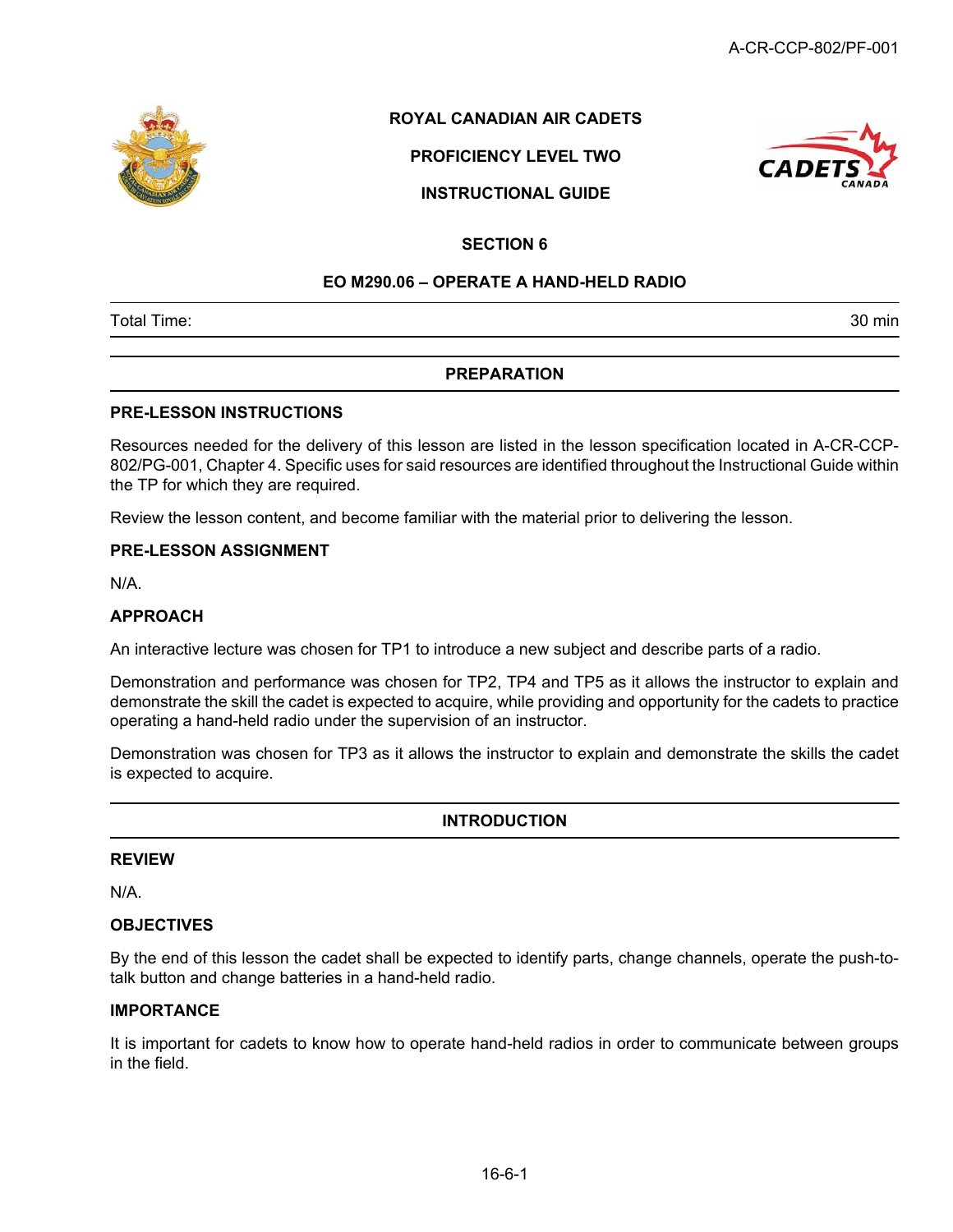# Teaching Point 1 **Identify the Parts of the Radio**

Time: 5 min Method: Interactive Lecture Company of Time: 5 min Method: Interactive Lecture



Radios presented in this lesson are the Talkabout FRS/GMRS Recreational Two-way Radios Models T5000, T5500, and T5550. Models may vary in each squadron. Refer to the user's guide as required.



Divide cadets into groups to a maximum of four and assign each group a radio.



Cadets will point to specific parts as they are explained.

# PARTS OF THE RADIO AND THEIR FUNCTIONS



Motorola Inc., Talkabout FRS/GMRS Recreational Two-way Radios Models T5000, T5500, T5550 User's Guide, Motorola, Inc. (p. 11)

Figure 16-6-1 Hand-held Radio

- On/Off Volume Knob. Controls volume and power to the unit.
- Light Emitting Diode (LED). This light will be illuminated when the radio is on.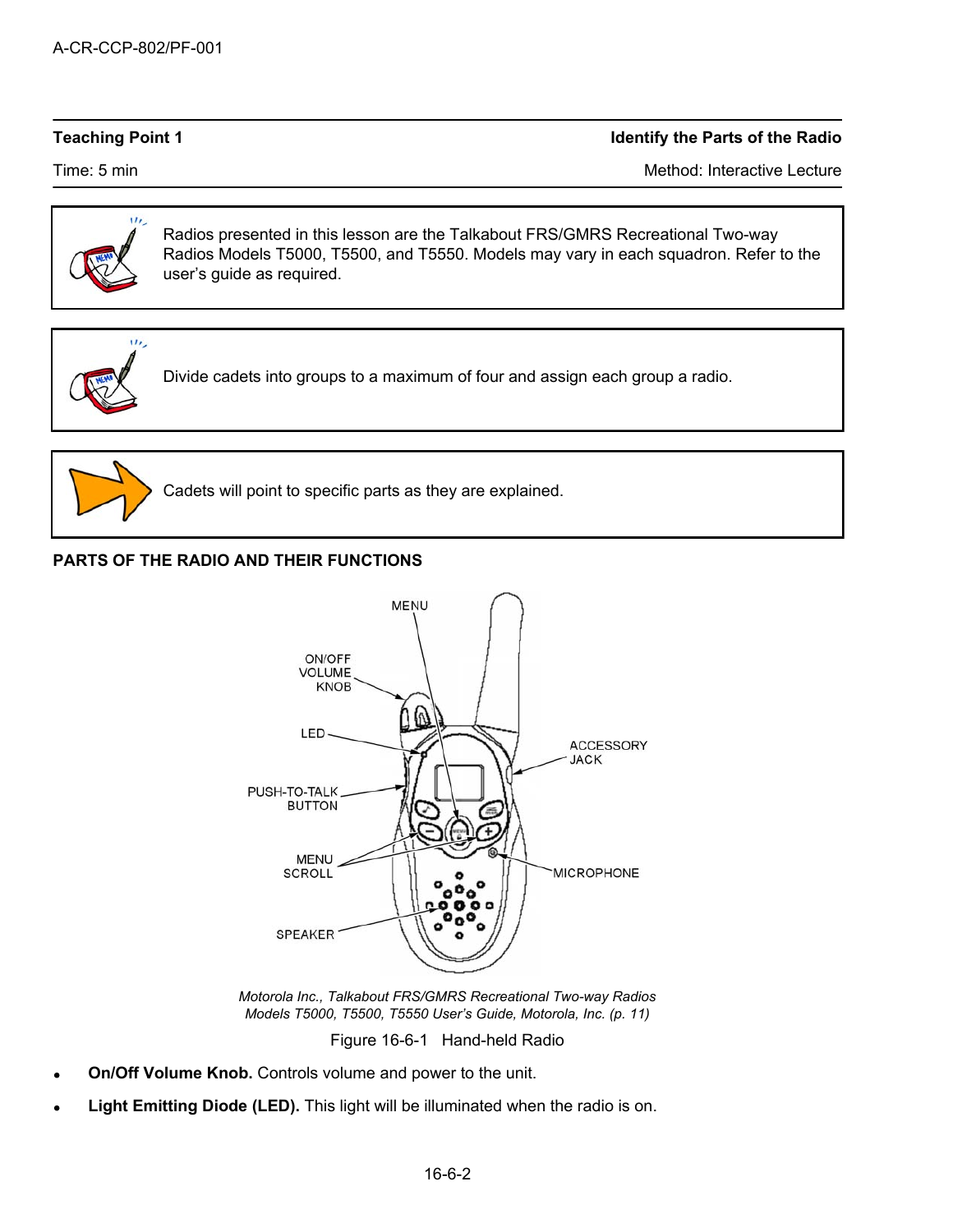- Push-To-Talk (PTT) Button. A depressible button that allows transmissions.
- Speaker. Converts electric current into audible sound.
- Antenna. An electrical device designed to transmit or receive radio waves.
- Accessory Jack. This is used to insert accessory items such as a headset.
- Microphone. Converts sound into an electrical signal.
- Menu Scroll. Push to scroll through the menu options and channels. Use the "+" and "-" symbol in order to scroll through the menu options.



Motorola Inc., Talkabout FRS/GMRS Recreational Two-way Radios Models T5000, T5500, T5550 User's Guide, Motorola, Inc. (p. 13)

Figure 16-6-2 Battery Compartment

- Battery Cover. Covers the storage compartment of the battery (located on the reverse side of the radio).
- Battery Cover Latches. Secures the cover to the radio (located on the reverse side of the radio).

## CONFIRMATION OF TEACHING POINT 1

#### QUESTIONS

- Q1. Name the parts of the radio.
- Q2. What function does the antenna perform?
- Q3. What function does the microphone perform?

#### ANTICIPATED ANSWERS

- A1. The 10 parts of the Talkabout radio are: on-off/volume knob, LED, PTT, speaker, antenna, accessory jack, menu scroll, microphone, battery cover, and battery cover latches.
- A2. It transmits and receives radio waves.
- A3. It converts sound into an electrical signal.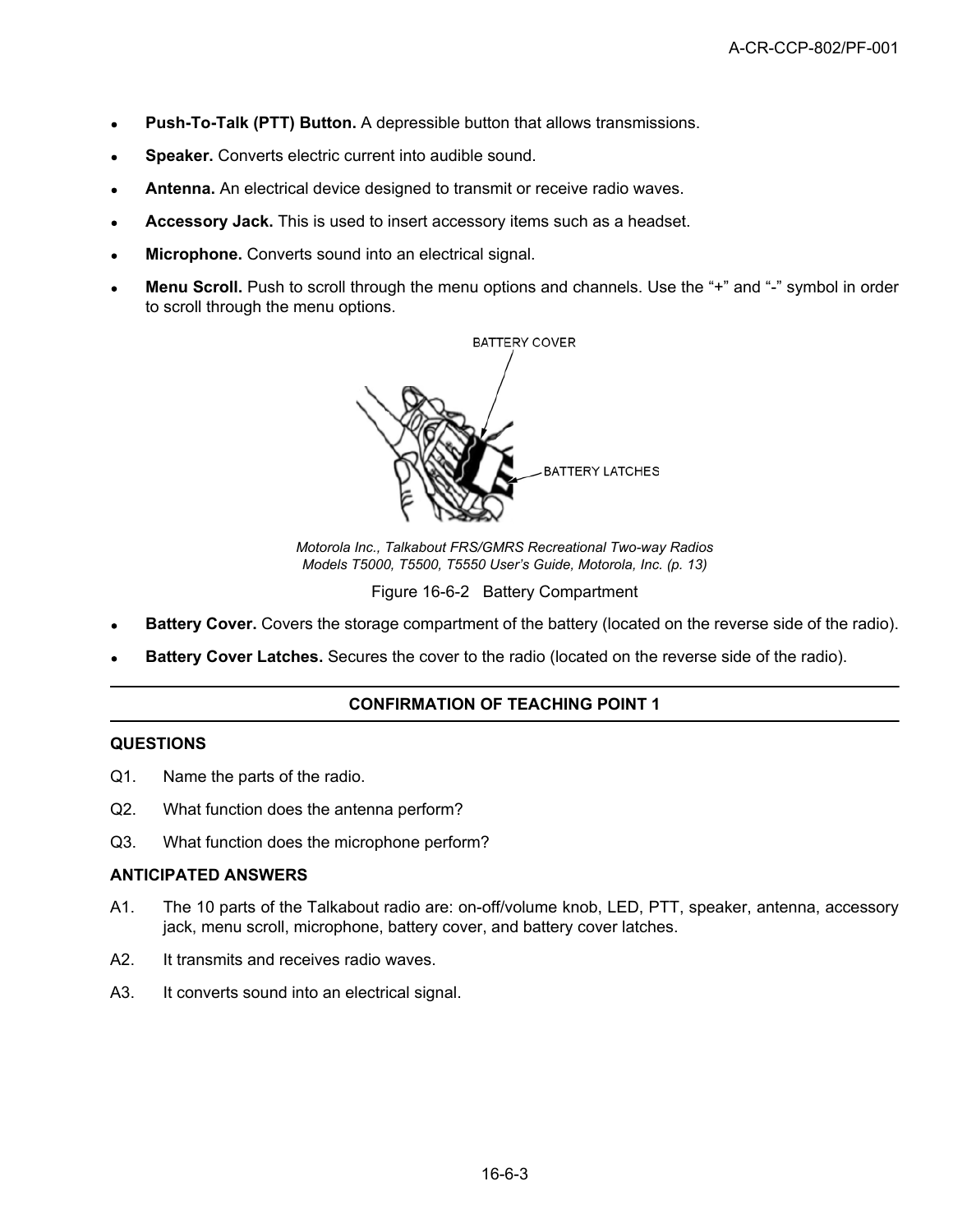# Teaching Point 2 Demonstrate Turning the Radio On and Off

Time: 5 min Method: Demonstration and Performance



Radio operations differ from model to model. Refer to the user's guide for operating instructions.



Explain and demonstrate turning a hand-held radio on and off and have cadets practice.

# TURNING THE RADIO ON/OFF

- To turn the radio ON, turn the on-off/volume knob clockwise. The radio will beep and the radio display will briefly show all feature icons of the radio.
- To turn the radio OFF, turn the on-off/volume knob counterclockwise. A clicking sound will indicate the radio is turned off.

# CONFIRMATION OF TEACHING POINT 2

The cadets' participation in TP2 will serve as the confirmation of this lesson.

## Teaching Point 3 Demonstrate Adjusting Frequencies

Time: 5 min Method: Demonstration and Time: 5 min Method: Demonstration and Method: Demonstration



Explain and demonstrate selecting and changing radio stations.

## ADJUSTING FREQUENCIES

## Selecting a Channel (Frequency)

The radio operates on a group of frequencies that are accessed through radio channels. To set the channel of the radio, push the Menu button, this will cause the current channel to flash. Using the Menu scroll button, scroll through the channels and push the PTT button to select the desired channel.

## CONFIRMATION OF TEACHING POINT 3

# **QUESTIONS**

- Q1. How are the frequencies accessed on a hand-held radio?
- Q2. If channel eight was desired, how would one change the channels?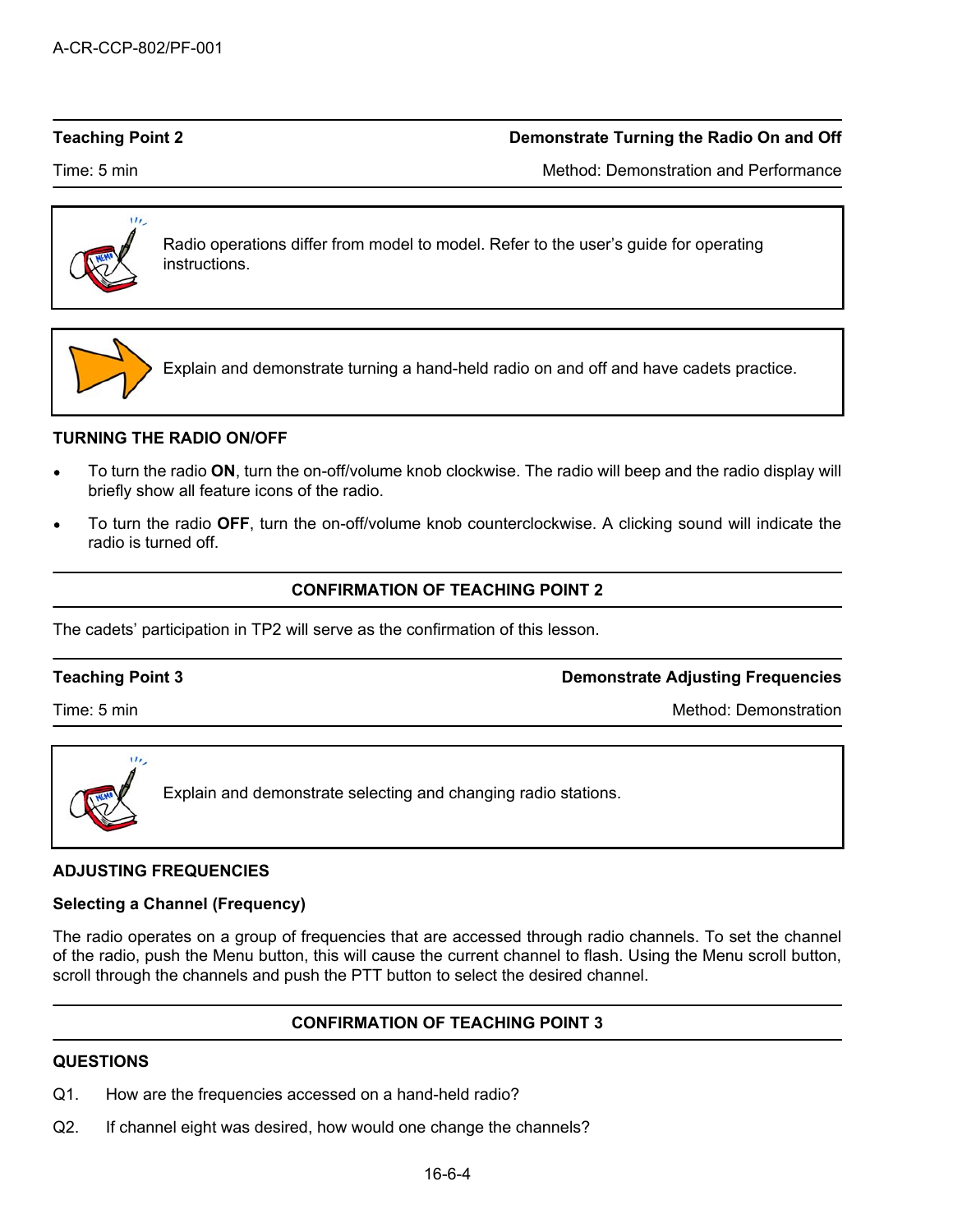#### ANTICIPATED ANSWERS

- A1. The radio operates on a group of frequencies that are accessed through radio channels.
- A2. To set the channel of the radio, push the Menu button, this will cause the current channel to flash. Using the Menu scroll button, scroll through the channels and push the PTT button to select the desired channel.

#### Teaching Point 4 Demonstrate Operating the Push-To-Talk (PTT) Button

Time: 5 min Method: Demonstration and Performance

#### OPERATING THE PTT BUTTON

To send and receive messages, check the channel activity by pressing the push-to-talk (PTT) button. Static will be heard if the channel is clear to use. Do not transmit if someone is talking on the channel.

- To send messages, press the PTT button, pause, speak into the microphone, pause, and then release (to maximize clarity, hold the radio three to five centimetres from the mouth).
- The LED will glow continuously when sending messages.
- To listen to messages, release the PTT button.

# **ACTIVITY**

Time: 3 min

## **OBJECTIVE**

The objective of this activity is to allow cadets to become familiar with sending and receiving transmissions.

## **RESOURCES**

One hand-held radio per group of four cadets.

#### ACTIVITY LAYOUT

Divide cadets into groups (maximum of four per group). Separate groups from each other giving enough room to avoid radio feedback.

#### ACTIVITY INSTRUCTIONS

- Provide each group of cadets with a radio.
- Assign each cadet in each group a number (one through four).
- Pair the groups and assign each pair of groups a frequency.
- Cadet one from the sending group will transmit any message to cadet one in their receiving group.
- Cadets will go in turn until all have had a turn.
- The message should be enunciated clearly and spoken at a moderate pace and at a volume that is readable.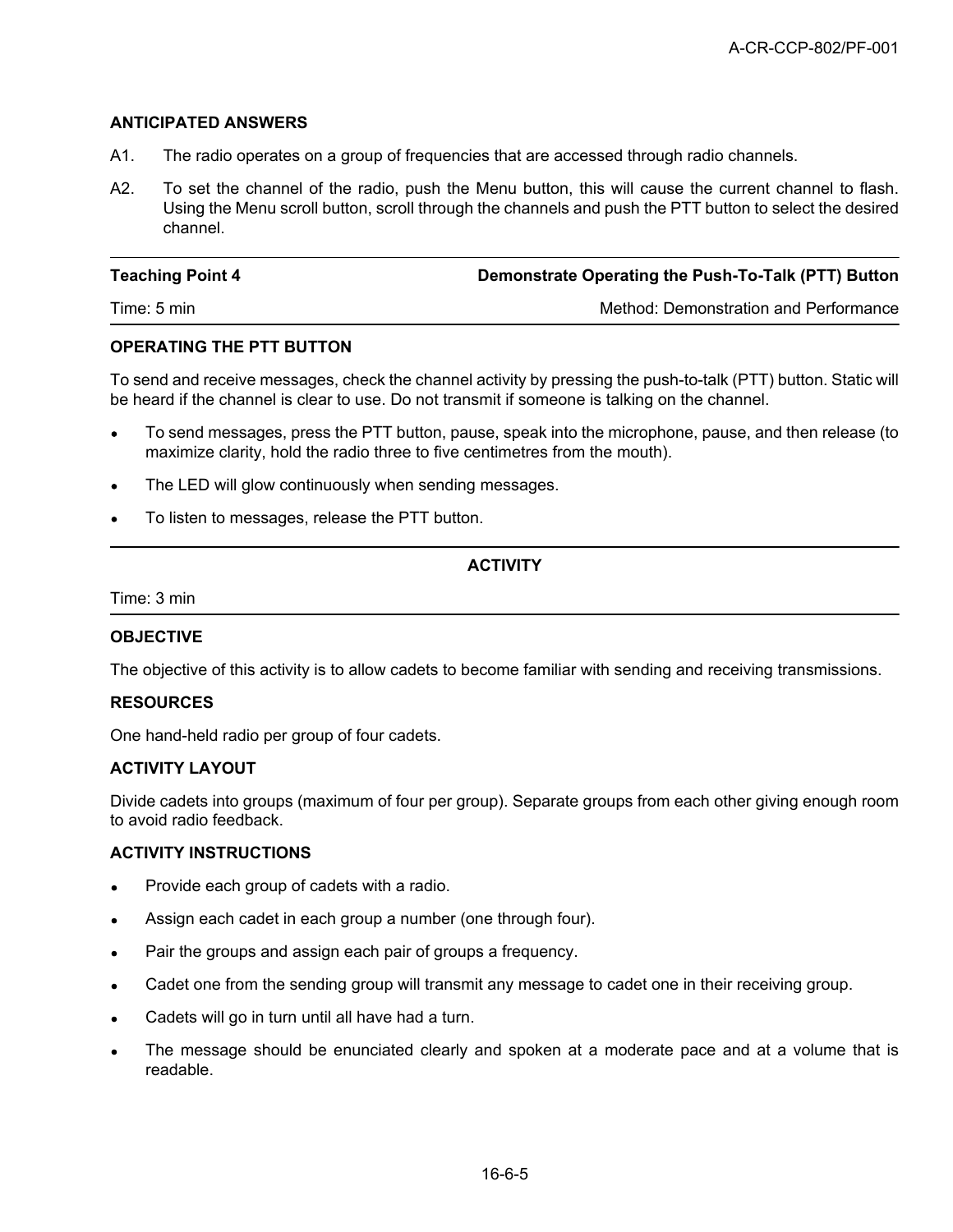

The intent of this activity is for the cadets to operate the radio while transmitting and receiving radio message. Be cognizant of the process the cadets use when speaking into the radio. Ensure the cadets press the PTT button, wait two to three seconds before speaking, and release the PTT button after the message is fully transmitted.

Considering the cadets have yet to be trained on voice procedures, this activity will not focus on the rules of radio procedures. A few sample messages have been provided here for the cadets to transmit to their peers:

Message 1 – The sun shines very brightly at noon.

Message 2 – During the night you can see the Big Dipper.

Message 3 – The best method to start a fire is a box fire.

Message 4 – CF-18s are very loud when they take off.

## **SAFETY**

Make sure the cadets do not hold the hand-held radio too close to their ears while receiving messages.

# CONFIRMATION OF TEACHING POINT 4

The cadets' participation in the activity will serve as the confirmation of this TP.

Teaching Point 5 Demonstrate Changing Batteries

Time: 5 min Method: Demonstration and Performance

## BATTERIES

A battery is a device that stores chemical energy and makes it available in an electrical form. Radios require batteries to operate. Batteries are everywhere – in cars, remote controls, laptops, and cell phones to name a few places.



Explain to the cadets what type of battery is required to operate the hand-held radio. Consult the user's guide to ensure the proper size and type of battery is being used. The Talkabout radios discussed in this lesson use three AA batteries.

# CHANGING THE BATTERY

Many hand-held radios will use three AA batteries for power. To insert or replace these batteries, follow these steps:

- 1. Turn the radio so the back is facing up. Lift the battery latch to release the battery cover.
- 2. Remove the battery cover.
- 3. Insert three AA batteries as shown on the inside of the battery compartment.
- 4. Replace the battery cover and clip the battery latch to secure.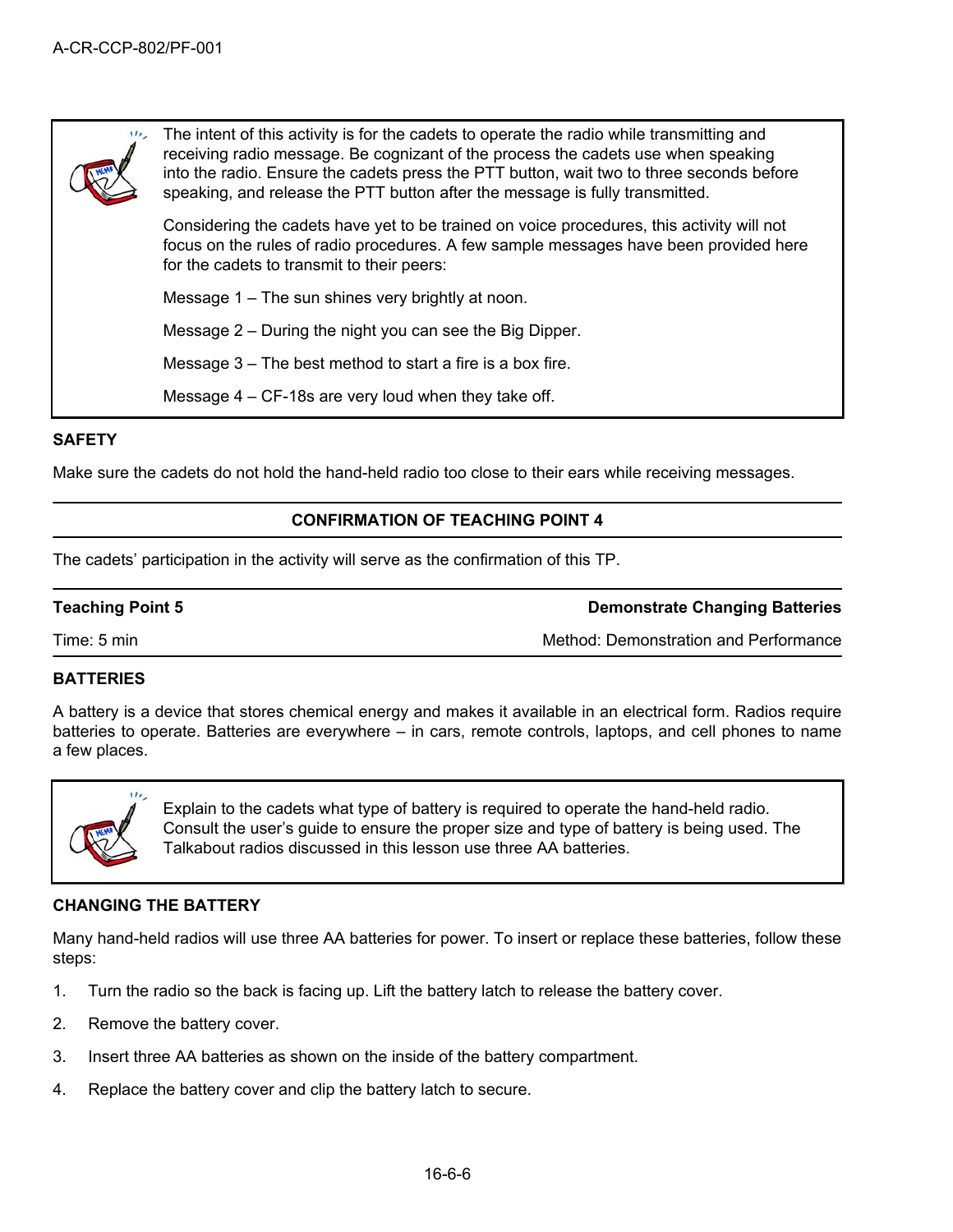



Motorola Inc., Talkabout FRS/GMRS Recreational Two-way Radios Models T5000, T5500, T5550 User's Guide, Motorola, Inc. (p. 13)

Figure 16-6-3 Batteries



Figure 16-6-4 Changing the Batteries



Batteries may corrode over time if left in radios and can cause permanent damage; therefore, they should be removed before storing radios for extended periods of time.

# BATTERY METER

The battery icon shows the battery charge level, from full to empty. When the battery is empty, the radio chirps periodically after releasing the PTT button. The radio powers off when the voltage drops below a predetermined level.

# SAFELY DISCARDING SPENT BATTERIES

Batteries are made of various materials comprised of heavy metals including nickel cadmium, alkaline, mercury, nickel metal hydride, and lead acid. These elements can harm the environment if not properly discarded. As such, batteries are one of the most complex items to dispose of or recycle.

Batteries, if not properly disposed of, may cause:

- the pollution of lakes and streams as the metals vaporize into the air when burned;
- the leaching of heavy metals from solid waste landfills;
- exposure of the environment and water to lead and acid;
- corrosion from the strong acid; and
- burns or other injury to eyes and skin.

Batteries are not all the same and each have specific instructions for their proper disposal and/or recycling. The batteries most people use are household types; however, due to the variety of different rules and regulations, check with the local community recycling facility to determine the household battery recycling options or supporting unit/base POL/HAZMAT section.



This is a good opportunity to encourage cadets to care for their environment. By developing a unit battery-recycling program, the unit can collect spent batteries from cadets' households and deliver the batteries to the local community recycling depot or supporting unit/base HAZMAT section.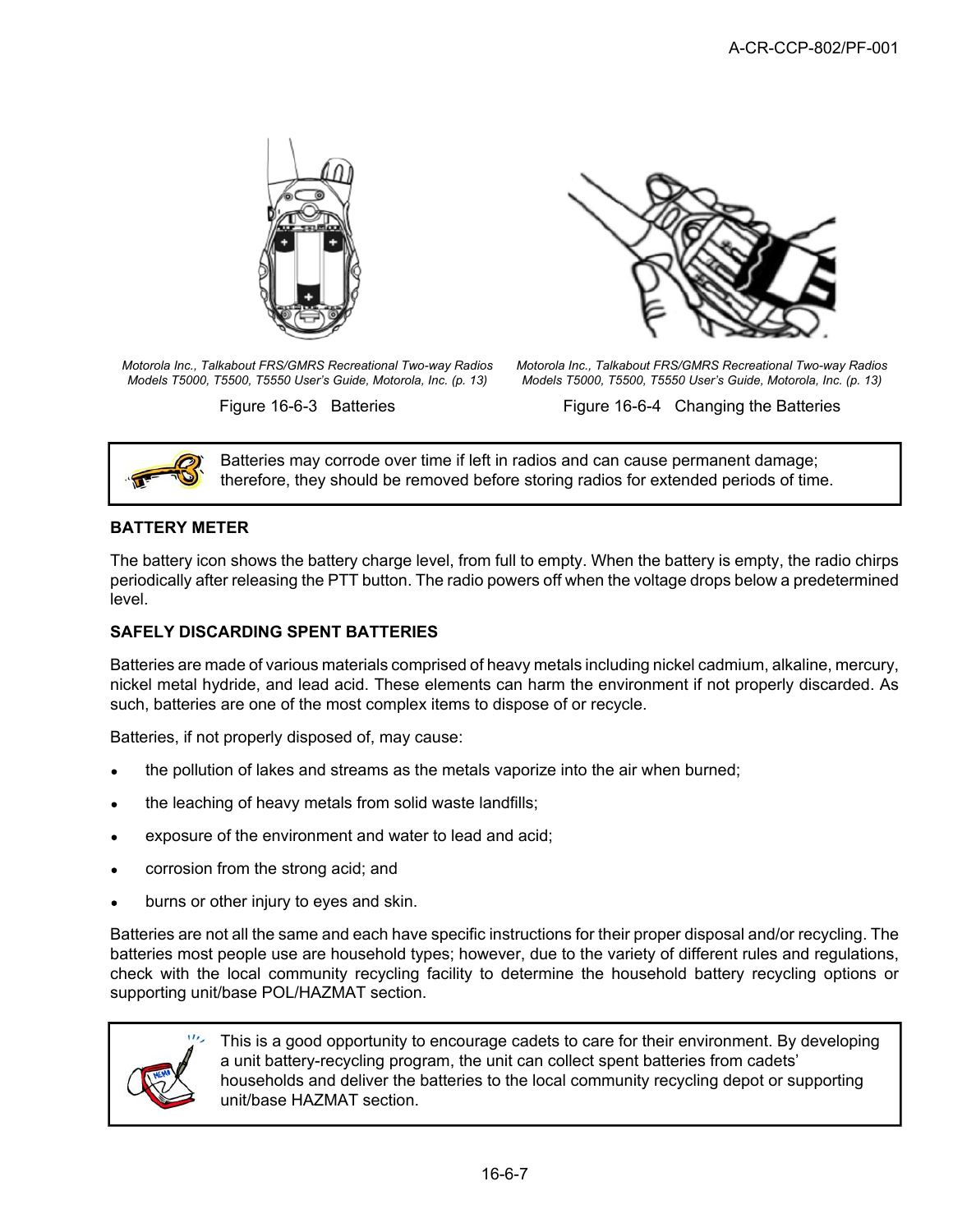# **ACTIVITY**

Time: 3 min

# **OBJECTIVE**

The objective of this activity is to allow the cadets to change the batteries of a hand-held radio.

# RESOURCES

- One hand-held radio per group of four cadets, and
- Batteries.

# ACTIVITY LAYOUT

Divide cadets into groups (maximum of four per group).

## ACTIVITY INSTRUCTIONS

One or two cadets in the group (depending on time) will change the batteries of a hand-held radio IAW the user's guide.

#### **SAFETY**

N/A.

# CONFIRMATION OF TEACHING POINT 5

The cadets' observation and/or participation in the activity will serve as the confirmation of this TP.

## END OF LESSON CONFIRMATION

The cadets' participation in TPs 2, 4 and 5 will serve as the confirmation of this lesson.

## **CONCLUSION**

## HOMEWORK/READING/PRACTICE

Cadets should be encouraged to recycle discarded batteries and contact recycling centres for appropriate methods for discarding/recycling household batteries.

# METHOD OF EVALUATION

N/A.

## CLOSING STATEMENT

Radios are used during field exercises and other cadet activities. Proper use of this equipment is essential to ensure effective communication.

## INSTRUCTOR NOTES/REMARKS

Hand-held radio models may vary from region to region. The instructor will be responsible for consulting the user's guide for detailed instructions on radio operation.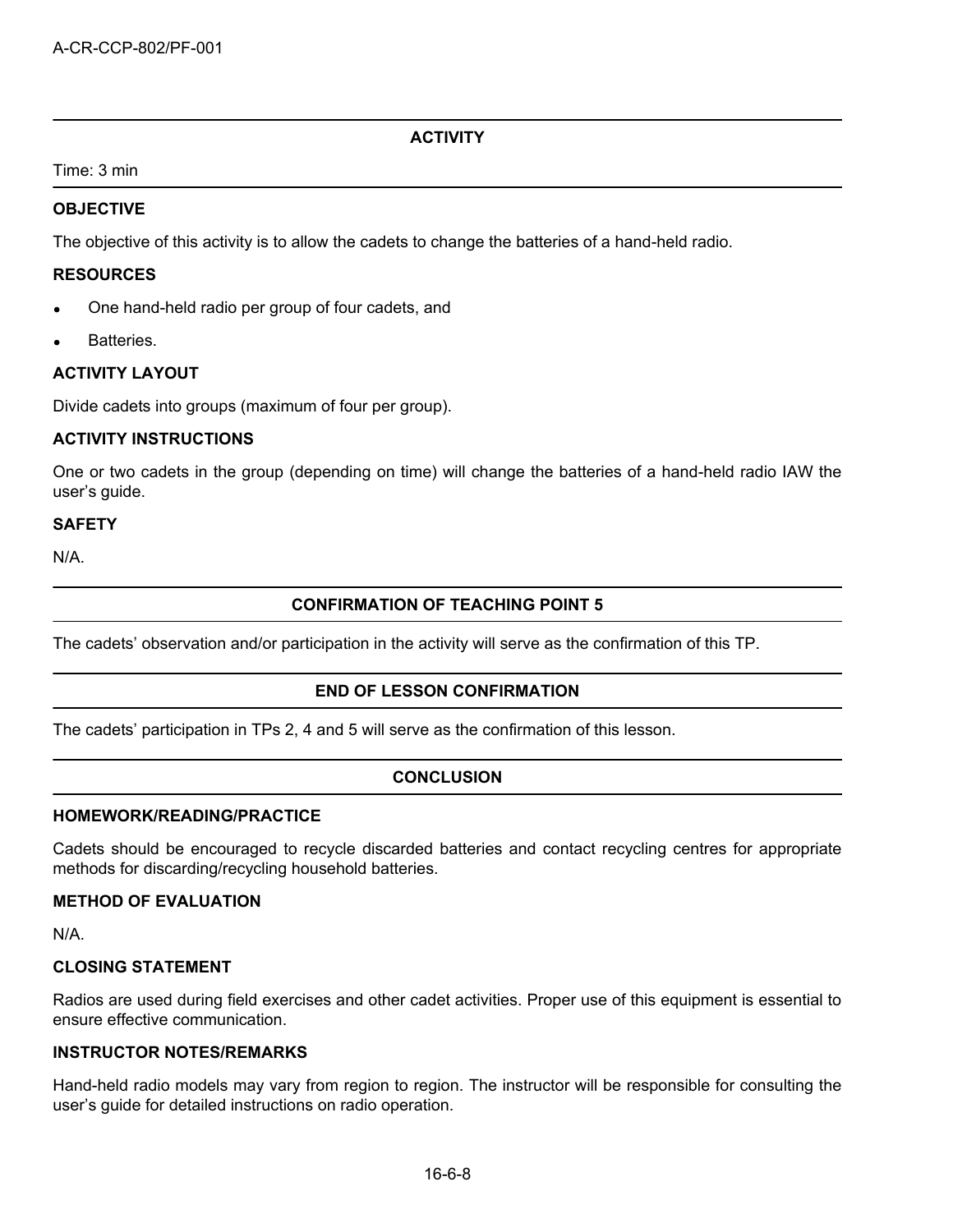Dispose/recycle the batteries in accordance with local regulations.

## REFERENCES

C0-069 Motorola Inc. (2004). Talkabout FRS/GMRS Recreational Two-way Radios Models T5000, T5500, T5550 User's Guide. Motorola Inc.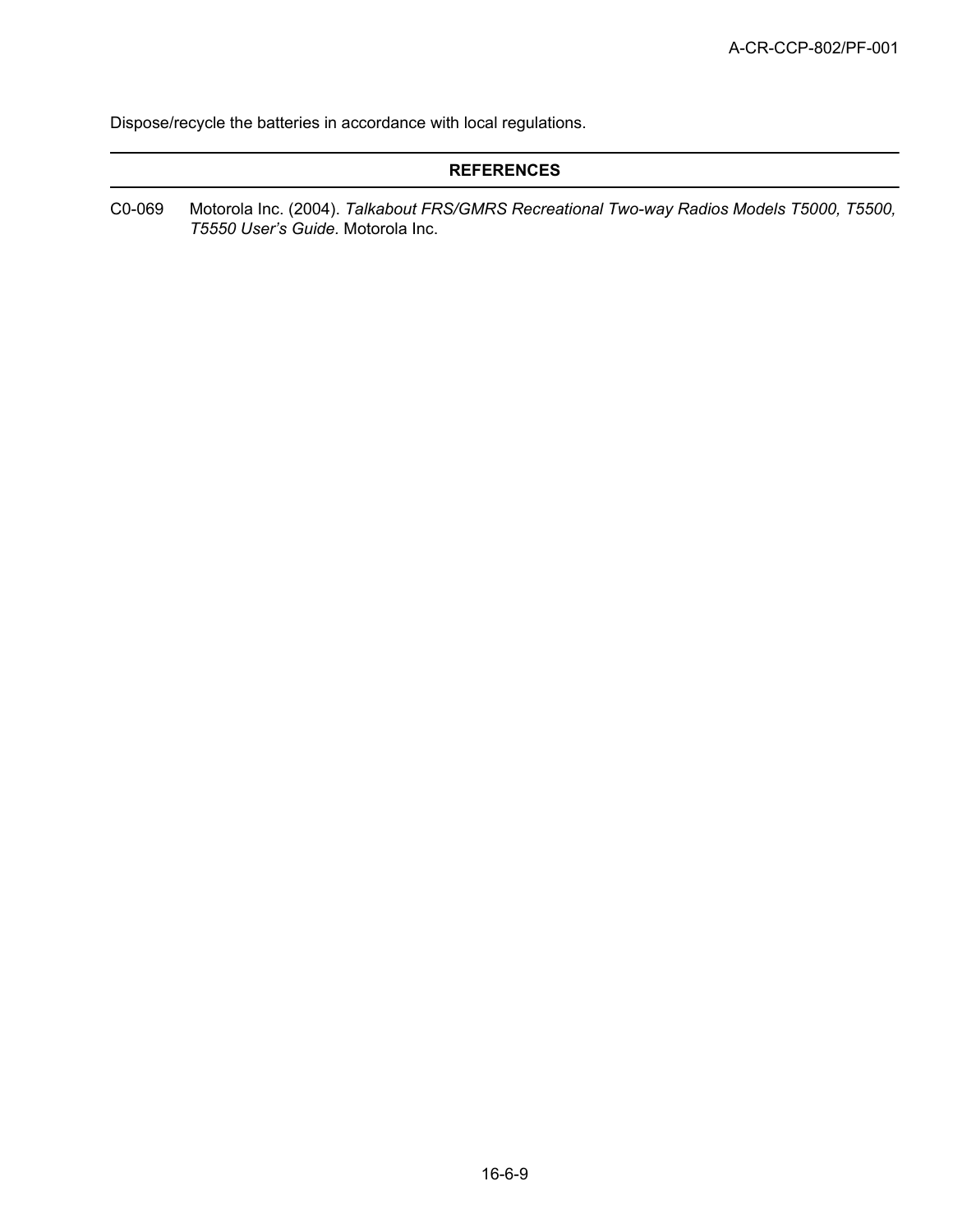THIS PAGE INTENTIONALLY LEFT BLANK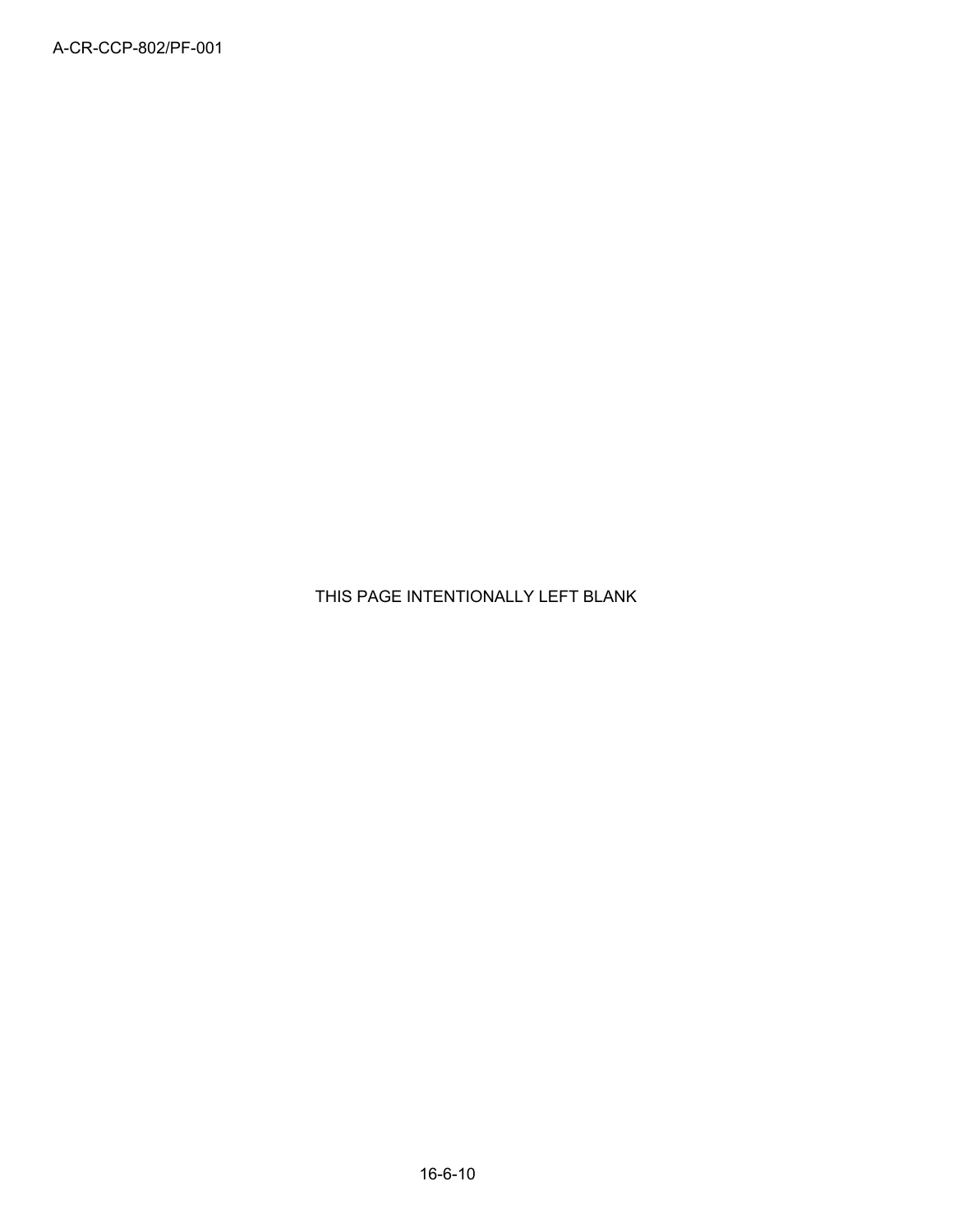

# ROYAL CANADIAN AIR CADETS

PROFICIENCY LEVEL TWO



INSTRUCTIONAL GUIDE SECTION 7

# EO C290.02 – PARTICIPATE IN A DISCUSSION ON SKINNING AND COOKING A SMALL ANIMAL

Total Time: 30 min

# PREPARATION

#### PRE-LESSON INSTRUCTIONS

Resources needed for the delivery of this lesson are listed in the lesson specification located in A-CR-CCP-802/PG-001, Chapter 4. Specific uses for said resources are identified throughout the Instructional Guide within the TP for which they are required.

Review the lesson content and become familiar with the material prior to delivering the lesson.

#### PRE-LESSON ASSIGNMENT

N/A.

#### APPROACH

An interactive lecture was chosen for this lesson to present basic material.

# INTRODUCTION

## REVIEW

N/A.

#### **OBJECTIVES**

By the end of this lesson the cadet shall be expected to participate in a discussion on skinning and cooking a small animal.

#### IMPORTANCE

It is important for cadets to understand how to skin and cook a small animal in a survival situation. Along with feeding the body, cooking also relieves boredom.

| <b>Teaching Point 1</b> | <b>Discuss Skinning a Small Animal</b> |
|-------------------------|----------------------------------------|
| Time: 10 min            | Method: Interactive Lecture            |

# SKINNING A SMALL ANIMAL

For best results, the steps for skinning a small animal should be done in the sequence outlined below.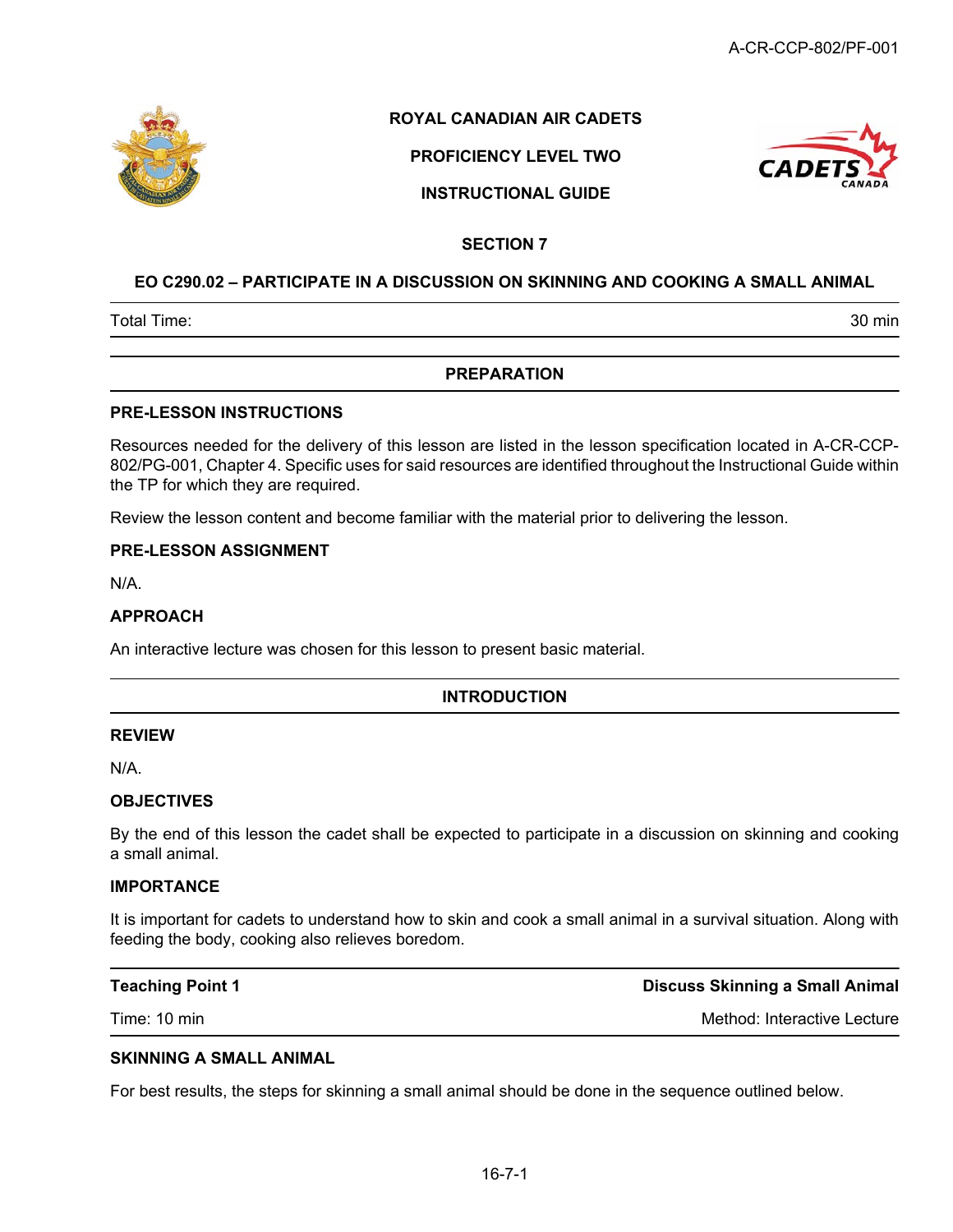Removing Urine. Remove the urine by holding the animal's forelegs and gradually squeezing down on the body from the chest to the bowels.

Cutting. Cut a hole into the belly area.

Pulling the Skin and Removing the Guts. Pull the skin apart at the hole and insert the first fingers of each hand. Pull the skin apart exposing the guts. Remove the guts.

Cutting the Skin. Cut the skin around the front and hind paws and between the hind legs.

Hanging. Hang the rabbit and pull off the skin. (See Figure 16-7-1).

#### Removing Skin and Dismembering

- The last step in removing the skin is by pulling it over the head and cutting off the head.
- Dismember in the same way as a chicken.



"Dressing", Simple Survival. Retrieved 15 March 2007, from http://www.simplesurvival.net/dressing.htm Figure 16-7-1 Skinning a Small Animal

# CONFIRMATION OF TEACHING POINT 1

#### QUESTIONS

- Q1. What is the first step in skinning a small animal?
- Q2. What is the step after cutting a hole in the belly?
- Q3. What is the last step in skinning?

#### ANTICIPATED ANSWERS

- A1. Remove the urine by holding the animal's forelegs and gradually squeezing down on the body from the chest to the bowels.
- A2. Pull the skin apart at the hole and insert the first fingers of each hand. Pull the skin apart exposing the guts. Remove the guts.
- A3. The last step in removing the skin is by pulling it over the head and cutting off the head.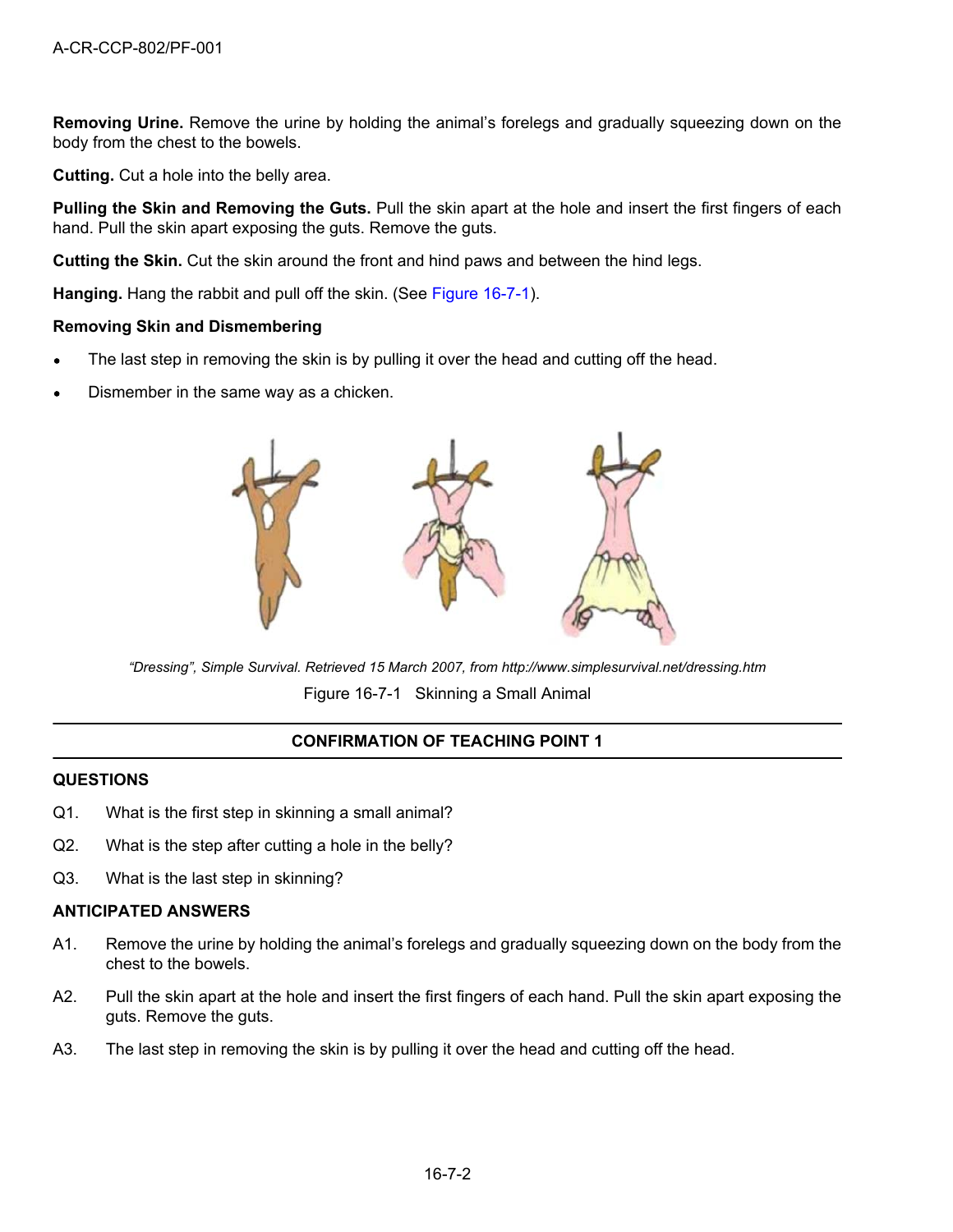## Teaching Point 2 Discuss Cooking a Small Animal

Time: 15 min Method: Interactive Lecture Company of Time: 15 min Method: Interactive Lecture

#### BOILING

The following are some considerations of boiling food:

- Although boiling does destroy some food elements it conserves the natural juices and retains all the fat provided that you drink all the liquid as well as eat the remaining food.
- Each time you throw away cooking water you lose valuable nutrients, though you will have to discard it if boiling out toxic substances.
- Boiling will make tough and stringy roots and older game softer and more edible.
- Cooking in boiling water requires a container.
- Tin cans and metal boxes are ideal.
- Make a handle, hang the tin cans or metal boxes from a pot support or use pot tongs to take them on and off the fire.
- Puncture holes in pots can be repaired by hammering in small plugs of wood when wet they will expand and stop leaks.
- Containers can also be made of birch bark but be careful that they do not boil dry.
- Boiling will kill worms and flukes (parasites) and can even make spoiled meat fit to eat.

## ALUMINUM FOIL COOKING

The following are some considerations of aluminum foil cooking:

- Wrap food in foil.
- Place wrapped food on coals or place food in a hole in the coals and cover the food. By burying the food it is cooked more rapidly and space is left on the surface of the coals for other items.
- A downside to burying the food in hot coals is that it will be difficult to check if the food has finished cooking.

## CLAY BAKING

The following are some considerations of clay baking both fish and birds:

#### Fish

- Find some large leaves and wrap them around the fish. It is not necessary to remove the scales.
- Mould a thin layer of clay or mud around the wrapped fish and let it dry slightly.
- Wrap a thick layer of clay or mud around the package and place it before the fire to dry.
- When sufficiently dry, bury it in the hot coals and bake for 7 minutes per 0.5 kg (pound).
- When cooked, break open the clay, pull apart the leaves and peel back the skin.

#### Birds

Find some large leaves and wrap them around the bird. It is not necessary to remove the feathers.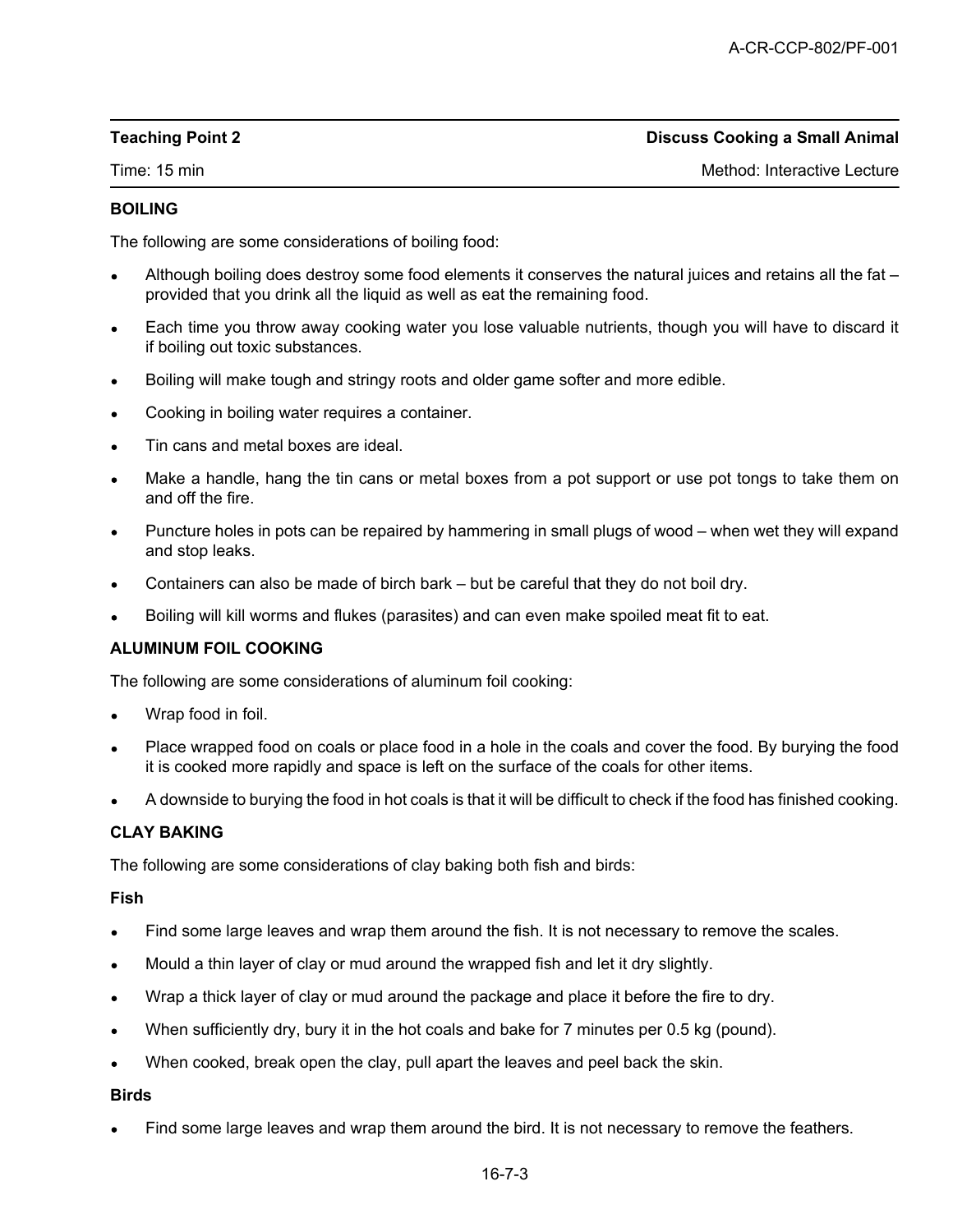- In the case of fowl, do not pluck the feathers but place the clay directly on the bird. For other birds mould a layer of clay around the wrapped bird.
- When cooked, the feathers of the fowl will come off as they will be stuck in the hard clay.

## GRILLING

The following are some considerations of grilling food:

- Grilling is the quick way of cooking large amounts of food but it requires a support—such as a mesh wire – rested on rocks over the embers of the fire.
- It should only be used when food is plentiful since it wastes most of the fat from the meat.
- Hot rocks beside the fire can be used as grilling surfaces.

## ROASTING

The following are some considerations of roasting food:

- Roasted meat cooks in its own fat.
- Continually turning the meat keeps the fat moving over the surface.
- The easiest method is to skewer the meat on a spit and turn it over the hot embers of a fire or beside a blazing fire where it is hot enough to cook.
- Roasting makes a very tasty dish but has two disadvantages:
	- Valuable fat is lost unless a drip tray is placed beneath the spit. Regularly baste the meat with fat  $\circ$ from the tray.
	- Roasting by a fierce fire can cook and seal the outside, the inner flesh remaining uncooked, leaving  $\circ$ harmful bacteria alive. A slow roast is preferable, and if cooking continues after the outer meat has been cut off the inner flesh can go on cooking.

## STEAMING

The following are some considerations of steaming food:

- Make a simple steamer by punching holes in a can and suspending it in a larger can, or putting something in the bottom of the larger can to keep the inner one above the water.
- Cover the outer can so that steam is not dissipated, but not so tightly that it is sealed or pressure could build up and cause it to explode.
- Steaming does not overcook the food and it preserves nutritional values.
- It is an excellent way of cooking fish and green vegetables.
- Fresh young leaves take very little cooking.
- The food stuff needs to be suspended in the steam above the boiling water.

## FRYING

The following are some considerations of frying:

Frying is an excellent way of varying a diet, if fat and a container are available to fry in.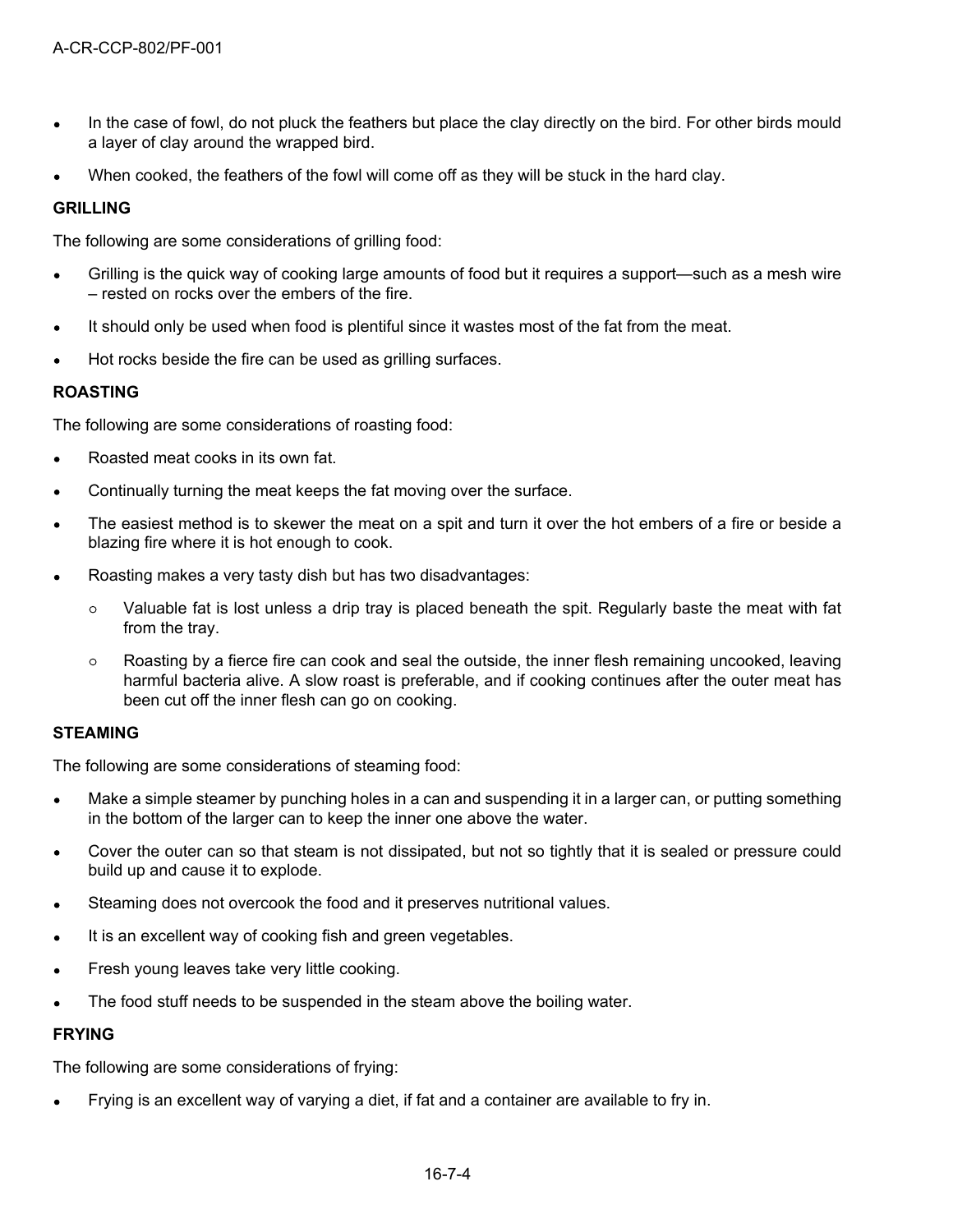- Any sheet of metal that can be fashioned into a curve or give a slight lip will serve as a pan.
- In some areas, a large leaf can be found which contains enough oil not to dry out before the cooking is done.
- Try leaves out before risking valuable food on them and, if one is used, fry only over embers, not over flames.

#### CONFIRMATION OF TEACHING POINT 2

## **QUESTIONS**

- Q1. What different methods of cooking were discussed?
- Q2. How can puncture holes be fixed in a pot?
- Q3. What type of cooking cooks meat in its own fat?

#### ANTICIPATED ANSWERS

- A1. Boiling, baking, aluminum foil cooking, clay baking, grilling, roasting, steaming, and frying.
- A2. Puncture holes in pots can be repaired by hammering in small plugs of wood—when wet they will expand and stop leaks.
- A3. Roasting cooks meat in its own fat.

## END OF LESSON CONFIRMATION

## **QUESTIONS**

- Q1. What is the first step in skinning a small animal?
- Q2. What will kill worms and flukes and can even make spoiled meat fit to eat?
- Q3. What are two disadvantages of roasting?

## ANTICIPATED ANSWERS

- A1. Remove the urine by holding the animal's forelegs and gradually squeezing down on the body from the chest to the bowels.
- A2. Boiling.
- A3. Valuable fat is lost unless a drip tray is placed beneath the spit. Roasting by a fierce fire can cook and seal the outside, the inner flesh remaining uncooked, leaving harmful bacteria alive.

# **CONCLUSION**

#### HOMEWORK/READING/PRACTICE

N/A.

#### METHOD OF EVALUATION

N/A.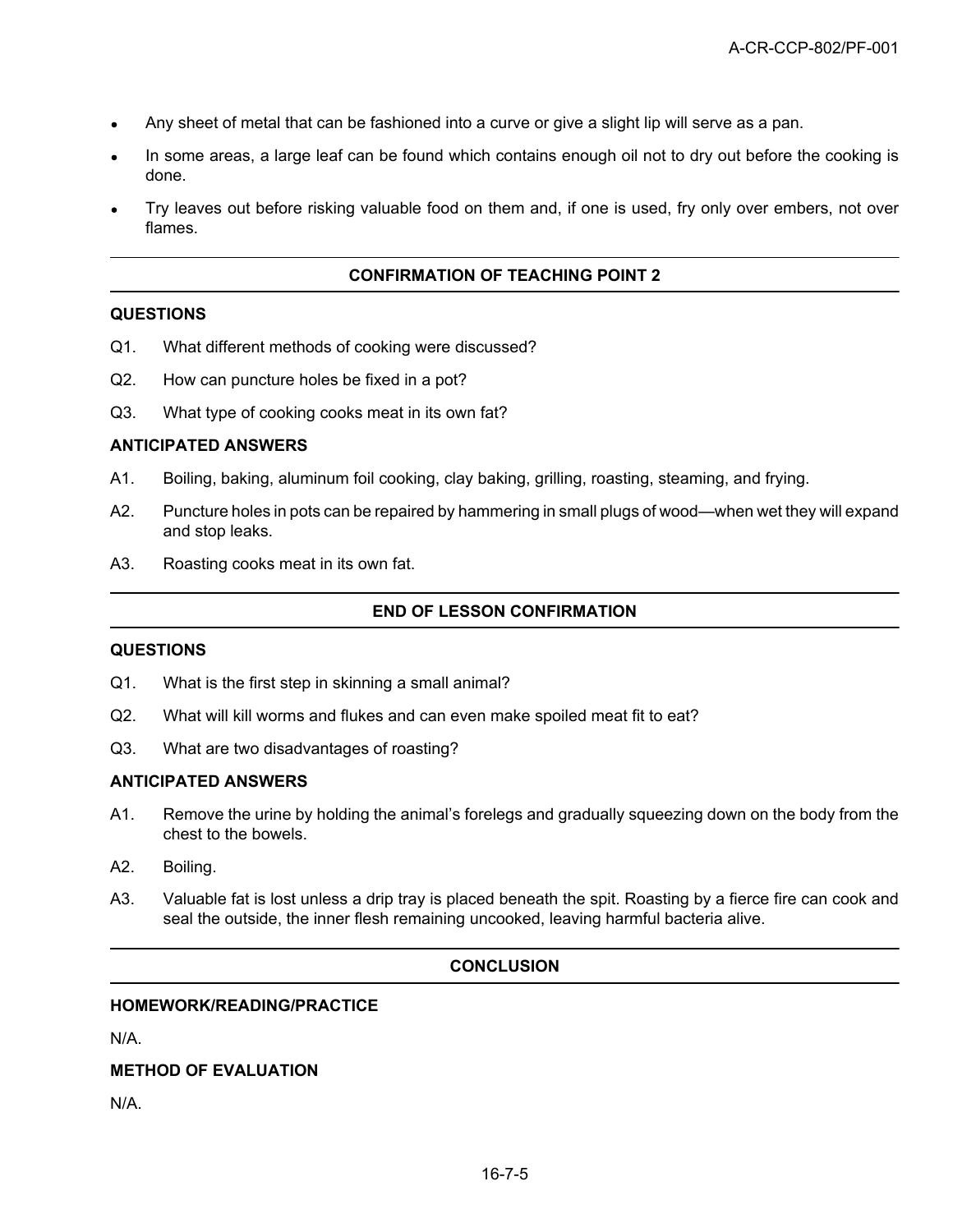# CLOSING STATEMENT

It is important for cadets to know how to clean and cook an animal when they are in a survival situation. As well as helping cadets fend for themselves, cooking provides nourishment and relieves boredom.

# INSTRUCTOR NOTES/REMARKS

N/A.

# REFERENCES

- C3-002 (ISBN 0-00-653140-7) Wiseman, J. (1999). The SAS Survival Handbook. Hammersmith, London: HarperCollins Publishers.
- C3-003 (ISBN 1-896713-00-9) Tawrell, P. (1996). Camping and Wilderness Survival: The Ultimate Outdoors Book. Green Valley, ON: Falcon Distribution.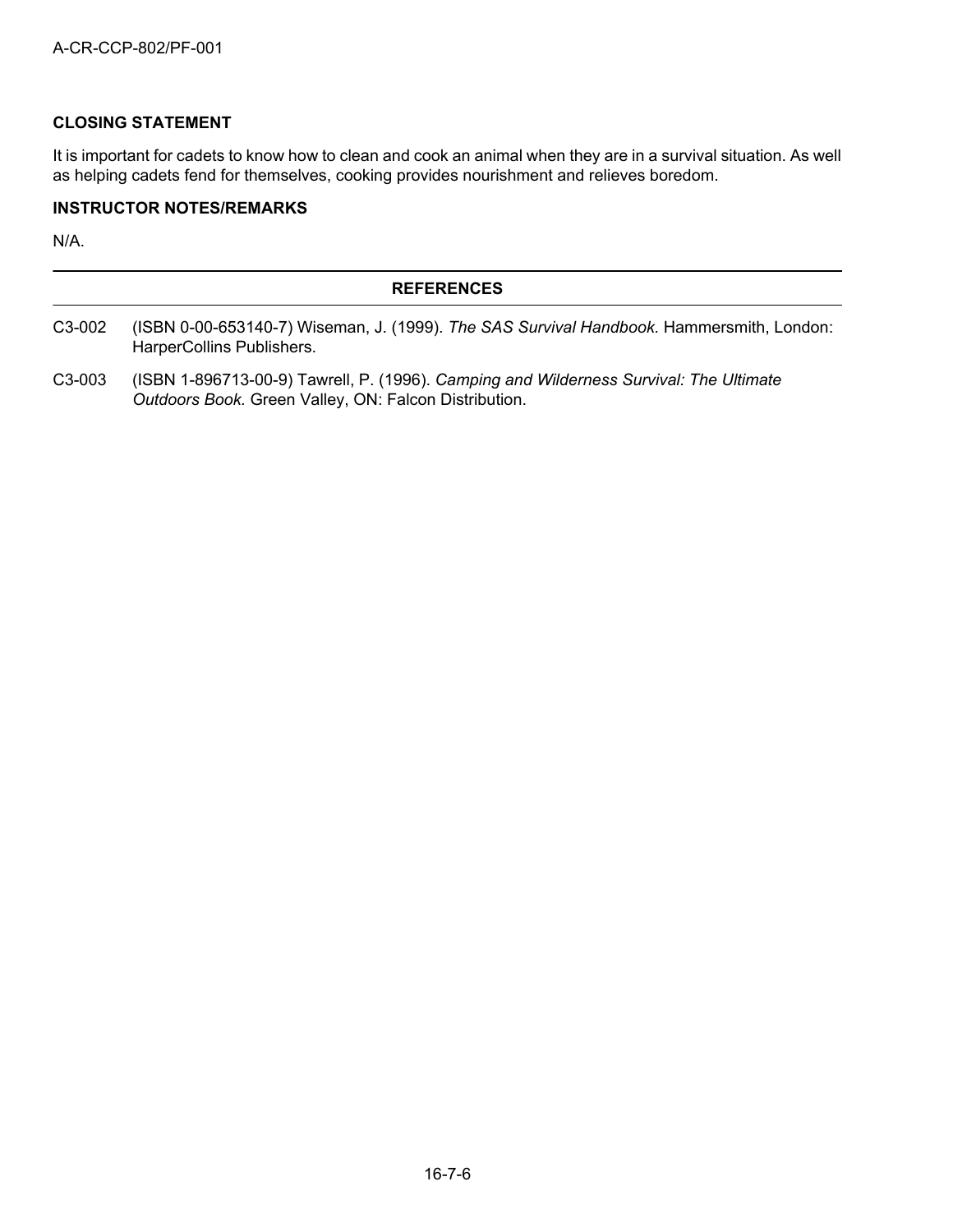

# ROYAL CANADIAN AIR CADETS

# PROFICIENCY LEVEL TWO



INSTRUCTIONAL GUIDE

# SECTION 8

# EO C290.03 – CONSTRUCT A SNOW CAVE

Total Time: 90 min

## PREPARATION

#### PRE-LESSON INSTRUCTIONS

Resources needed for the delivery of this lesson are listed in the lesson specification located in A-CR-CCP-802/PG-001, Chapter 4. Specific uses for said resources are identified throughout the Instructional Guide within the TP for which they are required.

Review the lesson content and become familiar with the material prior to delivering the lesson.

Recce the area to locate sites for snow cave construction prior to the lesson.

#### PRE-LESSON ASSIGNMENT

N/A.

## APPROACH

An interactive lecture was chosen for TP1 to present basic material and give direction on procedures.

Demonstration was chosen for TP2 as it allows the instructor to explain and demonstrate the skill the cadet is expected to acquire.

Performance was chosen for TP3 and TP4 as it provides an opportunity for the cadets to practice building a snow cave under supervision.

## INTRODUCTION

#### REVIEW

N/A.

#### **OBJECTIVES**

By the end of this lesson the cadet shall have constructed a snow cave.

## **IMPORTANCE**

It is important for cadets to know how to construct a snow cave as it can protect them from the elements and animals in a survival situation.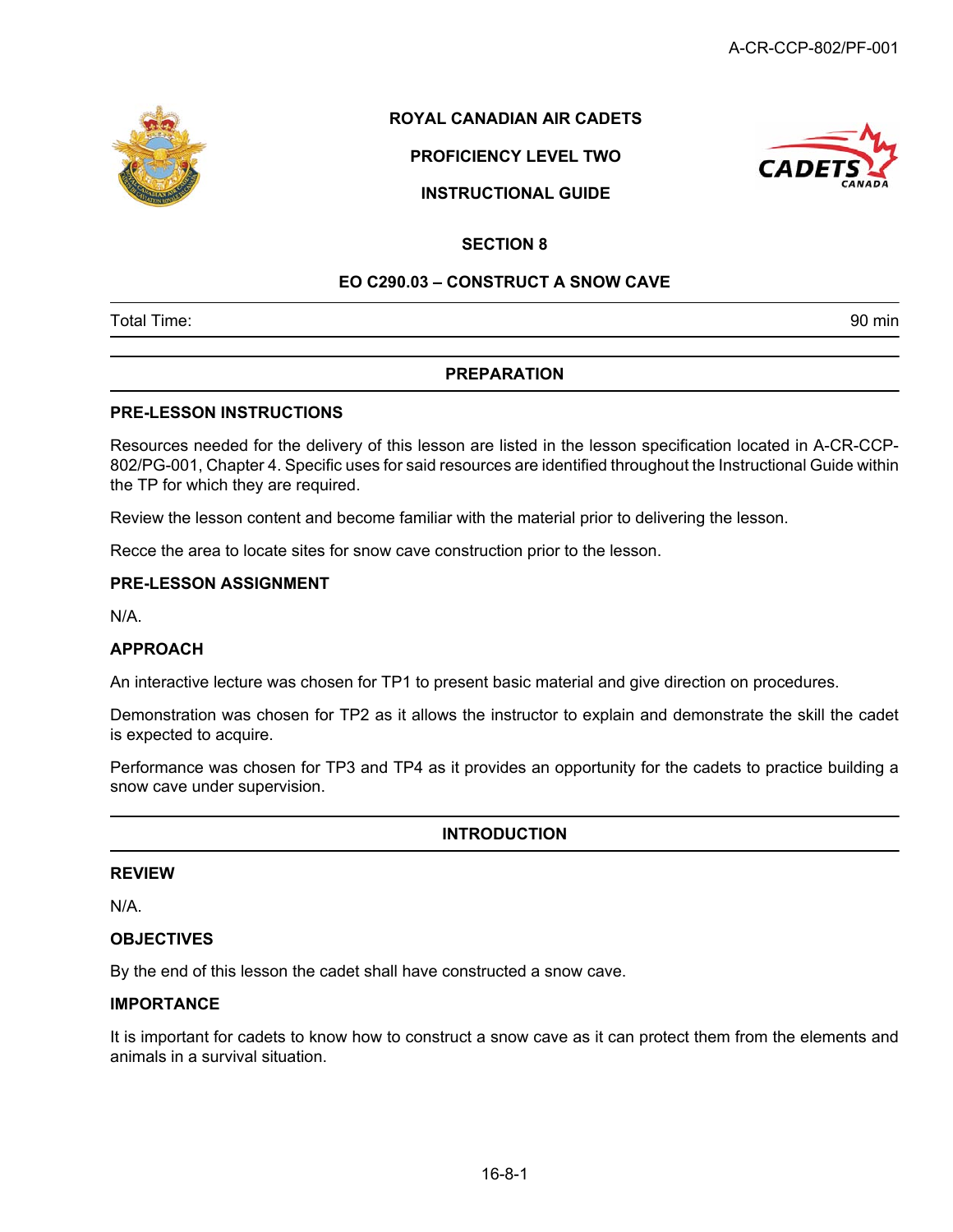# Teaching Point 1 **Interpretity Factors To Consider in Selecting a Site for a Snow** Cave

Time: 5 min Method: Interactive Lecture Company of Time: 5 min Method: Interactive Lecture

## SNOW CAVE SITE FACTORS

When choosing a snow cave site, ensure the following are present:

- a hard snow drift;
- a slope with a firm crust. This is usually found on the lee side (the opposite side from which the wind is blowing) of a steep ridge or river bank; and
- ensure that the drift is not below a cornice or in an avalanche area.

# CONFIRMATION OF TEACHING POINT 1

#### QUESTIONS

- Q1. What type of snow drift should be used for building a snow cave?
- Q2. Where is a slope with a firm crust found?
- Q3. What areas should be avoided when building a snow shelter?

#### ANTICIPATED ANSWERS

- A1. A hard snow drift should be used.
- A2. A slope with a firm crust is usually found on the lee side (the opposite side from which the wind is blowing) of a steep ridge or river bank.
- A3. Avoid drifts below cornices or in avalanche areas.

## Teaching Point 2 Demonstrate Appropriate Site Selection and Construct a Snow Cave

Time: 35 min Method: Demonstration Number of Time: 35 min Method: Demonstration

#### SELECTING A SITE



Construction of the snow caves must be started at least 90 minutes before sundown to ensure the snow cave is completed before dark.

## CONSTRUCTING A SNOW CAVE

The procedure for constructing a snow cave includes:

- 1. burrowing a small tunnel that is one metre into the lowest level of the chamber;
- 2. clearing the chamber of snow at right angles to the tunnel;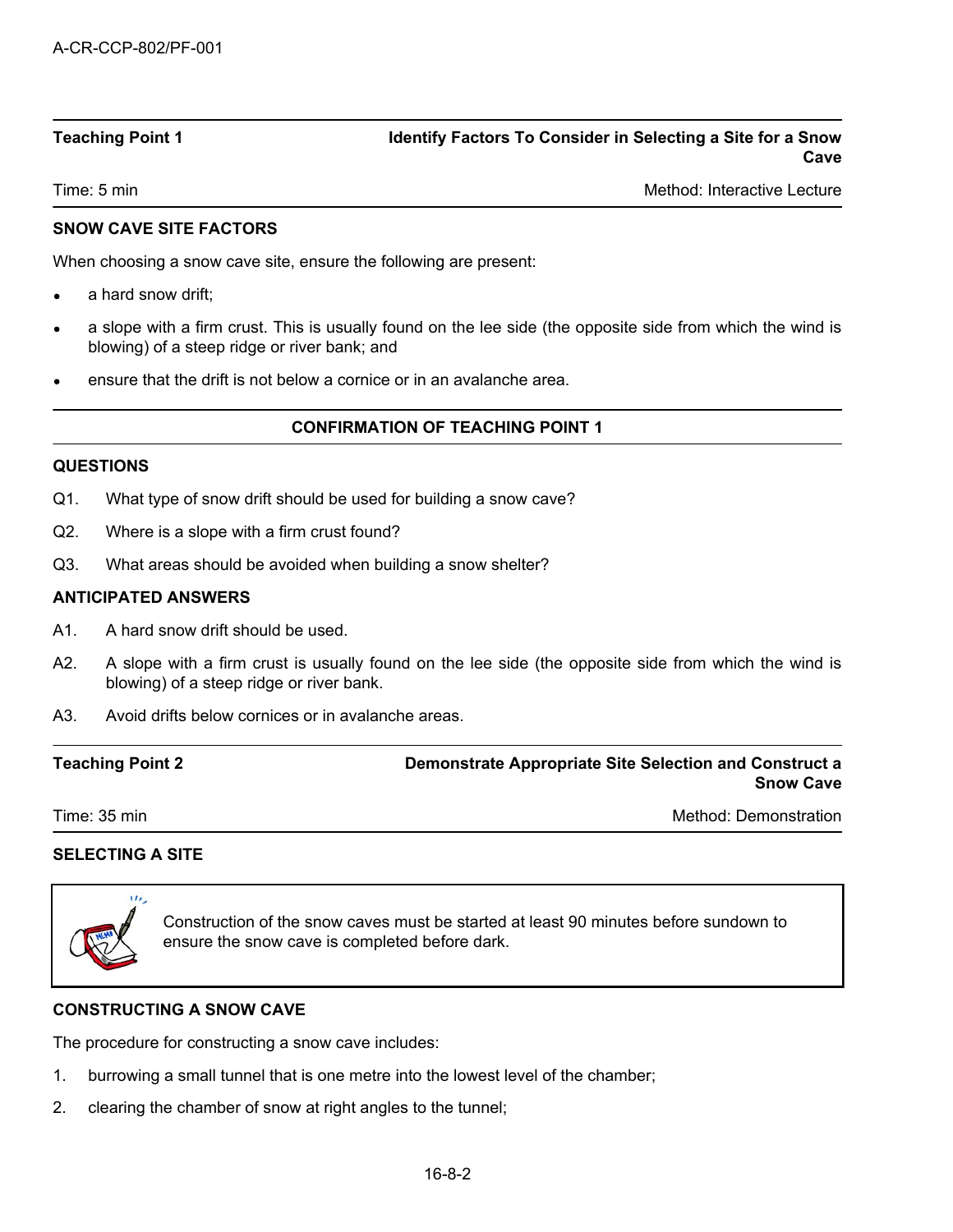- 3. clearing the chamber of snow to a height that is comfortable for sitting;
- 4. constructing the outside of the roof to be well arched without sharp angles, to provide maximum support;
- 5. constructing a sleeping and sitting platform above the level of the entrance. This will be the warmest area of the cave;
- 6. constructing a ventilation hole in the roof of the snow cave. This will allow carbon monoxide gases and smoke to escape to avoid asphyxiation. There should also be a ventilation hole in the door to allow fresh air to enter; and
- 7. constructing a door using a block of snow or a ground sheet. Keep the door loose fitting and on the inside so that it will not freeze up and jam. If it does, a block on the inside will be much easier to free.



Tawrell, P., Camping and Wilderness Survival, Falcon Distribution (p. 117) Figure 16-8-1 Snow Cave



Ensure the cadets enter and observe the finished snow cave.

## CONFIRMATION OF TEACHING POINT 2

#### QUESTIONS

- Q1. Why is the outside of the roof well arched and constructed without sharp angles?
- Q2. What is the warmest area of the cave?
- Q3. What will allow carbon monoxide gases and smoke to escape and help to avoid asphyxiation?

#### ANTICIPATED ANSWERS

- A1. To provide maximum support.
- A2. The sleeping and sitting platform above the level of the entrance of the cave.
- A3. A ventilation hole in the roof of the snow cave.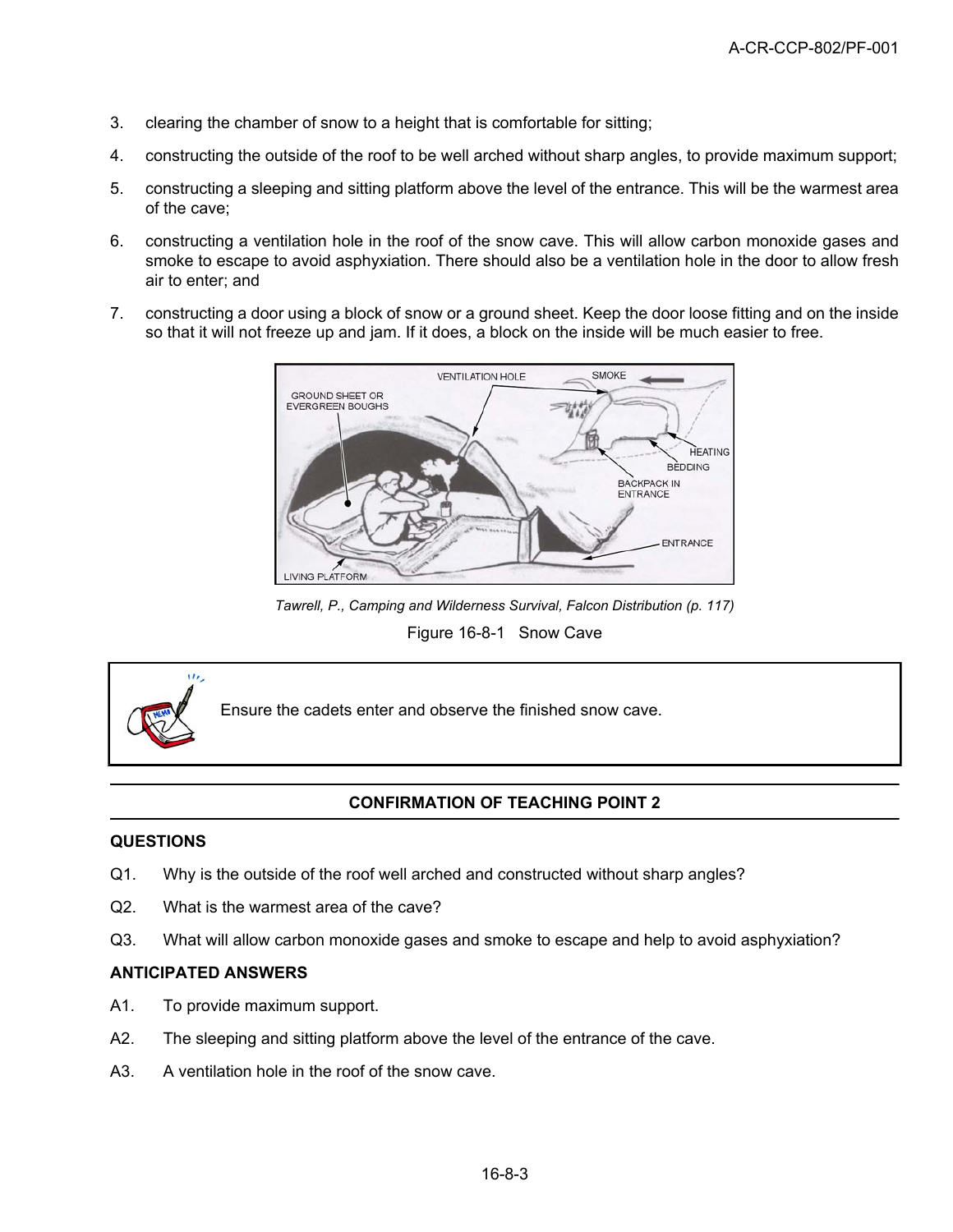# Teaching Point 3 Ensure Cadets Choose an Appropriate Site for Construction of a Snow Cave and Have Cadets Construct a Snow Cave

Time: 35 min Method: Performance

# **ACTIVITY**

#### **OBJECTIVE**

The objective of this activity is to have the cadets, in groups of no more than four, construct a snow cave.

#### RESOURCES

- Shovel, and
- Ground sheet.

## ACTIVITY LAYOUT

Select an area that has the appropriate snow to construct the snow cave.

## ACTIVITY INSTRUCTIONS

Working as a member of a group of no more than four, the cadets shall choose a location for the snow cave. Each group shall construct a snow cave following these steps:

- 1. Burrow a small tunnel that is one metre into the lowest level of the chamber.
- 2. Clear the chamber of snow at right angles to the tunnel.
- 3. Clear the chamber of snow to a height that is comfortable for sitting.
- 4. Ensure the outside of the roof is well arched and has no sharp angles.
- 5. Construct a sleeping and sitting platform above the level of the entrance.
- 6. Hollow out a ventilation hole in the roof of the snow cave.
- 7. Hollow out a ventilation hole in the door to allow fresh air to enter.
- 8. Construct a door using a block of snow or a ground sheet. If using a ground sheet, pull the sheet a small amount from the side of the wall to ensure ventilation.



The questions in the confirmation of TP3 should be asked of the groups as the instructor moves from one group to the next.

## CONFIRMATION OF TEACHING POINT 3

## QUESTIONS

- Q1. Why was this location chosen to build the snow cave?
- Q2. Where should the sitting and sleeping platform be constructed?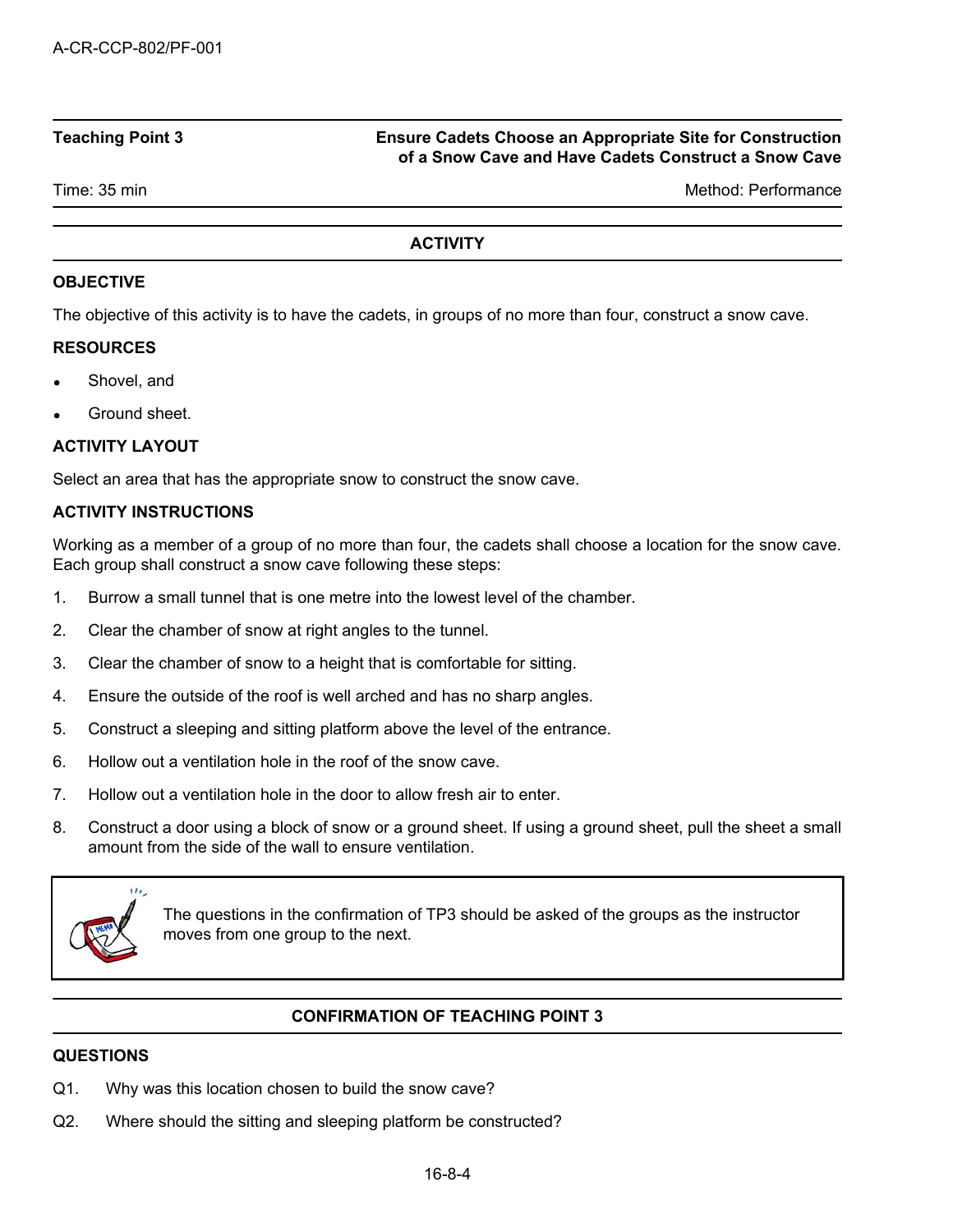Q3. How do you construct a door in the snow cave?

#### ANTICIPATED ANSWERS

- A1. This location was chosen because it is a hard snow drift with a slope and a firm crust.
- A2. Above the level of the entrance.
- A3. With a block of snow or a ground sheet.

| <b>Teaching Point 4</b> | Disassemble the Snow Caves When the Exercise Is |
|-------------------------|-------------------------------------------------|
|                         | <b>Completed</b>                                |
|                         |                                                 |

Time: 5 min Method: Performance

#### DISASSEMBLE THE SNOW CAVES

Disassembling the snow caves includes the following steps:

- 1. cadets will remove ground sheets from the snow caves;
- 2. collapse or fill in the spaces with the removed snow; and
- 3. ensure the ground looks as natural as possible.

## CONFIRMATION OF TEACHING POINT 4

The cadets' participation in the disassembly of the snow cave will serve as the confirmation of this TP.

## END OF LESSON CONFIRMATION

The cadets' construction of the snow cave will serve as the confirmation of this lesson.

# **CONCLUSION**

#### HOMEWORK/READING/PRACTICE

N/A.

#### METHOD OF EVALUATION

N/A.

#### CLOSING STATEMENT

Snow caves provide shelter from the elements and animals in a survival situation.

#### INSTRUCTOR NOTES/REMARKS

Cadets will not sleep in the snow cave.

Additional supervision is required during the construction of the snow cave.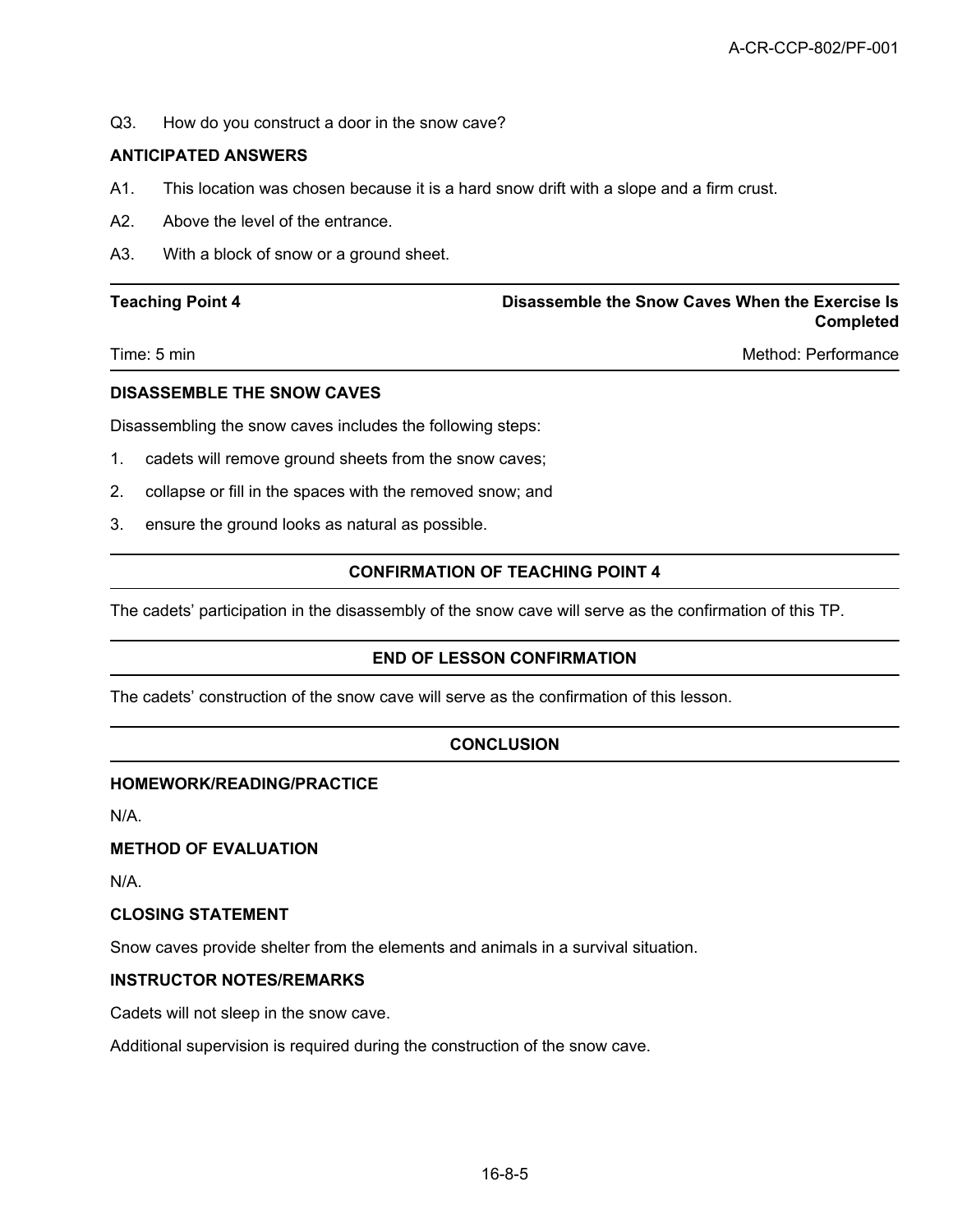|                     | <b>REFERENCES</b>                                                                                                     |
|---------------------|-----------------------------------------------------------------------------------------------------------------------|
| C <sub>3</sub> -002 | (ISBN 0-00-653140-7) Wiseman, J. (1999). The SAS Survival Handbook. Hammersmith, London:<br>HarperCollins Publishers. |

# C3-003 (1-896713-00-9) Tawrell, P. (1996). Camping and Wilderness Survival: The Ultimate Outdoors Book. Green Valley, ON: Falcon Distribution.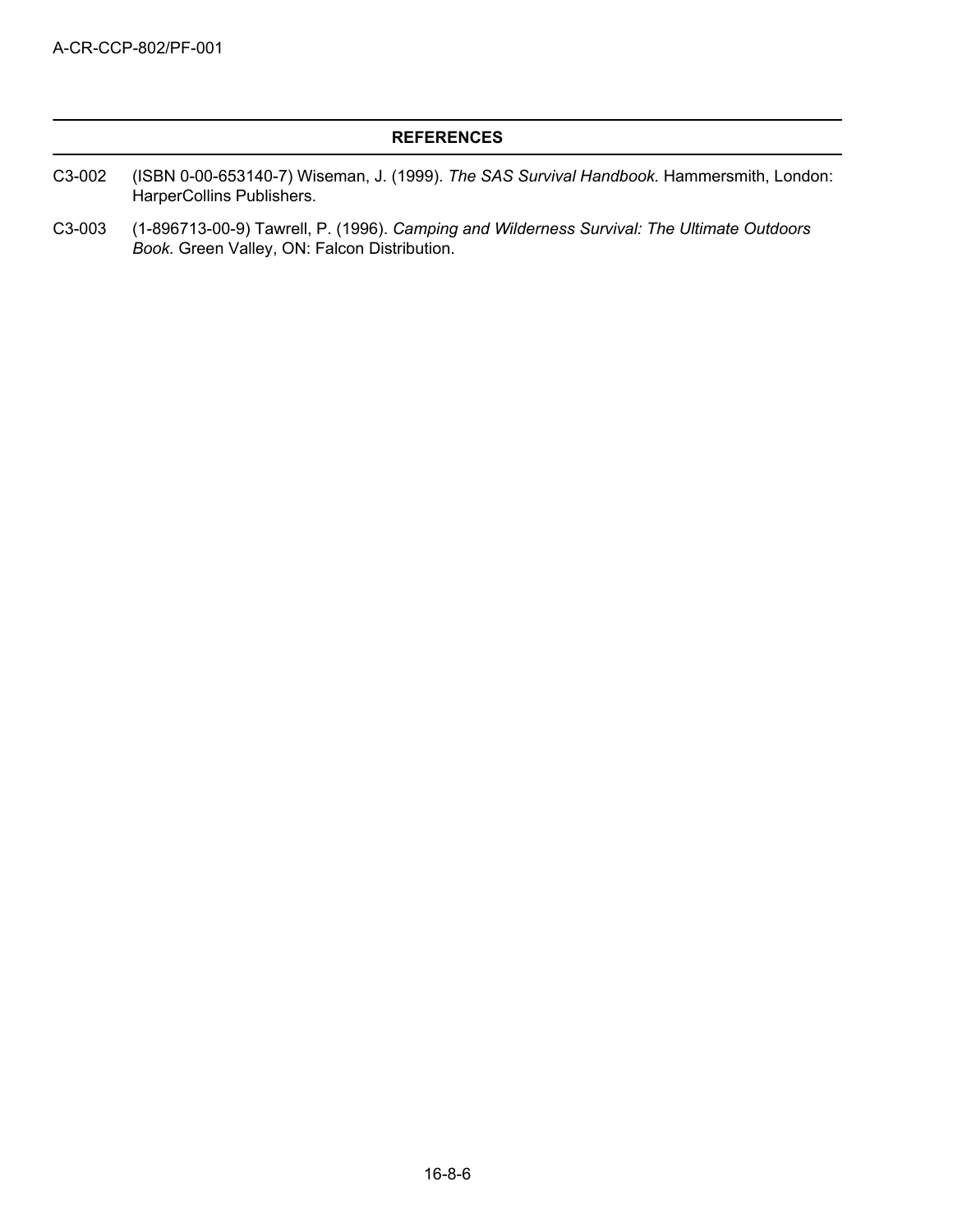

# ROYAL CANADIAN AIR CADETS

PROFICIENCY LEVEL TWO



INSTRUCTIONAL GUIDE

# SECTION 9

# EO C290.04 – COLLECT DRINKING WATER USING A SOLAR STILL

Total Time: 60 min

## PREPARATION

#### PRE-LESSON INSTRUCTIONS

Resources needed for the delivery of this lesson are listed in the lesson specification located in A-CR-CCP-802/PG-001, Chapter 4. Specific uses for said resources are identified throughout the Instructional Guide within the TP for which they are required.

Review the lesson content and become familiar with the material prior to delivering the lesson.

Find a suitable water collection area for construction of the solar still. Ensure the area has enough ground coverage for all groups to have ample space to construct their solar stills.

#### PRE-LESSON ASSIGNMENT

This class should not be taught during the winter months.

# **APPROACH**

An interactive lecture was chosen for TP1 and TP3 to present basic material and give direction on procedures.

Demonstration was chosen for TP2 as it allows the instructor to explain and demonstrate building a solar still.

Performance was chosen for TP4 and TP5 as it provides an opportunity for the cadets to practice the skill under supervision.

## INTRODUCTION

#### REVIEW

N/A.

#### **OBJECTIVES**

By the end of this lesson the cadet shall construct a solar still and collect water from it.

## IMPORTANCE

It is important for cadets to know how to construct a solar still and be able to collect water from it because in a survival situation water may not be readily available. Cadets will have to use other resources to find water. Thirst is one of the enemies of survival.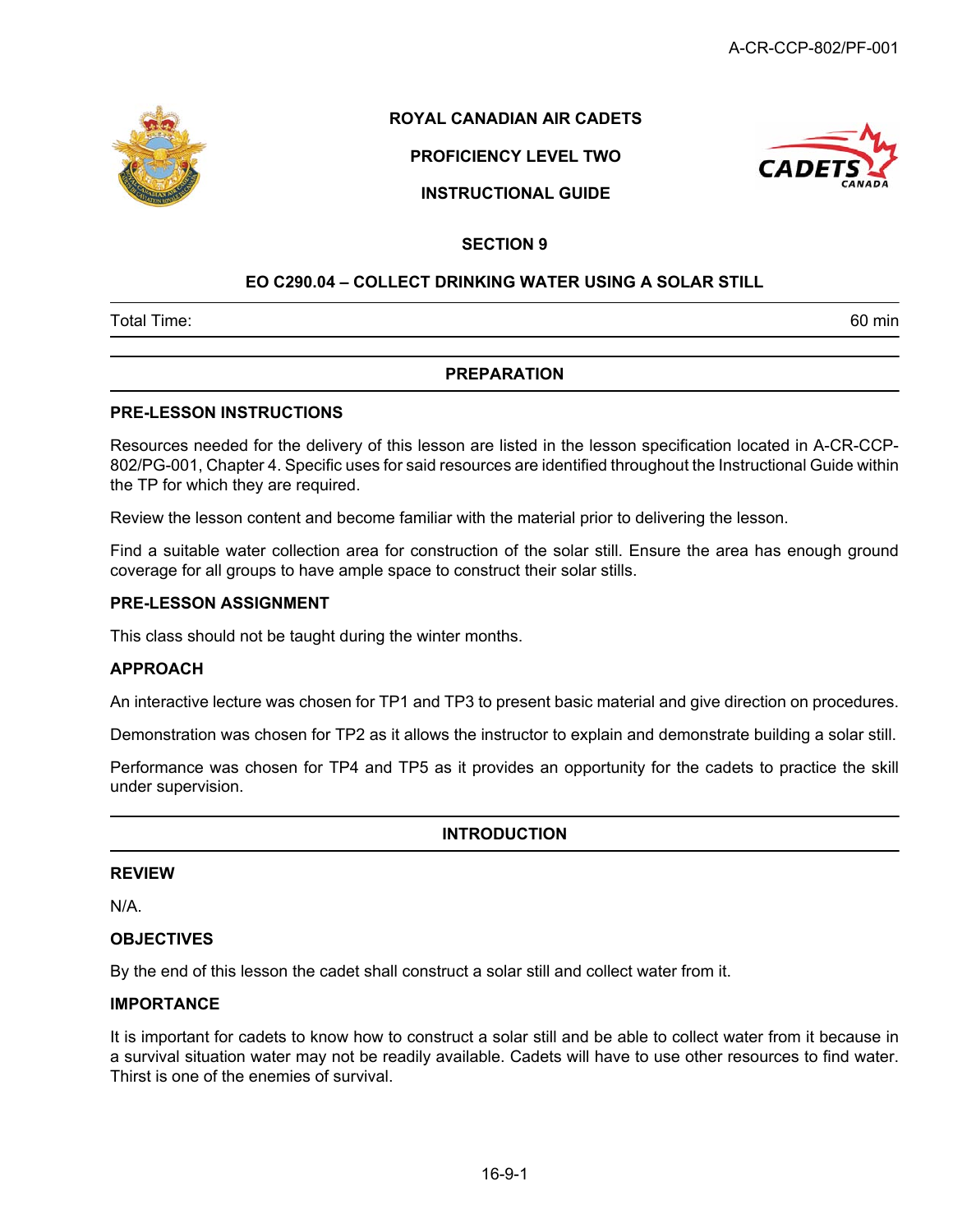# Teaching Point 1 Explain How to Find an Appropriate Water Collection Site by Digging a Hole in the Ground

Time: 5 min Method: Interactive Lecture Companies and Method: Interactive Lecture

# FINDING AN APPROPRIATE COLLECTION SITE

A hole can be dug in almost any type of ground to find water. The hole has to be deep enough to let water seep in.

Dig a shallow well when you see damp sand or find plant growth.

Dry meandering stream beds might have water deposited just below the surface at outside bends. Dig in these bends for water.

Along sandy beaches or salt lakes, dig a hole in a sand depression 30.5 m (100 feet) from the shore or in the first depression behind the first sand dune. Rain water from local showers will collect between the dunes.

# CONFIRMATION OF TEACHING POINT 1

#### **QUESTIONS**

- Q1. Where will rain water collect along sandy beaches?
- Q2. What would you dig if you saw damp sand or plant growth?
- Q3. A hole can be dug in what type of ground to find water?

## ANTICIPATED ANSWERS

- A1. Rain water from local showers will collect between the dunes.
- A2. Dig a shallow well when you see damp sand or find plant growth.
- A3. A hole can be dug in almost any type of ground to find water. The hole has to be deep enough to let water seep in.

| <b>Teaching Point 2</b> | Demonstrate the Construction of a Solar Still |
|-------------------------|-----------------------------------------------|
| Time: 15 min            | Method: Demonstration                         |

## CONSTRUCTION OF A SOLAR STILL

- Dig a hole in the ground approximately 90 cm (36 inches) across and 45 cm (18 inches) deep.
- Place a collecting can in the centre of the hole and cover the hole with a sheet of plastic formed into a cone.
- Weigh down the edges of the plastic sheet with heavy stones or use the dirt dug from the hole.
- Place a fist-sized stone in the centre of the bottom of the plastic sheet, above the collecting can.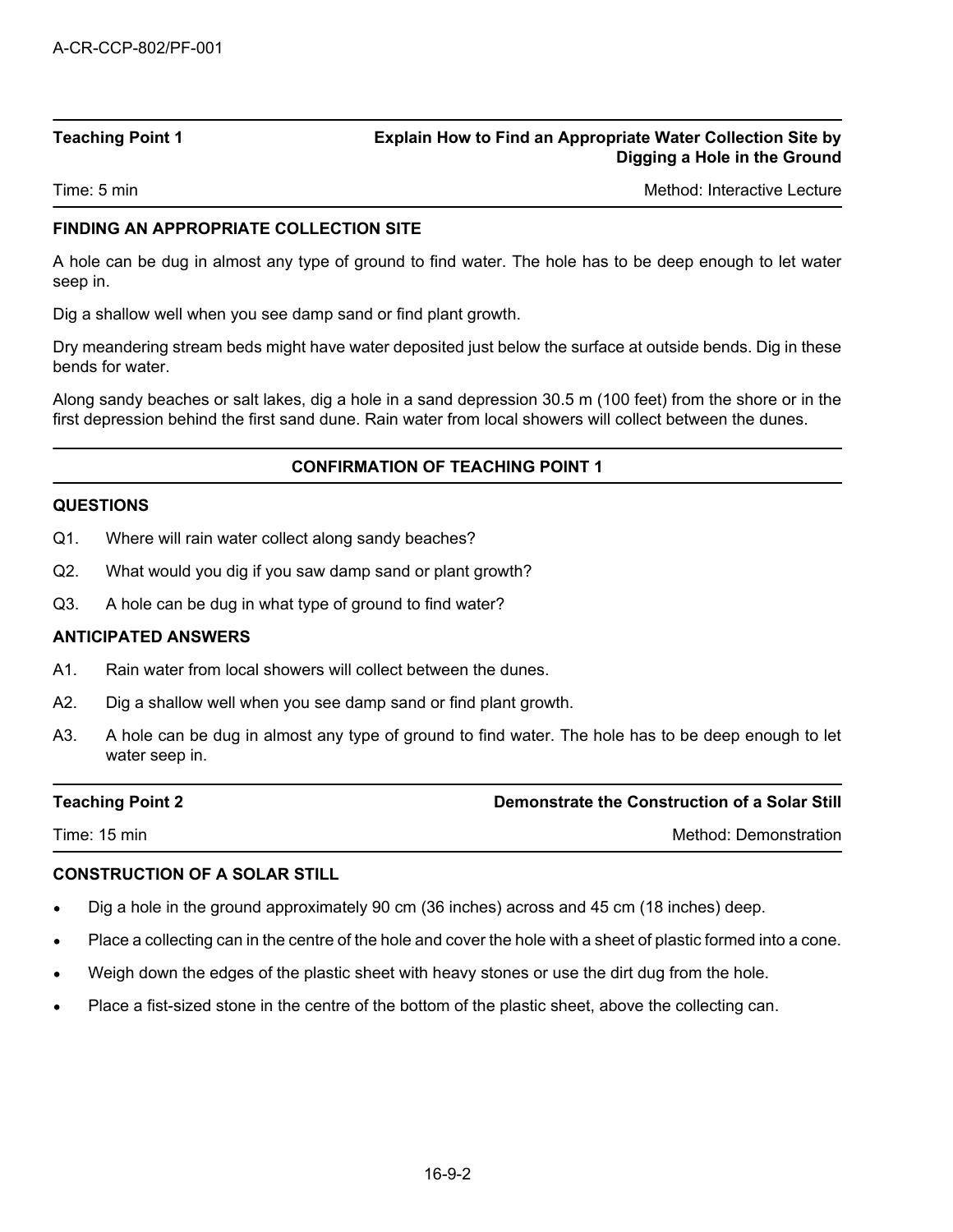

Tawrell, P., Camping and Wilderness Survival, Falcon Distribution (p. 151)

Figure 16-9-1 A Solar Still

# CONFIRMATION OF TEACHING POINT 2

## **QUESTIONS**

- Q1. What are the dimensions of the hole that is to be dug?
- Q2. After placing the collecting can in the centre of the hole, what is the next step?
- Q3. What weighs down the edges of the plastic sheet?

## ANTICIPATED ANSWERS

- A1. The dimensions of the hole in the ground are approximately 90 cm (36 inches) across and 45 cm (18 inches) deep.
- A2. Cover the hole with a sheet of plastic formed into a cone.
- A3. Heavy stones.

Teaching Point 3 Explain How the Solar Still Collects Water

Time: 5 min Method: Interactive Lecture Companies and Method: Interactive Lecture

## WATER CONDENSATION

The sun's heat raises the temperature of the air and soil below the surface and vapour is produced. As the air becomes saturated, water condenses on the underside of the plastic, running down into the container. This is especially effective in desert regions and elsewhere when it is hot during the day and cold at night. The plastic cools more quickly than the air, causing heavy condensation. This kind of still should collect at least 450 ml (1 pint) over a 24-hour period.

## CONFIRMATION OF TEACHING POINT 3

## QUESTIONS

Q1. How is vapour produced?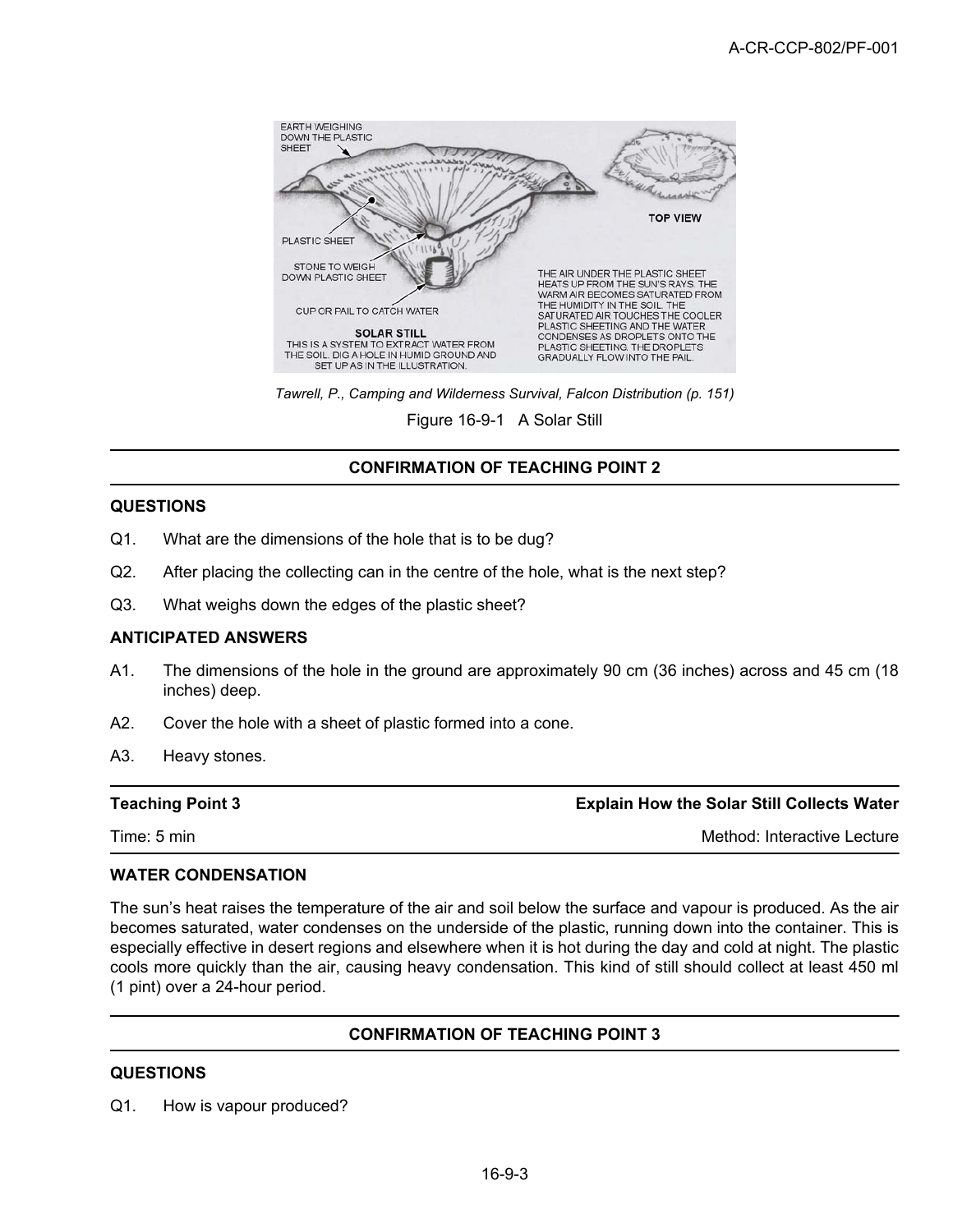- Q2. What happens when the air becomes saturated?
- Q3. How much water should this type of still collect?

#### ANTICIPATED ANSWERS

- A1. The sun's heat raises the temperature of the air and soil below the surface and vapour is produced.
- A2. As the air becomes saturated, water condenses on the underside of the plastic, running down into the container.
- A3. This type of still should collect at least 450 ml (1 pint) over a 24-hour period.

| <b>Teaching Point 4</b> | <b>Construct a Solar Still</b> |
|-------------------------|--------------------------------|
| Time: 25 min            | Method: Performance            |

# **ACTIVITY**

#### **OBJECTIVE**

The objective of this activity is to have cadets, in groups of no more than five, construct a solar still.

#### **RESOURCES**

- Clear plastic bags,
- Cup or pail, and
- Shovel.

# ACTIVITY LAYOUT

N/A.

## ACTIVITY INSTRUCTIONS

Working as a member of a group of no more than five, the cadets shall choose a location for the solar still and find heavy stones to hold down the plastic sheet. Each group shall construct a solar still following these steps:

- 1. Dig a hole in the ground approximately 90 cm (36 inches) across and 45 cm (18 inches) deep.
- 2. Place a collecting can in the centre of the hole and cover the hole with a sheet of plastic formed into a cone.
- 3. Weigh down the edges of the plastic sheet with heavy stones or the dirt dug from the hole.
- 4. Place a fist-sized stone in the centre of the bottom of the plastic sheet, above the collecting can.



The questions in the confirmation of TP4 should be asked of the groups as the instructor moves from one group to the next.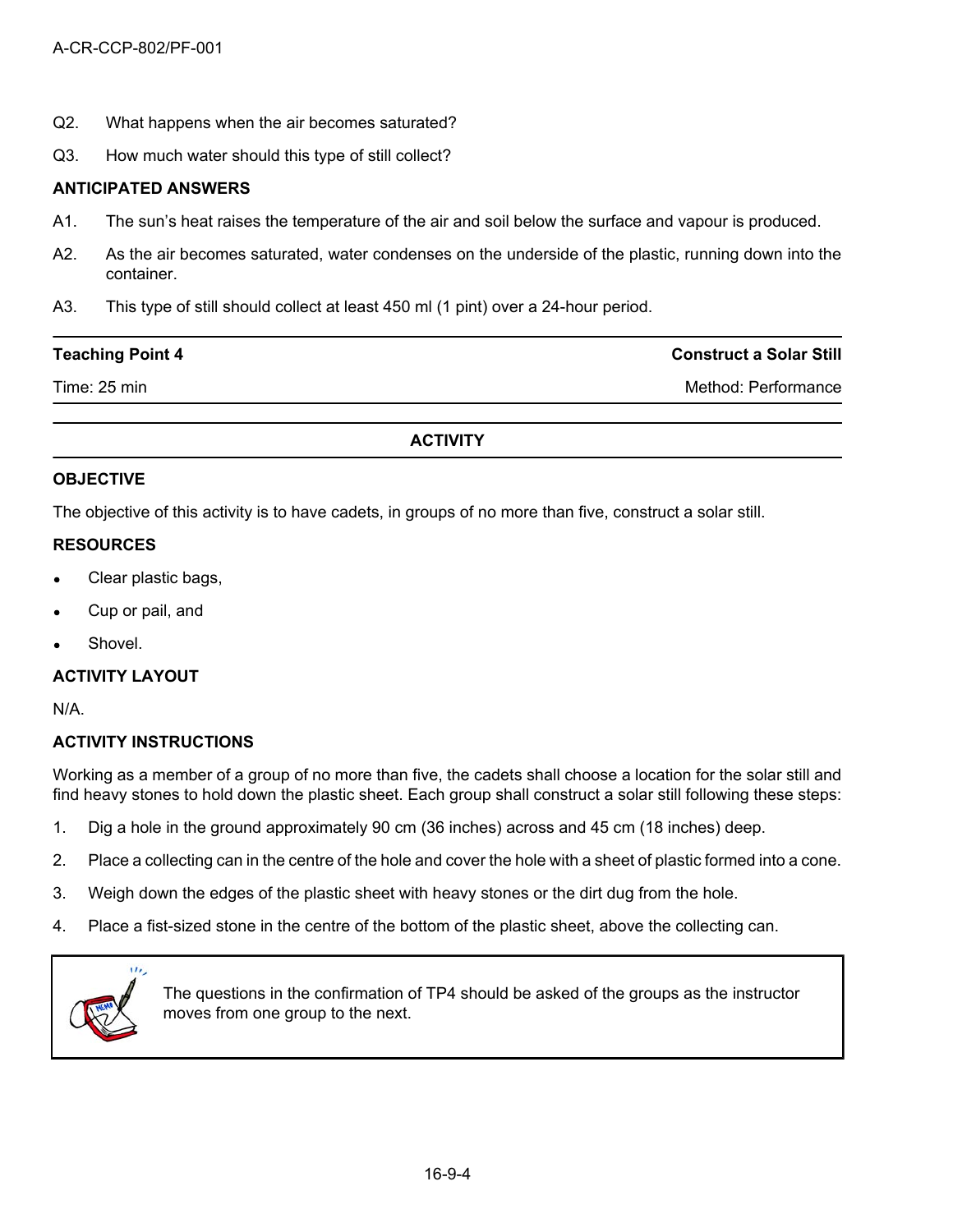

The stills may remain overnight to collect water.

## **SAFETY**

Ensure cadets stay within the set boundaries of the solar still construction area.

# CONFIRMATION OF TEACHING POINT 4

#### **QUESTIONS**

- Q1. What challenges were encountered while building the solar still?
- Q2. Where is the collecting can placed?
- Q3. What is the purpose of a solar still?

## ANTICIPATED ANSWERS

- A1. Answers will vary. Encourage the cadets to elaborate on their challenges.
- A2. The collecting can is placed in the centre of the hole.
- A3. The purpose of a solar still is to collect water when none is readily available.

Teaching Point 5 **Disassemble the Solar Still** 

Time: 5 min Method: Performance



TP5 will be conducted on day two of the exercise.

## DISASSEMBLE THE SOLAR STILL

Disassemble the solar stills by:

- checking the solar stills for water collection;
- measuring the amount in the containers;
- removing all items from the hole and fill in the hole with the removed dirt; and
- ensuring the ground looks as natural as possible.

## CONFIRMATION OF TEACHING POINT 5

The cadets' participation in the disassembly of the solar still will serve as the confirmation of this TP.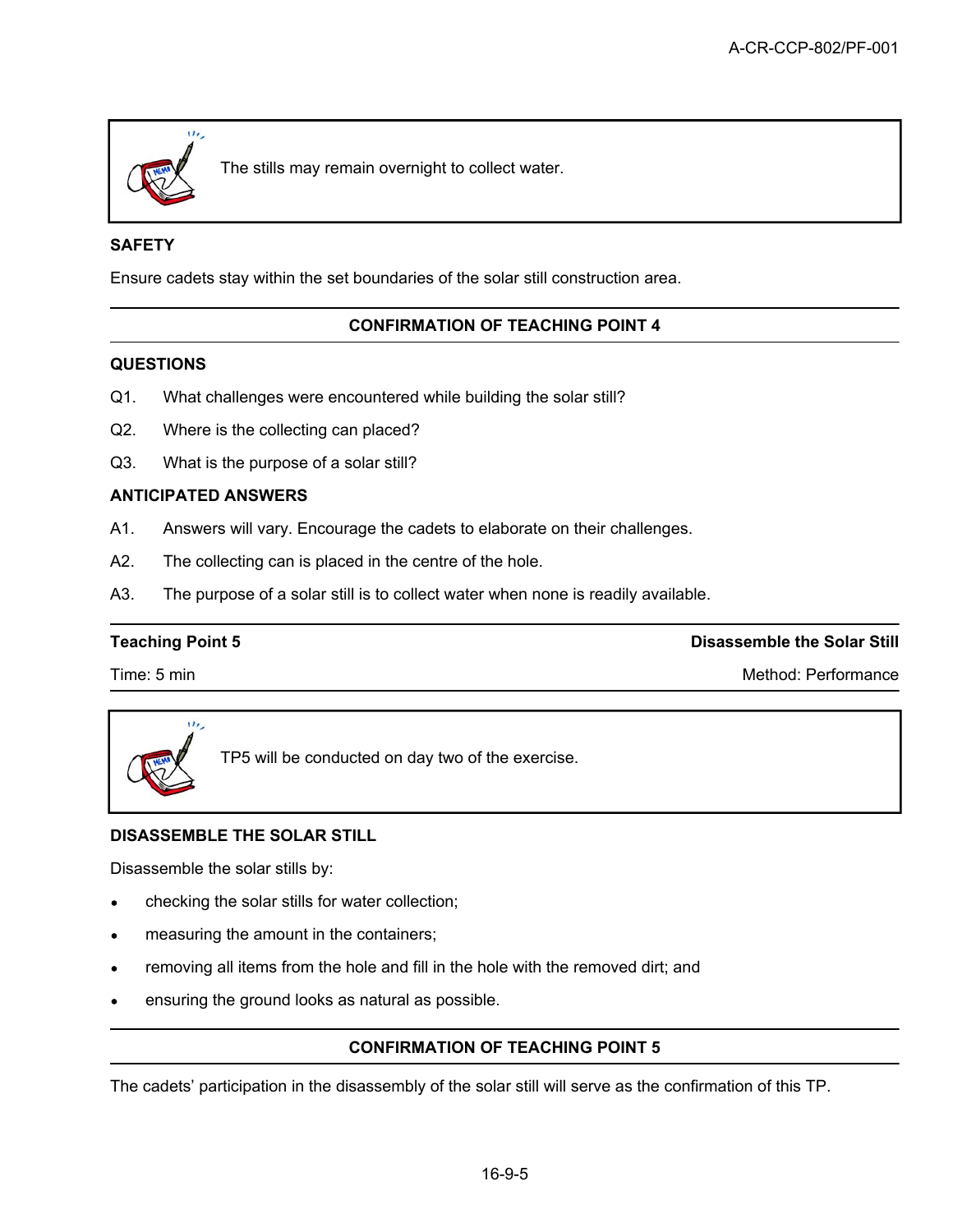# END OF LESSON CONFIRMATION

The cadets' construction of a solar still will serve as the confirmation of this lesson.

#### **CONCLUSION**

#### HOMEWORK/READING/PRACTICE

N/A.

## METHOD OF EVALUATION

N/A.

## CLOSING STATEMENT

Having the skills to construct a solar still and collect water in a survival situation can be essential to your survival. If water is not readily available you must be able to use your own resources to find water.

# INSTRUCTOR NOTES/REMARKS

The solar still must remain in place overnight as both the heat from the sun and the cool air at night are required for the water condensation process to occur. For scheduling purposes, TPs 1-4 will be done on day one of the schedule and TP5 will occur on day two.

#### **REFERENCES**

- C3-002 (ISBN 0-00-653140-7) Wiseman, J. (1999). The SAS Survival Handbook. Hammersmith, London: HarperCollins Publishers.
- C3-003 (ISBN 1-896713-00-9) Tawrell, P. (1996). Camping and Wilderness Survival: The Ultimate Outdoors Book. Green Valley, ON: Falcon Distribution.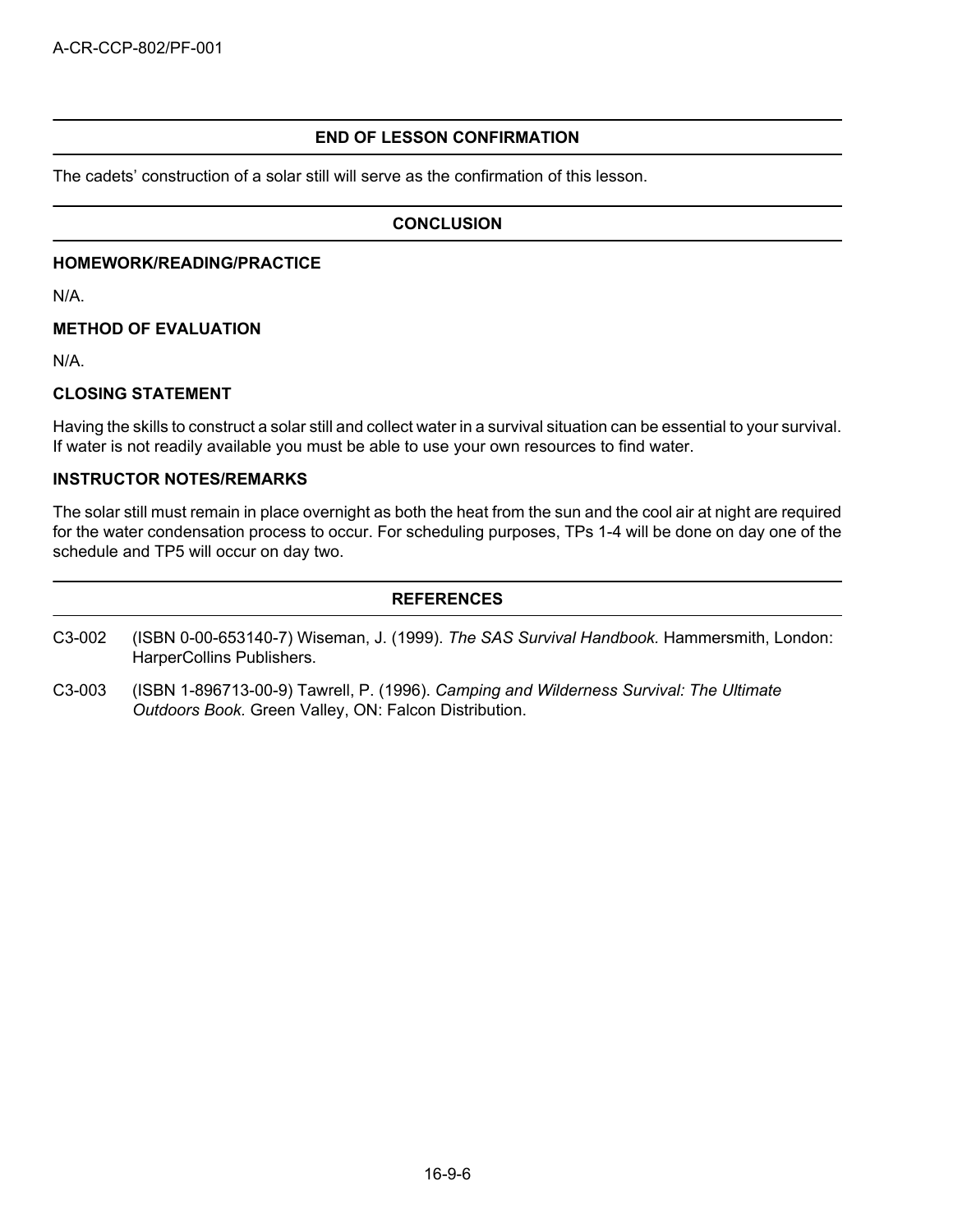

# ROYAL CANADIAN AIR CADETS

PROFICIENCY LEVEL TWO

INSTRUCTIONAL GUIDE



# SECTION 10

# EO C290.05 – PARTICIPATE IN A HIKE

Total Time: 90 min

## PREPARATION

#### PRE-LESSON INSTRUCTIONS

Resources needed for the delivery of this lesson are listed in the lesson specification located in A-CR-CCP-802/PG-001, Chapter 4. Specific uses for said resources are identified throughout the Instructional Guide within the TP for which they are required.

Review the lesson content and become familiar with the material prior to delivering the lesson.

Recce the hike route and have a map available prior to the start of the hike.

The hike will be on a predetermined route of 3 km on a Class 1 terrain.

Place flagging tape along the route prior to the commencement of the hike.

Cadets will be led by an officer and senior cadets may take charge of the syndicates while on the hike.

## PRE-LESSON ASSIGNMENT

N/A.

## APPROACH

An interactive lecture was chosen for TP1 to give directions on procedures for the hike.

Demonstration and performance was chosen for TP2 as it is an interactive way to allow cadets to experience hiking in a safe, controlled environment. This activity contributes to the development of the cadets' hiking skills and knowledge in a fun and challenging setting.

A group discussion was chosen for TP3 as it allows the cadets to interact with their peers and share their knowledge, experiences, opinions and feelings about the hike.

# INTRODUCTION

#### REVIEW

The review for this lesson is from EO M290.05 (Discuss Hiking Techniques) and includes:

- Explain potable water requirements for consumption during a day hike;
- Explain the characteristics of proper footwear; and
- Explain, demonstrate and have cadets practice personal hiking rhythm.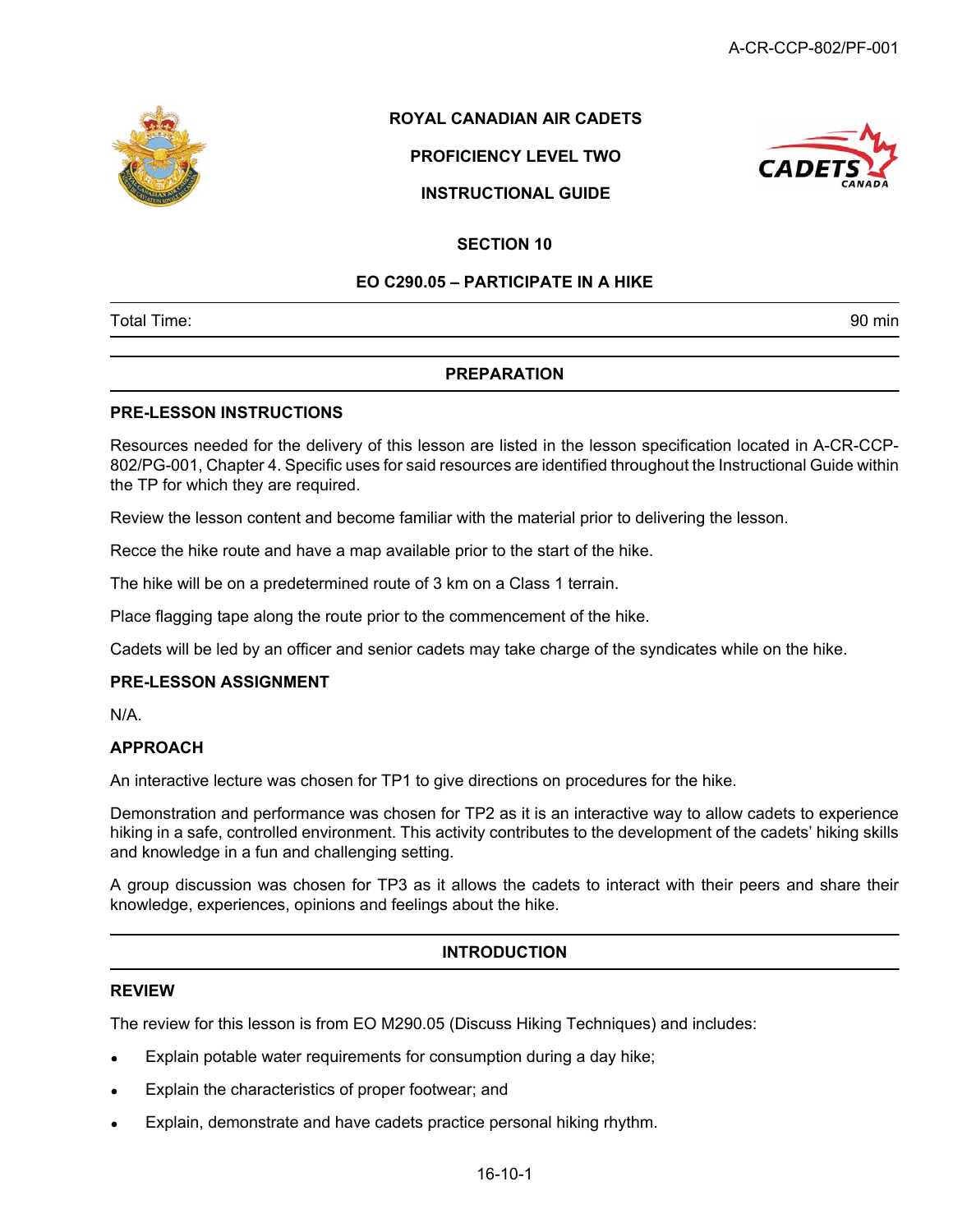## **OBJECTIVES**

By the end of this lesson the cadet shall have participated in a hike and used trailblazing techniques.

#### IMPORTANCE

It is important for cadets to participate in outdoor activities like hiking; it promotes physical well-being and an interest in the outdoors. Trailblazing techniques are signals that can be left behind if you leave your camp so others can see the signals. They can also help you to find your way back to camp should you go in search of survival items.

| <b>Teaching Point 1</b> | Describe Trail Etiquette Methods That Accomplish the<br>"Leave No Trace" Ideologies While Hiking |
|-------------------------|--------------------------------------------------------------------------------------------------|
| Time: 10 min            | Method: Interactive Lecture                                                                      |

## TRAIL ETIQUETTE

Proper planning before entering an outdoor environment serves as one of the key elements in having a safe and successful experience. No-trace camping involves avoiding or reducing the damage caused by humans in the environment.

Staying on Established Trails. Constant trampling and travel will cause erosion over environmental surfaces. Avoid taking shortcuts and, when travelling cross-country where no trails exist, try to remain on the most durable surfaces.

Walking on Durable Surfaces. Surfaces vary from soft marshes to solid rock and trekkers will continuously cross many different types of terrain. It is imperative to take the time to travel on surfaces that will not be significantly affected, rather than taking the straightest line to get to a destination, trampling whatever lies in the way.

Travelling in Small Groups. Increased group numbers can have a greater impact than smaller ones. Stick to appropriate group sizes of 10 or less. Take the necessary precautions when travelling in a group. Every action has the potential to impact the natural environment.

Avoiding Making Loud Noises. When travelling through the wilderness, allow nature's sounds to prevail. Avoid using loud noises, secure all pots and pans on the backpack and only use the whistle in an emergency situation.

#### WEARING PROPER SAFETY EQUIPMENT

- a whistle,
- a hat,
- sunscreen, and
- appropriate footwear.

## CONFIRMATION OF TEACHING POINT 1

## **QUESTIONS**

- Q1. What does no-trace camping involve?
- Q2. Why is it important to stay on established trails?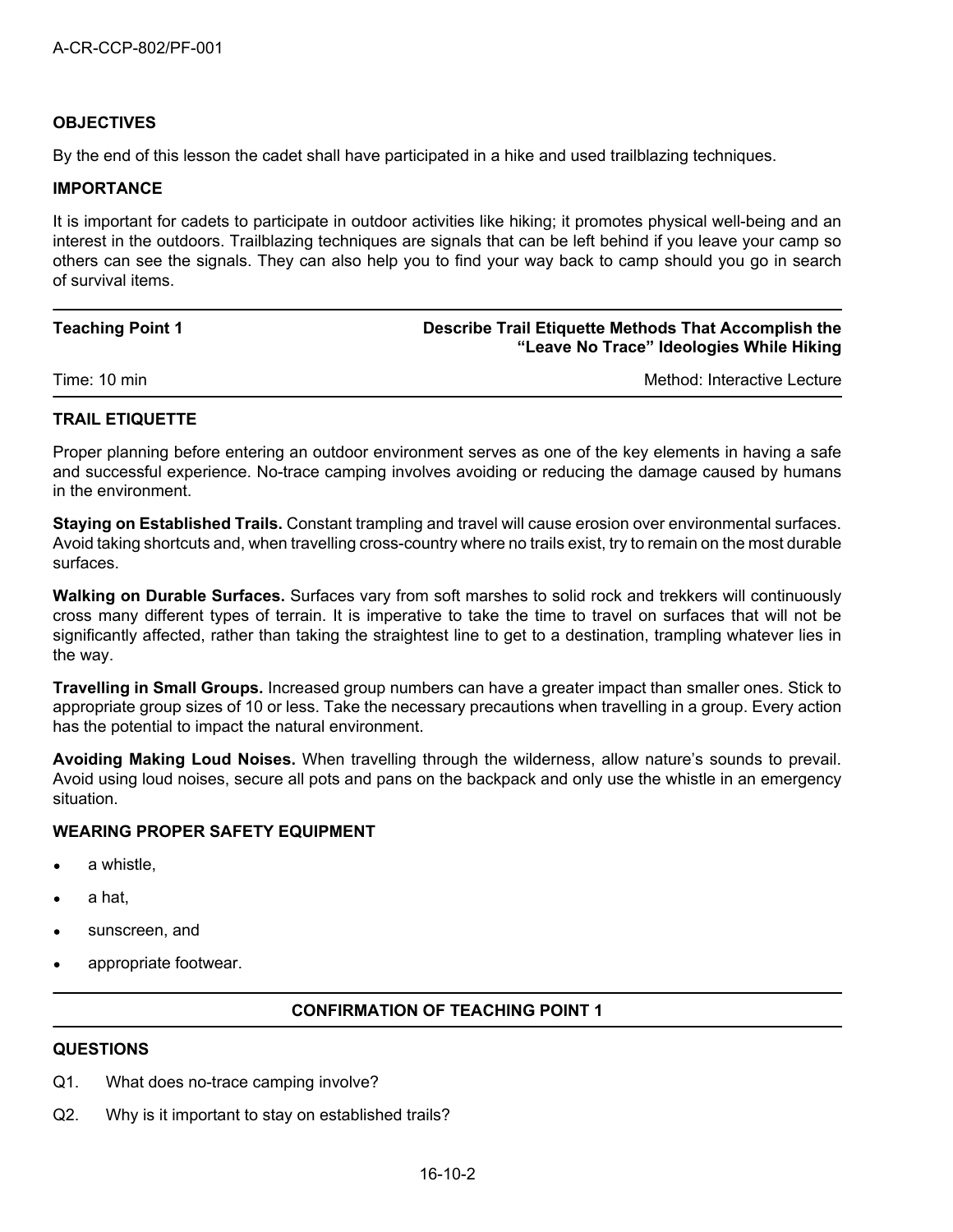Q3. What is one piece of proper safety equipment?

# ANTICIPATED ANSWERS

- A1. No-trace camping involves avoiding or reducing the damage caused by humans in the environment.
- A2. Constant trampling and travel will cause erosion over environmental surfaces. Avoid taking shortcuts and, when travelling cross-country where no trails exist, try to remain on the most durable surfaces.
- A3. A whistle, a hat, sunscreen, or appropriate footwear.

# Teaching Point 2 Demonstrate and Have Cadets Practice Trailblazing **Techniques**

Time: 60 min Method: Demonstration and Performance



Have cadets pre-hydrate by consuming at least 500 ml of water prior to the start of the hike.



Prior to the hike explain and demonstrate the following trailblazing techniques.



Have the cadets look for previously marked signals on the route. Have the cadets trailblaze using flagging tape.

## TRAILBLAZING

These are signals to leave behind if you leave the scene of the crash or abandon camp.

- Make a large arrow shape to indicate the direction in which you have set off which will be visible from the air and other direction markers which can be interpreted at ground level.
- Signs on the ground will draw attention to your presence or past presence and the direction markers will help rescuers follow your trail.
- Continue to make them, not only for people to follow but to establish your own route if you wish to retrace  $\bullet$ it and as a guide if you lose your sense of direction and start going back on your trail.
- At camp, leave written messages in containers to detail your plans. Hang them from tripods or trees and draw attention to them with markers.
- Direction markers could include:
	- $\circ$ rocks or debris placed in an arrow shape;
	- $\circ$ a stick left in a crooked support, with the top pointing in the direction taken;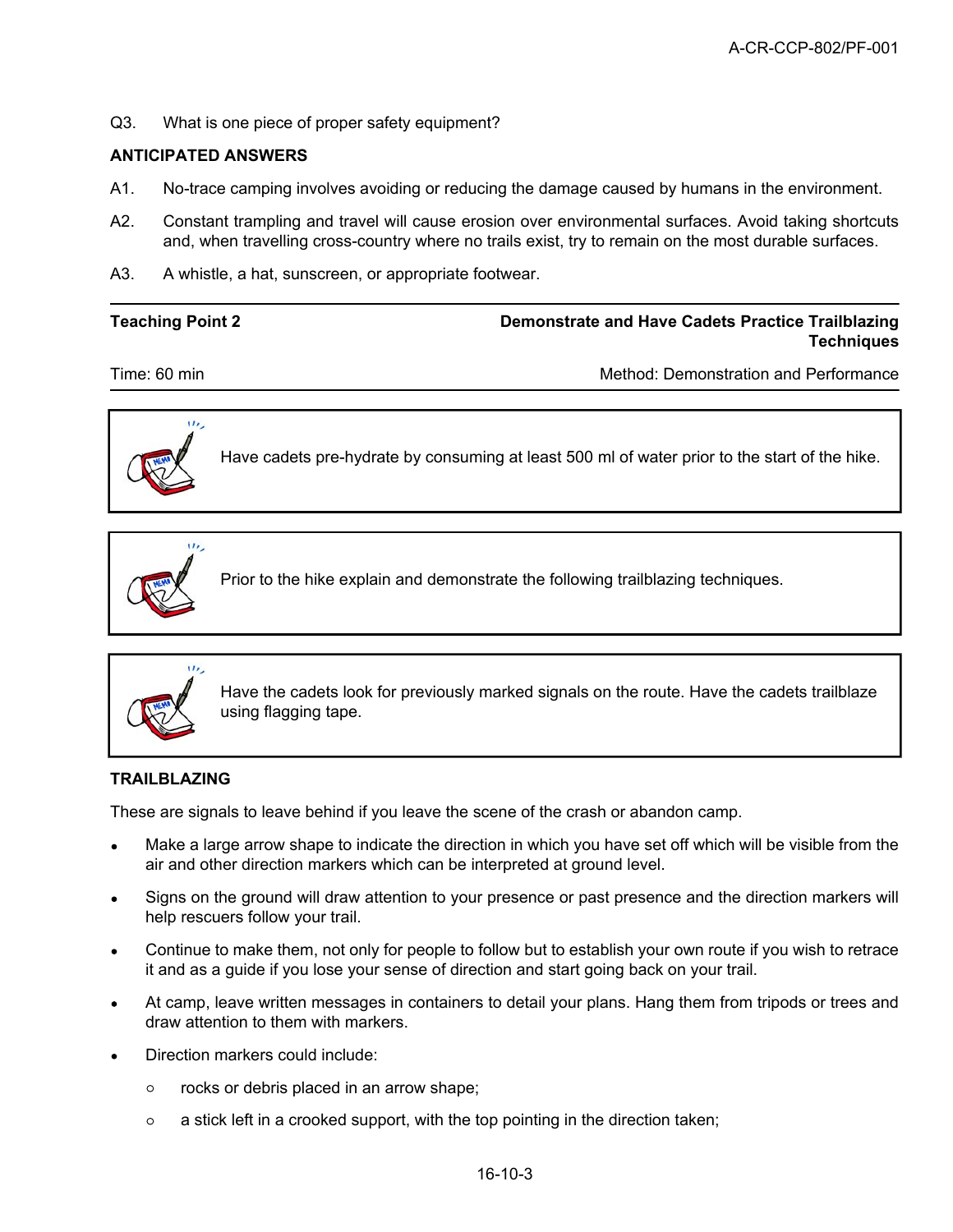- grasses tied in an overhand knot with the end hanging in the direction followed;  $\circ$
- forked branches laid with the fork pointing in the direction followed;  $\circ$
- arrowhead-shape notches cut out of tree trunks indicating a turn;  $\circ$
- $\circ$ small rocks set upon larger rocks, with small rocks beside; and
- $\circ$ a cross of sticks or stones meaning 'Not this way'.

# **ACTIVITY**



The cadets will not damage the environment while participating in trailblazing.

## **OBJECTIVE**

The objective of this activity is to have cadets practice trailblazing techniques in a natural environment.

## **RESOURCES**

Flagging tape.

# ACTIVITY LAYOUT

N/A.

## ACTIVITY INSTRUCTIONS

- 1. Cadets are to depart the training area, travelling a distance of no greater than 3 km along a predetermined route, on Class 1 terrain.
- 2. The cadets will be led by an officer and senior cadets may take charge of the syndicates.
- 3. Divide the cadets into three syndicates (e.g. 1:8–1:10 ratio). The cadets will travel as a syndicate while on the hike.
- 4. Have cadets identify markers along the hiking route and have them make their own markers with flagging tape, stones and sticks along the route.
- 5. On the return trip the cadets will retrieve the flagging tape they placed on the foliage.

## **SAFETY**

N/A.



The instructor shall provide advice to the cadets who experience difficulty. Ensure enough water is available for the cadets and accompanying staff members.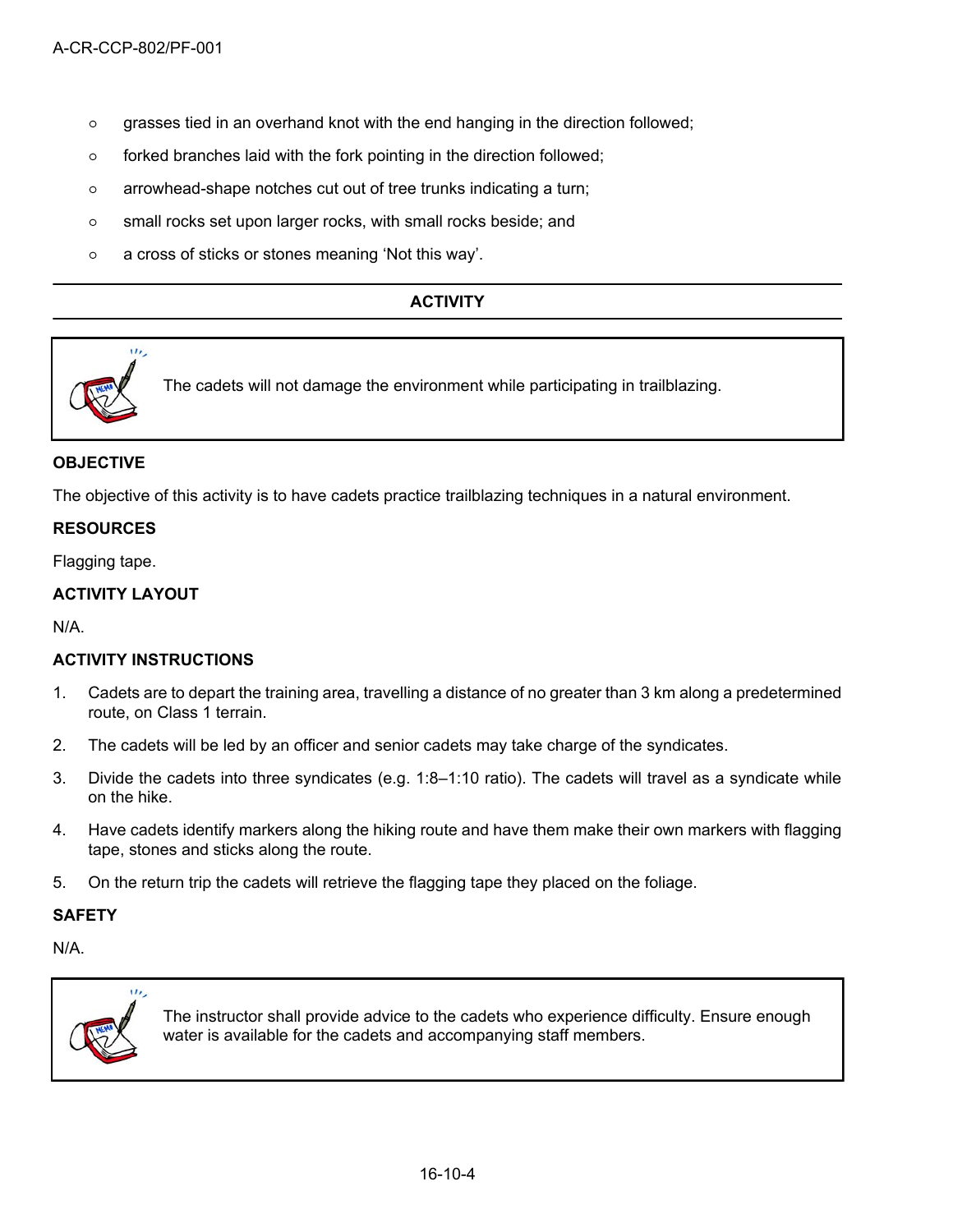## CONFIRMATION OF TEACHING POINT 2

#### **QUESTIONS**

- Q1. What is trailblazing?
- Q2. What will signs on the ground draw attention to?
- Q3. What forms the signal "Not this way"?

#### ANTICIPATED ANSWERS

- A1. Trailblazing is signals which are left behind if you leave the scene of the crash or abandon camp.
- A2. Signs on the ground will draw attention to your presence or past presence and the direction markers will help rescuers follow your trail.
- A3. A cross of sticks or stones.

# Teaching Point 3 Conduct a Group Discussion and Debrief the Cadets on Their Experiences While on the Hike

Time: 15 min Method: Group Discussion

#### BACKGROUND KNOWLEDGE



The point of the group discussion is to draw trailblazing experiences from the group using the tips for answering/facilitating discussion and the suggested questions provided.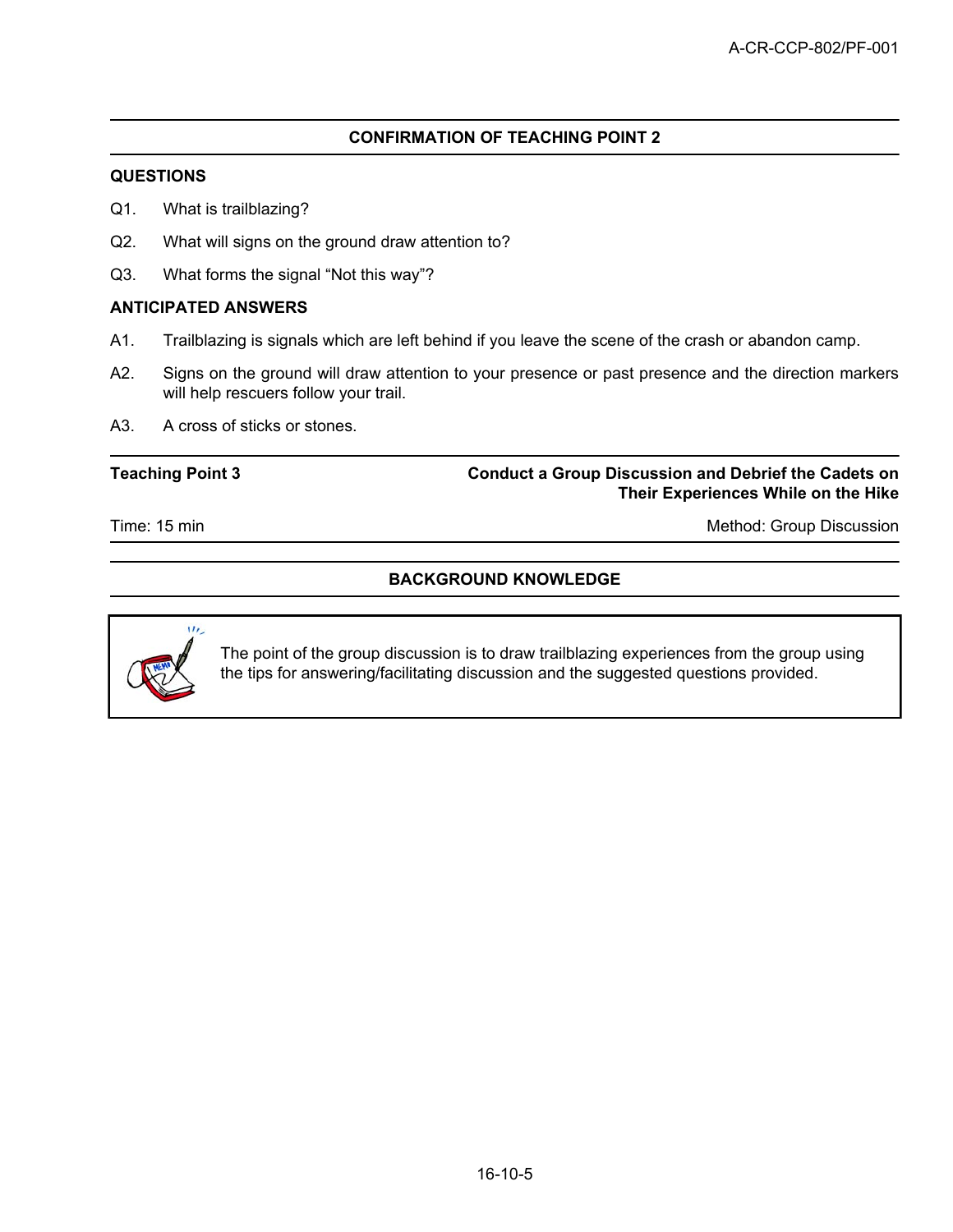# GROUP DISCUSSION

to your

| $\mathcal{U}_{\mathcal{F}_{\mathcal{A}}}$ | TIPS FOR ANSWERING/FACILITATING DISCUSSION                                                                                                                                                                                                                                                                                                                                                                                                                                                                                                                                        |                                                                                                                                                                                                                                                                                                                                                                                                                                                                                                   |
|-------------------------------------------|-----------------------------------------------------------------------------------------------------------------------------------------------------------------------------------------------------------------------------------------------------------------------------------------------------------------------------------------------------------------------------------------------------------------------------------------------------------------------------------------------------------------------------------------------------------------------------------|---------------------------------------------------------------------------------------------------------------------------------------------------------------------------------------------------------------------------------------------------------------------------------------------------------------------------------------------------------------------------------------------------------------------------------------------------------------------------------------------------|
|                                           | Establish ground rules for discussion,<br>e.g. everyone should listen respectfully;<br>don't interrupt; only one person speaks<br>at a time; no one's ideas should be<br>made fun of; you can disagree with<br>ideas but not with the person; try to<br>understand others as much as you<br>hope they understand you; etc.<br>Sit the group in a circle, making sure all<br>cadets can be seen by everyone else.<br>Ask questions that will provoke<br>thought; in other words avoid questions<br>with yes or no answers.<br>Manage time by ensuring the cadets<br>stay on topic. | Listen and respond in a way that<br>indicates you have heard and<br>understood the cadet. This can be<br>done by paraphrasing their ideas.<br>Give the cadets time to respond to your<br>questions.<br>Ensure every cadet has an opportunity<br>to participate. One option is to go<br>around the group and have each<br>cadet answer the question with a short<br>answer. Cadets must also have the<br>option to pass if they wish.<br>Additional questions should be<br>prepared ahead of time. |
|                                           |                                                                                                                                                                                                                                                                                                                                                                                                                                                                                                                                                                                   |                                                                                                                                                                                                                                                                                                                                                                                                                                                                                                   |

# SUGGESTED QUESTIONS

- Q1. What was the most significant aspect of the hike?
- Q2. What was the most practical part of trailblazing?
- Q3. Can anyone think of other ways to trailblaze?
- Q4. Why did the syndicate use flagging tape instead of foliage?
- Q5. What signal means "Not this way"?



Other questions and answers will develop throughout the group discussion. The group discussion should not be limited to only those suggested.



Reinforce those answers given and comments made during the group discussion, ensuring the teaching point has been covered.

# CONFIRMATION OF TEACHING POINT 3

The cadets' participation in the group discussion will serve as the confirmation of TP3.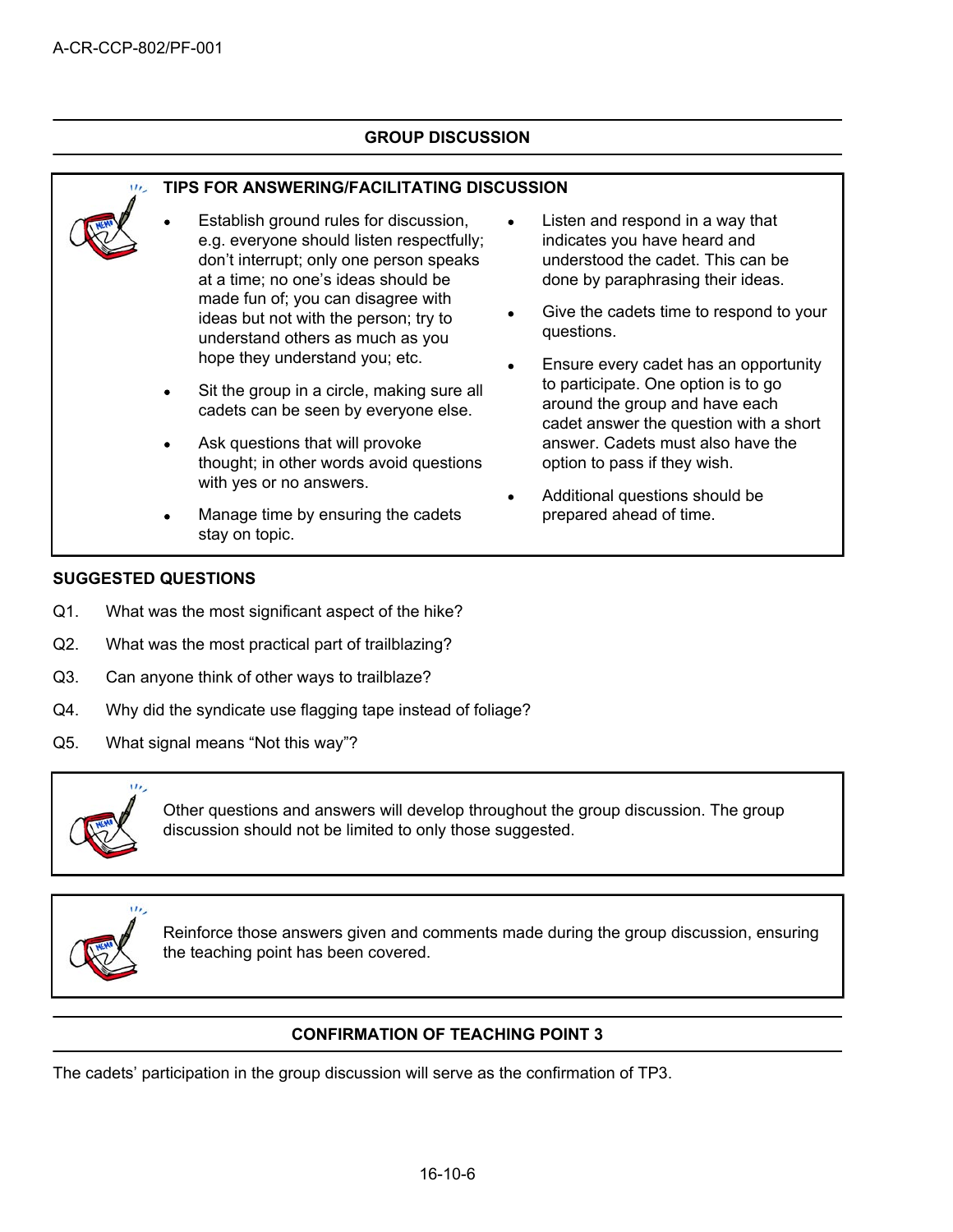## END OF LESSON CONFIRMATION

The cadets' participation in the hike and trailblazing activity will serve as the confirmation of this lesson.

## **CONCLUSION**

#### HOMEWORK/READING/PRACTICE

N/A.

#### METHOD OF EVALUATION

N/A.

## CLOSING STATEMENT

Hiking is an important outdoor activity which promotes physical fitness. In a survival situation trailblazing can help searchers find your camp and it can help you find your way back to your camp should you leave in search of survival items.

# INSTRUCTOR NOTES/REMARKS

A whistle will be carried by every cadet as a safety precaution.

#### **REFERENCES**

A2-001 A-CR-CCP-951/PT-002 D Cdts 3. (2006). Royal Canadian Army Cadets Adventure Training Safety Standards. Ottawa, ON: Department of National Defence.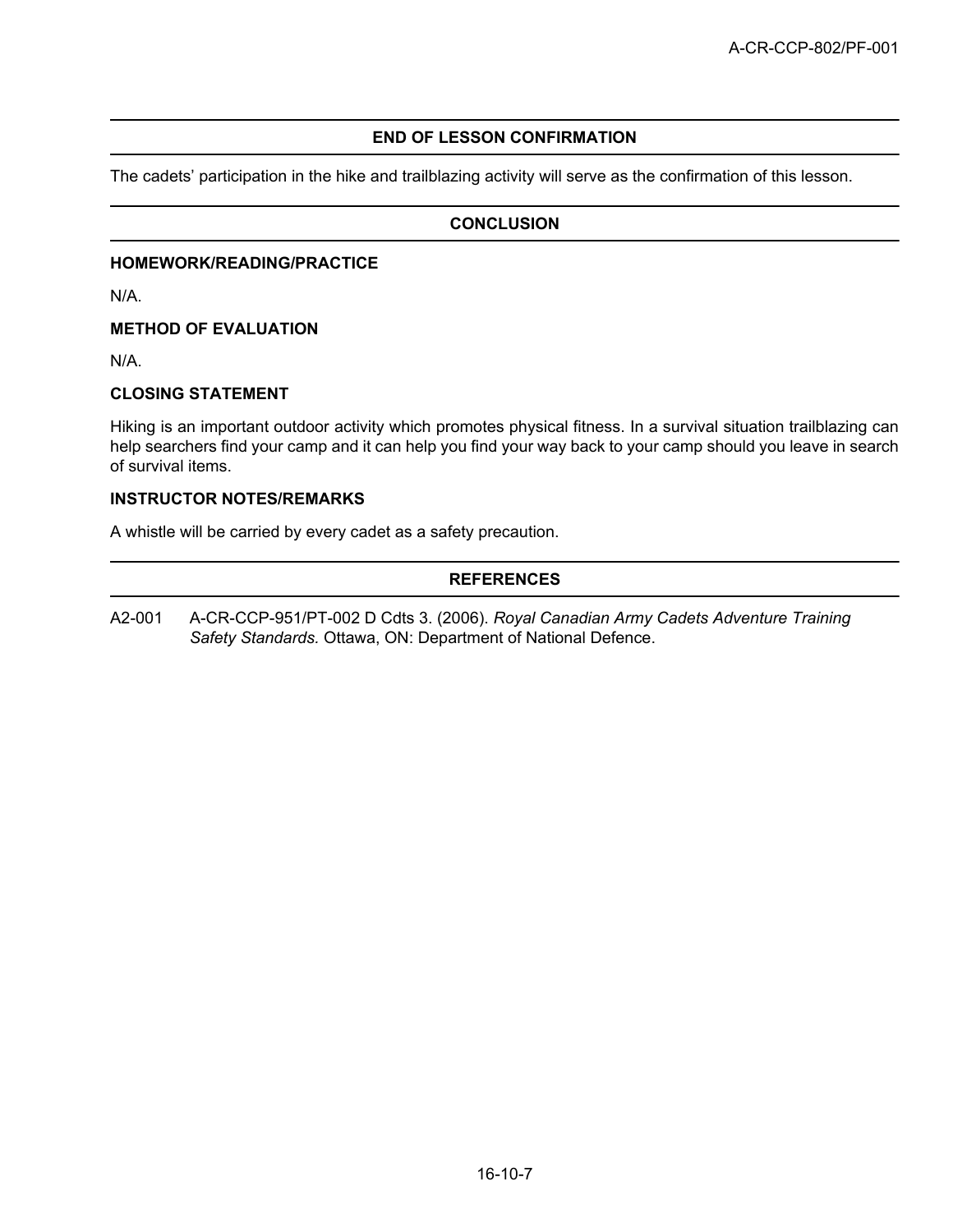THIS PAGE INTENTIONALLY LEFT BLANK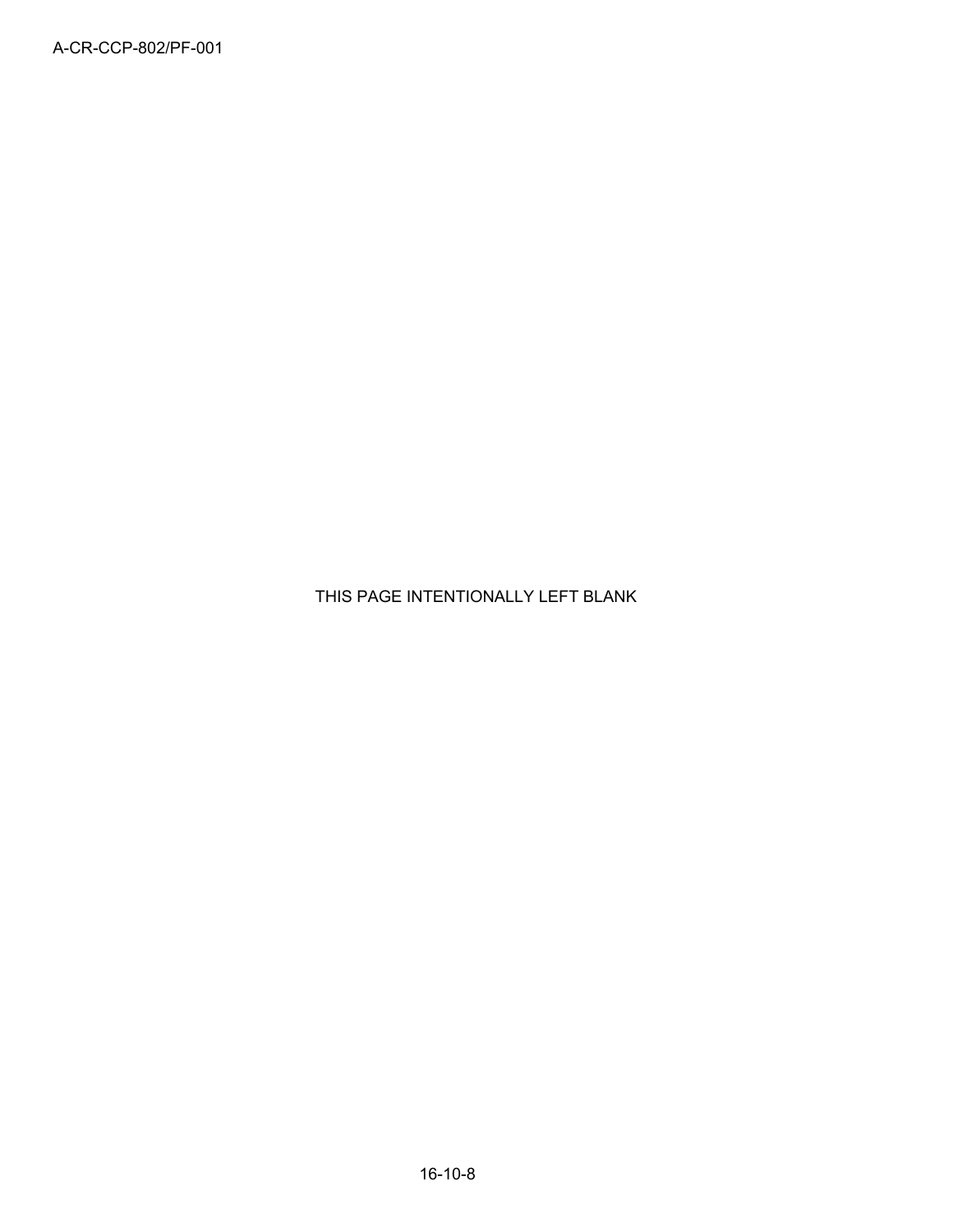# GROUND-TO-AIR SIGNALS

|                | <b>MESSAGE</b>                                             | <b>SYMBOL</b> |
|----------------|------------------------------------------------------------|---------------|
|                | <b>REQUIRE ASSISTANCE</b>                                  |               |
| $\overline{2}$ | REQUIRE MEDICAL ASSISTANCE                                 | X             |
| 3              | PROCEEDING IN THIS DIRECTION                               |               |
| $\overline{4}$ | ALL IS WELL                                                |               |
| 5              | REQUIRE FOOD AND WATER                                     | F             |
|                | D Cdts 3, 2007, Ottawa, ON: Department of National Defence |               |

Figure 16A-1 Ground-to-air Signals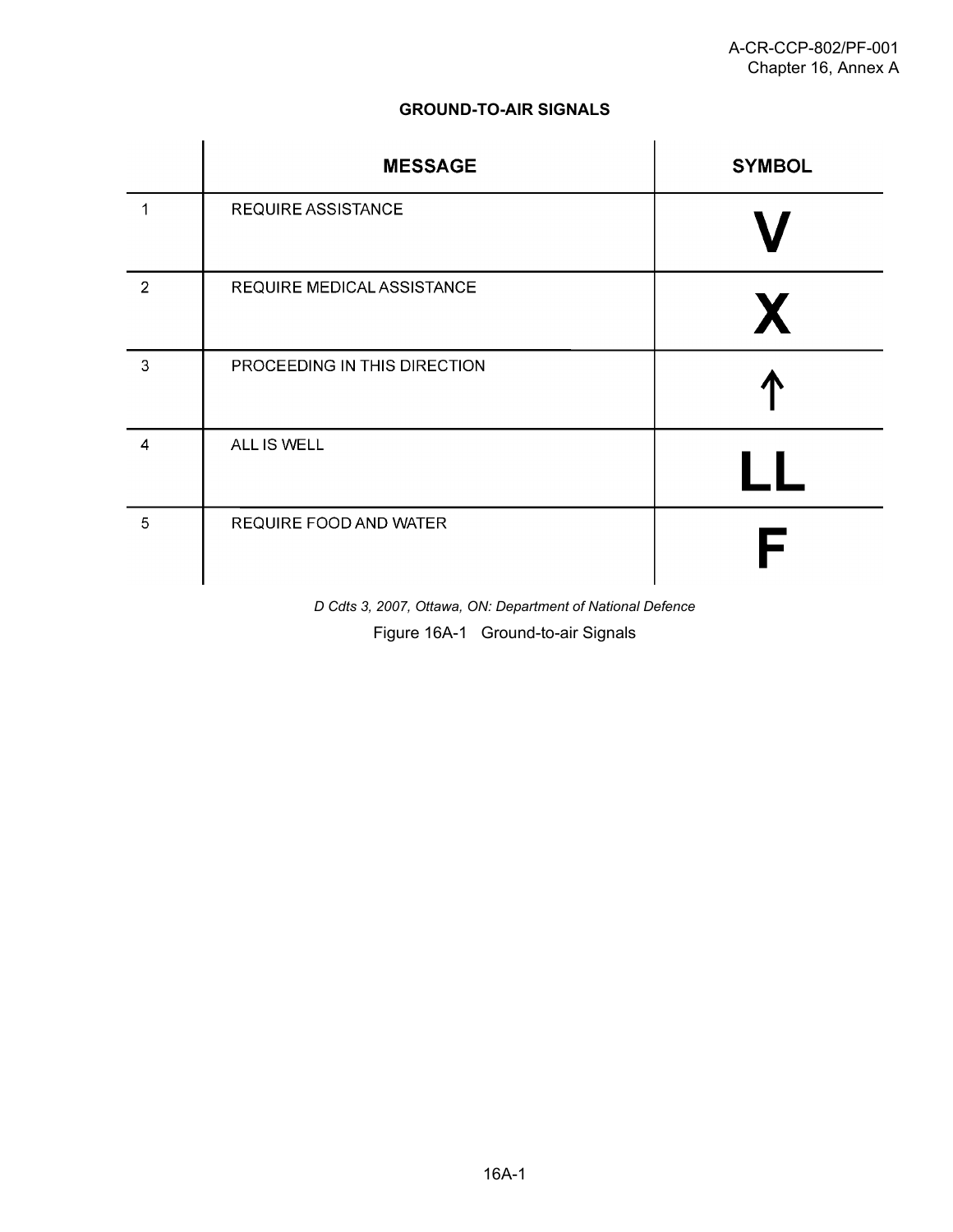THIS PAGE INTENTIONALLY LEFT BLANK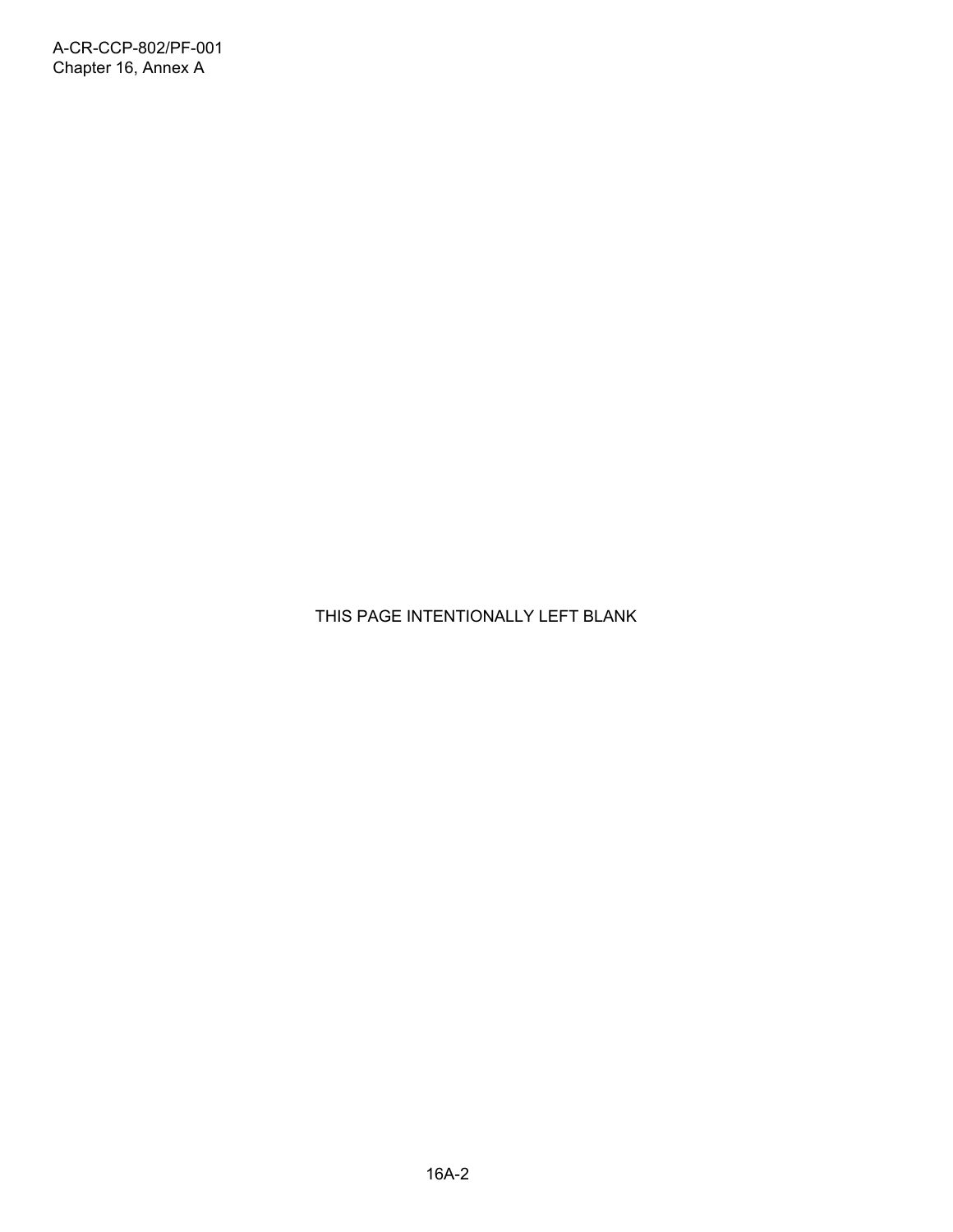## WATER REQUIREMENTS

# Water Loss as a Percentage of Body Weight Related to Performance and Symptoms

| $0\%$       | Normal heat regulation and performance.                                                             |
|-------------|-----------------------------------------------------------------------------------------------------|
| $1\%$       | Thirst is stimulated, heat regulation during exercise is altered, performance begins to<br>decline. |
| $2\% - 3\%$ | Further decrease in heat regulation, increased thirst, worsening performance.                       |
| 4%          | Exercise performance cut by 20-30%.                                                                 |
| 5%          | Headache, irritability, "spaced-out" feeling, fatigue.                                              |
| 6%          | Weakness, severe loss of thermoregulation.                                                          |
| 7%          | Collapse is likely unless exercise is stopped.                                                      |

M., Harvey, The National Outdoor Leadership School's Wilderness Guide, Fireside (p. 140)

Figure 16B-1 Water Loss Table

#### Recommended Daily Water Intake According to Weight

| Body Weight in Kg | Litres H <sub>2</sub> O at Rest |
|-------------------|---------------------------------|
| 36.29 (80 lb)     | 2.4                             |
| 45.35 (100 lb)    | 3                               |
| 54.43 (120 lb)    | 3.6                             |
| 63.5 (140 lb)     | 4.2                             |
| 72.58 (160 lb)    | 4.8                             |
| 81.65 (180 lb)    | 5.4                             |
| 90.72 (200 lb)    | 6                               |

M., Harvey, The National Outdoor Leadership School's Wilderness Guide, Fireside (p. 141)

Figure 16B-2 Daily Water Intake Table